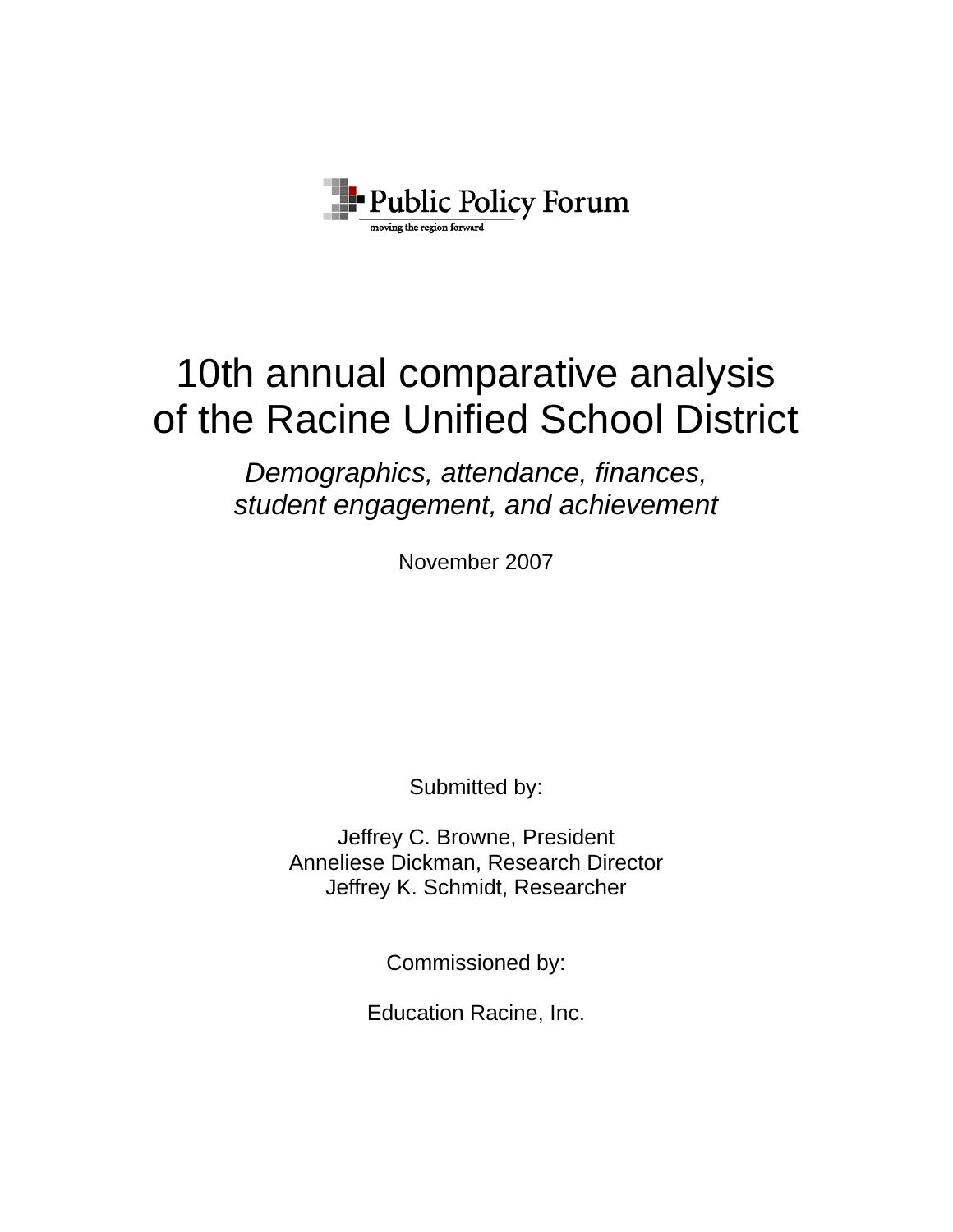# **TABLE OF CONTENTS**

# **Narrative**

| Summary                | 3 | Student achievement                        | 14         |
|------------------------|---|--------------------------------------------|------------|
| Enrollment             | 4 | Appendix A - Definition of terms           | A1         |
| Community demographics |   | Appendix B - Peer district rankings tables | <b>B</b> 1 |
| Operational efficiency | 8 | Appendix C - Individual schools            |            |
| Student engagement     |   |                                            |            |

#### **Charts**

| 1. Public school enrollment trend          | 4  |
|--------------------------------------------|----|
| 2. Minority enrollment trend               | 4  |
| 3. RUSD class of 2002-03 cohort analysis   | 5  |
| 4. RUSD class of 2006-07 cohort analysis   | 5. |
| 5. Private school enrollment trend         | 6  |
| 6. Charter school enrollment trend         | 6  |
| 7. Trends in RUSD free or                  | 7  |
| reduced-price lunch eligibility            |    |
| 8. Trends in per-pupil operations revenue  | 8  |
| 9. Trends in per-pupil operations spending | 9  |
| 10. Trends in teacher salaries             | 10 |
| 11. Trends in teacher fringe benefits      | 10 |
| 12. Trends in teacher experience           | 11 |
|                                            |    |

# 1. Community demographics 7 2. Change in aggregate revenue 8 3. Change in spending 9 4. 4th-6th grade cohort reading analysis 16 5. Enrollment by race/ethnicity B1 6. Enrollment by race/ethnicity and grade B1 7. Educational options B2 8. Revenue per pupil B2 9. Expenditures per pupil B3 10. Average teacher compensation B3 11. Average teacher experience B4

| 1. Public school enrollment trend          | 4  | 13. Trends in attendance rates           | 12 |
|--------------------------------------------|----|------------------------------------------|----|
| 2. Minority enrollment trend               | 4  | 14. Trends in dropout rates              | 12 |
| 3. RUSD class of 2002-03 cohort analysis   | 5  | 15. Trends in habitual truancy           | 13 |
| 4. RUSD class of 2006-07 cohort analysis   | 5  | 16. Trends in suspensions and expulsions | 13 |
| 5. Private school enrollment trend         | 6  | 17. 3rd grade reading scores             | 14 |
| 6. Charter school enrollment trend         | 6  | 18. 4th grade reading scores             | 14 |
| 7. Trends in RUSD free or                  | 7  | 19. 4th grade math scores                | 15 |
| reduced-price lunch eligibility            |    | 20. 8th grade reading scores             | 15 |
| 8. Trends in per-pupil operations revenue  | 8  | 21. 8th grade math scores                | 15 |
| 9. Trends in per-pupil operations spending | 9  | 22. 10th grade reading scores            | 16 |
| 10. Trends in teacher salaries             | 10 | 23. 10th grade math scores               | 16 |
| 11. Trends in teacher fringe benefits      | 10 | 24. Trend in ACT composite scores        | 17 |
|                                            |    |                                          |    |

# **Tables**

| 12. Attendance, truancy, and dropout rates  | <b>B4</b>      |
|---------------------------------------------|----------------|
| 13. Suspensions and expulsions              | <b>B4</b>      |
| 14. 3rd grade WKCE reading and math scores  | B5             |
| 15. 4th grade WKCE reading and math scores  | <b>B5</b>      |
| 16. 5th grade WKCE reading and math scores  | B <sub>5</sub> |
| 17. 6th grade WKCE reading and math scores  | B6             |
| 18. 7th grade WKCE reading and math scores  | <b>B6</b>      |
| 19. 8th grade WKCE reading and math scores  | B6             |
| 20. 10th grade WKCE reading and math scores | B7             |
| 21. High school completion                  | B7             |
| 22. Advanced placement (AP) exams           | B7             |
|                                             |                |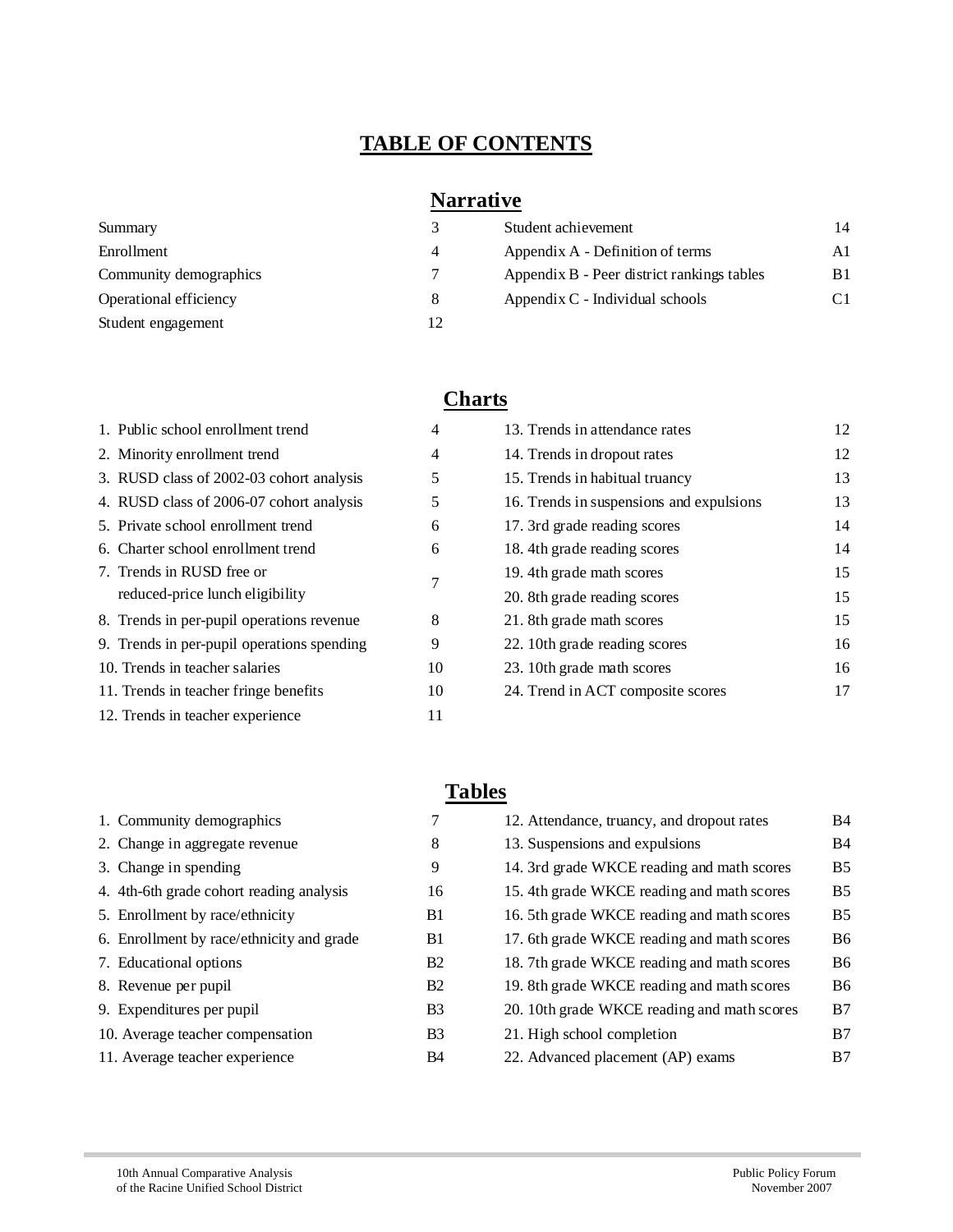# **10th annual comparative analysis of the Racine Unified School District**

# **Summary**

Over the past decade, conditions affecting the Racine Unified School District (RUSD), as well as school outcomes, have changed in some ways – and remained remarkably stable in others. Therefore, more than in previous report, this analysis of RUSD takes a longer-term view. Even so, this study follows a format similar to that of the first report commissioned in 1998. The analysis compares RUSD to nine peer school districts and the state of Wisconsin. RUSD peer districts, for the most part, are Wisconsin's largest (Milwaukee Public Schools is not included) and their enrollments are similar to the enrollment in Racine. Each district is examined based on enrollment, finances, staffing, student engagement, and student performance. Data collected for the analyses over the past 10 years makes it possible to provide a snapshot of how RUSD is faring and puts the latest information in a historical context.

We have grouped the findings in the report based on RUSD quality objective measures: student achievement, student engagement, customer satisfaction, and operational effectiveness and efficiency. Student achievement includes test scores and graduation rates; student engagement includes attendance and behavior; and operational efficiency includes finances and staffing data. Our data do not fit with the customer satisfaction objective.

# **Major Findings**

**Enrollment:** RUSD enrollment for 2006-07 increased 2.5% to 21,696. RUSD is the fourth largest district in the state - behind districts serving Milwaukee, Madison, and Kenosha. Not only did total enrollment in the district increase, but enrollment of minority students continued to increase also.

**Student diversity:** RUSD is moving toward a majority/minority enrollment primarily because of the rapid growth of Asian and Hispanic students. African American enrollment has increased modestly in recent years, and white enrollment has declined somewhat. Overall, 48.1% of students who attended RUSD were minority in 2006-07, up from 36.9% in 1997-98 and 46.5% in 2005-06.

**Operational efficiency:** State aid to RUSD is up 40.2% since the first report, while property tax revenue is up 21.4%. The district ranked fourth in state aid and eighth out of 10 districts in property taxes collected per pupil. The tax rate for 2007 was \$6.83 per \$1,000 of property value. Racine was third in instruction spending per pupil and in sixth operations spending. RUSD spent \$10,169 per pupil.

**Student engagement:** For the fifth consecutive year, RUSD improved its truancy rate. The 2005- 06 rate was 8.7%, the lowest since 1996-97 and below the statewide rate of 9.7%. The attendance rate declined from 2004-05 to 2005-06 and the dropout rate grew at RUSD.The suspension rate increased in 2005-06, while the expulsion rate decreased from 2004-05 to 2005-06. Compared to peer districts, RUSD had the highest rates for both suspensions and expulsions. In 2005-06, 120 students were expelled, about 60% of the number expelled the prior year.

**Student achievement:** Student performance measurements at RUSD yielded mixed findings. Students in the 10th grade scored lower in both reading and math than in the previous year. Reading scores in the 4th grade and math scores in 8th grade also declined. Third grade reading and 4th grade math scores increased from last year. Eighth grade reading scores did not change.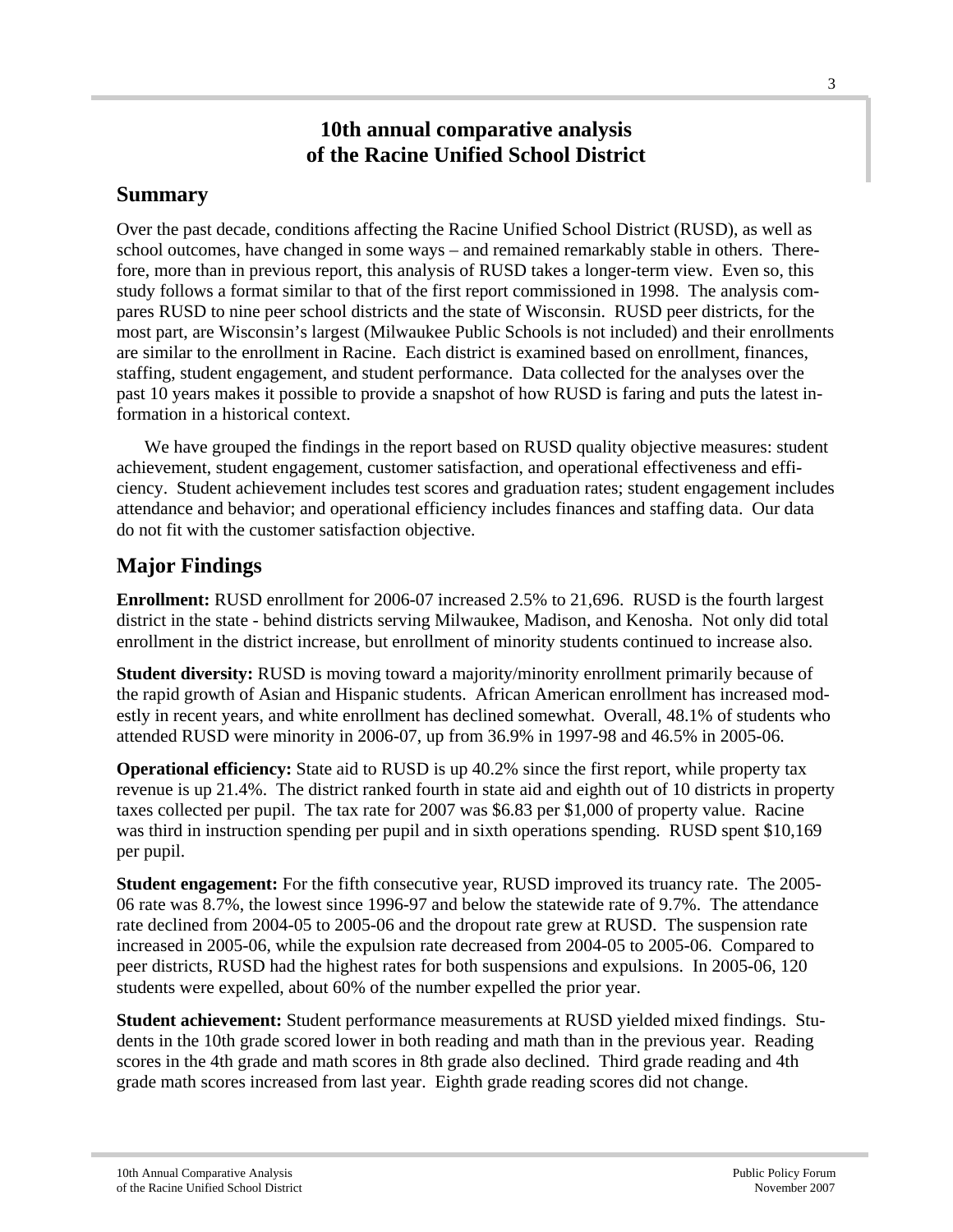#### **Enrollment Characteristics**

After three years of decline, RUSD total enrollment increased 2.5% in 2006-07, the largest increase among peer districts and the highest it has been since the 1998-99 school year. RUSD is the fourth largest district in the state behind Milwaukee, Madison, and Kenosha. Four of the 10 peer districts had a decrease in total enrollment from 2005-06 and 2006-07, while the state had an increase of 0.2%.





As **Figure 2** shows, RUSD has enrolled the highest percentage of minority students among peer districts for 10 straight years. In 2006-07, 48.1% of the enrollment at RUSD was minority slightly higher than Madison's percentage of 46.1% - making it one of the most diverse districts in the state. In 2006-07, 51.9% of the students were white, 26.7% were African American, and 19.6% were Hispanic. Statewide, 22.1% of the students were minority in 2006-07.



**Figure 2: Minority enrollment trend, 1996 to 2007**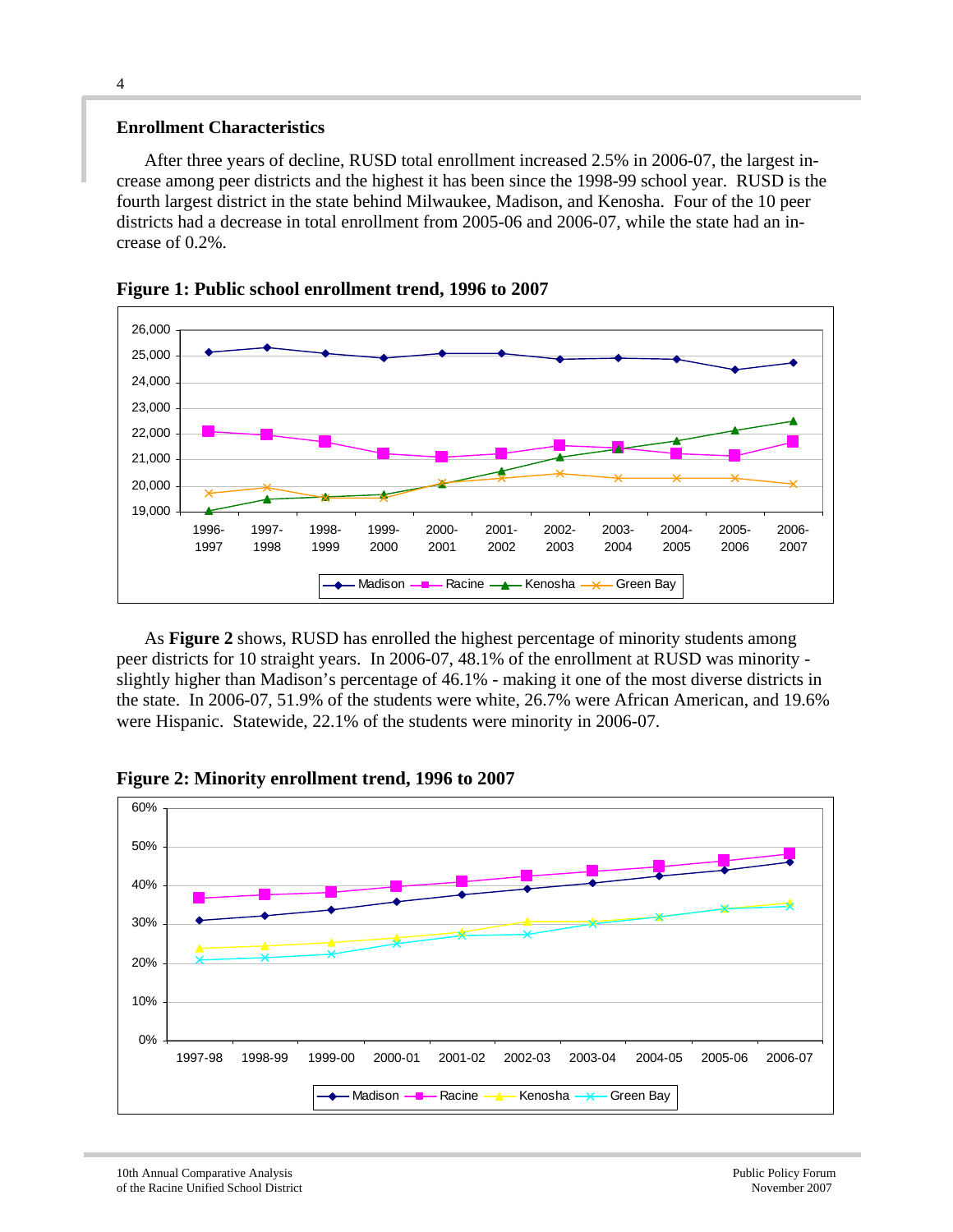Historically in RUSD there has always been a decrease in enrollment in a cohort group of students as they move through the high school grades. The decrease in African-American and Hispanic students has also always been larger than with white students. For the 2002-03 RUSD class, there 34% fewer seniors than there were freshman fours years ago. Of whites, 76% of the freshman were seniors four years later. Of Hispanics, 52% of the class of 2002-03 stayed in school four years. And among African Americans, 43% of the freshmen were seniors after four years.



**Figure 3: RUSD class of 2002-03 cohort analysis, high school enrollment by ethnicity** 

There was a much different picture for the 2006-07 RUSD class. There were more 12th graders enrolled than 9th graders in 2003-04. This was mostly reflected in an increase of 206 students between the 11th graders in 2005-06 and the 12th graders in 2006-07. Part of this increase is due to special education students over 18 years old being counted as "5th year seniors" and added into the 12th grade enrollment. Another possibility is that 12th graders that were retained in 2005-06 were counted as 12th graders again in 2006-07. However, the main cause of this increase is not clear. This was the first year we have seen a dramatic increase from 11th to 12th grade cohorts, and the first time there were more 12th graders than 9th graders.

The increase occurred across all races. There were 1,051 white 9th graders in 2003-04; in 2006- 07 there were 1,089, for an increase of 4%. Among Hispanic students in 2006-07, there were 266 12th graders, an increase of 11% from the number of 9th graders in 2003-04. There were also 11% more African-American 12th graders in 2006-07 compared to 9th graders four years ago.



**Figure 4: RUSD class of 2006-07 cohort analysis, high school enrollment by ethnicity**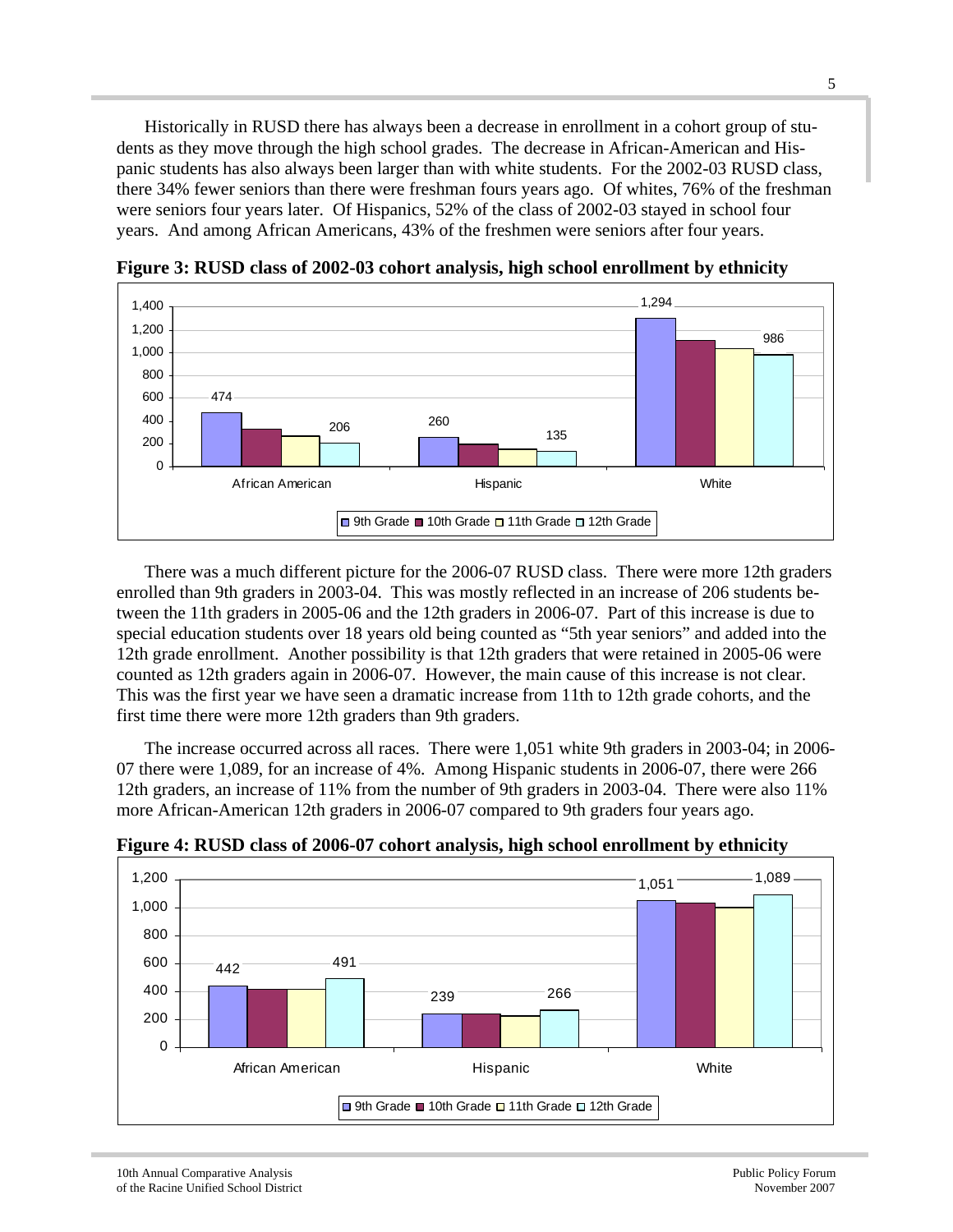**Chart 5** shows that private school enrollment has been declining for the past five years. In the city of Racine, 4,134 students attended private schools in 2006-07, or 19.1% of public school enrollment. This put RUSD third among peer districts. Appleton had the highest percentage of students attending private schools in 2006-07, 21.2%.

Not only did Appleton have the highest percentage of private-school students, but it also had the highest percentage of students attending charter schools, 10.7%. RUSD ranked third in the percent of total enrollment attending charter schools with 4.7%. Since 2002-03, RUSD charter school enrollment has decreased 32%. In 2006-07, there were 443 students (equal to 2% of RUSD enrollment) enrolled in the Racine charter school, 21st Century Preparatory School,

RUSD ranked first among peer districts in the percentage of students who are home-schooled. In 2006-07, 526 were home-schooled, or 2.4% of Racine's total public enrollment. Statewide, just over 20,000 children were home-schooled in 2006-07, equaling 2.3% of public school enrollment.



**Figure 5: Private school enrollment trend, 2002-03 to 2006-07** 



**Figure 6: Charter school enrollment trend, 2002-03 to 2006-07**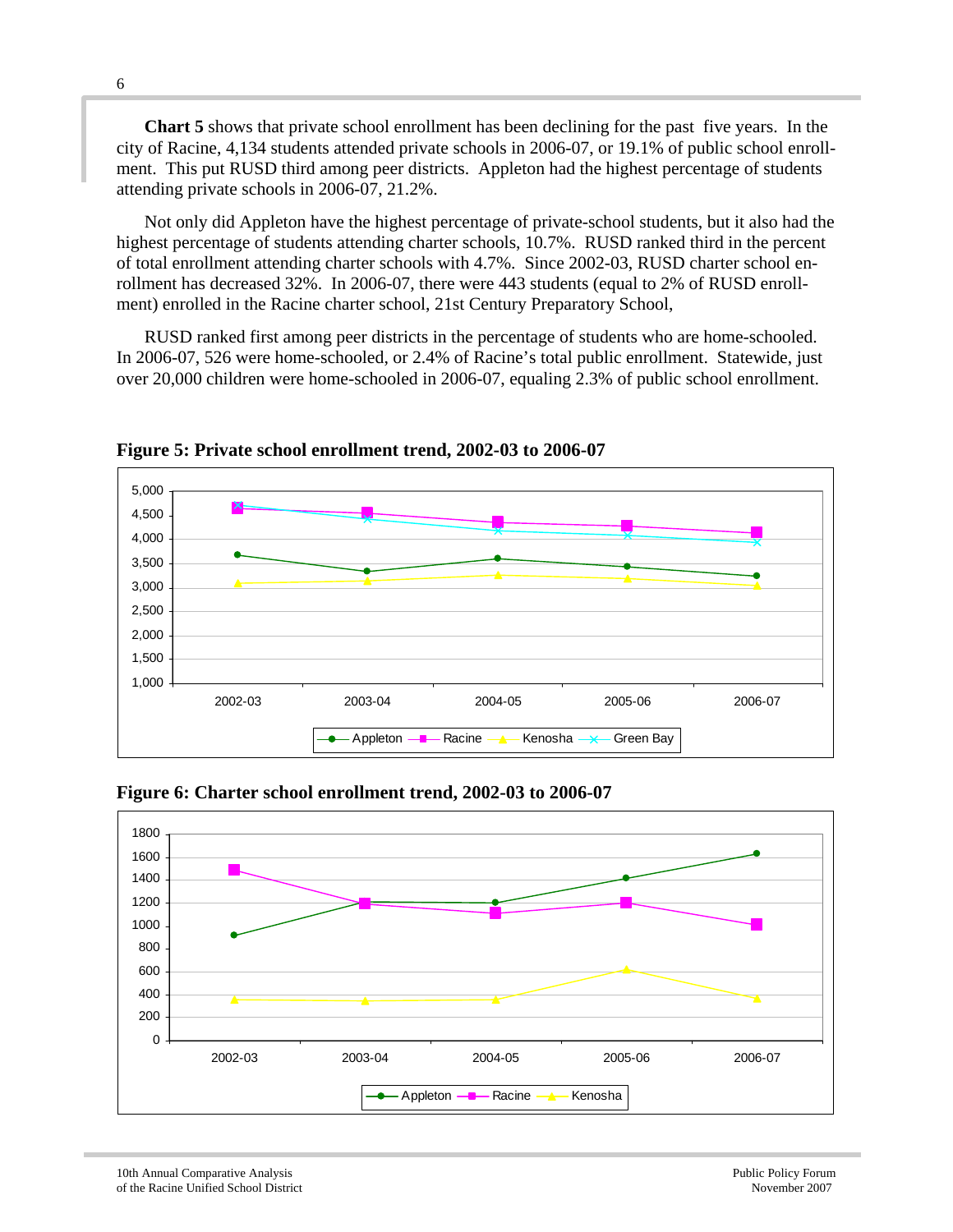From 2005-06 to 2006-07, the average income per tax return and the average income per pupil in RUSD both increased. Despite district gains in affluence, the number of students eligible for free and reduced price lunches also grew. Forty-three percent of RUSD students were eligible for free or reduced lunches, up from 42% a year earlier. For the fifth straight year, this measure has increased, reaching a 10-year high. Green Bay was the only peer district to have a higher percentage of students receiving free and reduced lunch. For the entire state, 31% of students are eligible for free and reduced lunch, about two percentage points lower than in 2005-06.



**Figure 7: Trends in RUSD free or reduced-price lunch eligibility, 1997-98 to 2006-07** 

|                    | Table 1: Community demographics among peer districts |
|--------------------|------------------------------------------------------|
| C <sub>ommin</sub> |                                                      |

| <b>Lommunity</b><br><b>Demographics</b> |                    |      |               |      |               |                |                       |      |
|-----------------------------------------|--------------------|------|---------------|------|---------------|----------------|-----------------------|------|
|                                         | <b>IFree lunch</b> |      | <b>Income</b> |      | <b>Income</b> |                | <b>Property value</b> |      |
|                                         | eligible           | Rank | per return    | Rank | per pupil     | Rank           | per pupil             | Rank |
| Madison                                 | 40.4%              | 3    | \$47.955      | 3    | \$218,816     |                | \$838,374             |      |
| Kenosha                                 | 38.9%              | 4    | \$43.887      | 6    | \$103,188     | 10             | \$399,124             | 8    |
| Racine                                  | 42.7%              | 2    | \$45.695      | 5    | \$130.156     | 7              | \$417.105             |      |
| Green Bay                               | 45.3%              |      | \$43,118      | 9    | \$144.479     | 5              | \$418,467             | 6    |
| Appleton                                | 26.9%              | 9    | \$47.817      | 4    | \$149,607     | 4              | \$434.414             | 5    |
| Waukesha                                | 21.9%              | 10   | \$55,102      | 2    | \$199,774     | 3              | \$708,363             | 2    |
| Eau Claire                              | 29.7%              | 8    | \$63,872      |      | \$211.065     | $\overline{2}$ | \$484,174             | 3    |
| Janesville                              | 31.9%              | 6    | \$43.344      | 8    | \$126,240     | 8              | \$358,519             | 9    |
| Oshkosh                                 | 30.2%              | 7    | \$43,884      | 7    | \$142,939     | 6              | \$440,827             | 4    |
| Sheboygan                               | 34.4%              | 5    | \$40.738      | 10   | \$115.346     | 9              | \$332,605             | 10   |
|                                         |                    |      |               |      |               |                |                       |      |
| <b>Milwaukee</b>                        | 77.0%              |      | \$33,387      |      | \$88,219      |                | \$318,005             |      |
| Wisconsin                               | 31.1%              |      | \$46,396      |      | \$133,493     |                | \$561,198             |      |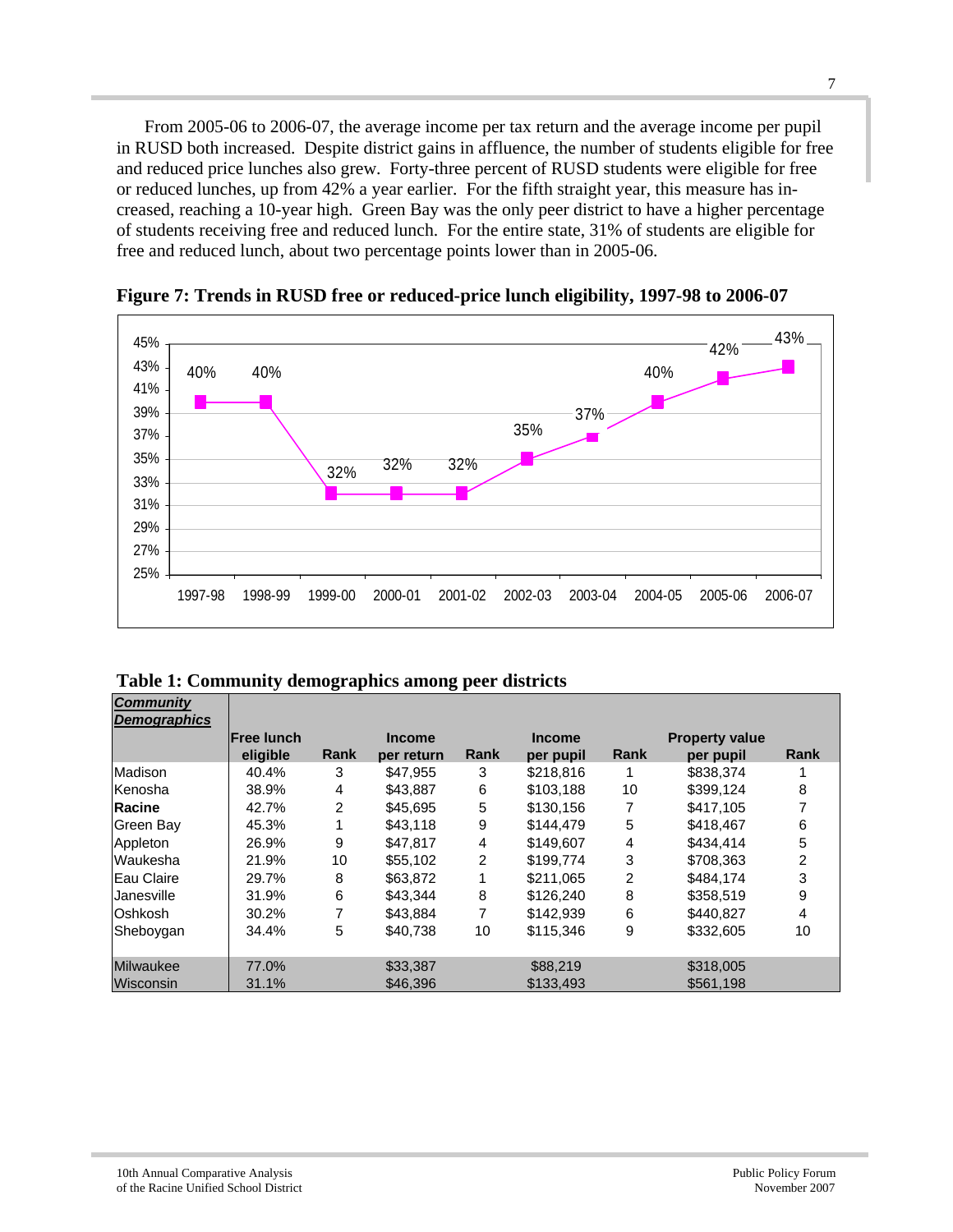# **Operational Efficiency**

### **Finances**

RUSD was sixth among peer districts in 2006-07 in total per-pupil operations revenue. Its operations revenue was on par with the state as a whole. In 2006-07, property tax revenue accounted for 25% of the total RUSD revenue. State aid made up the largest portion of RUSD revenue in 2006-07. Sixty-five percent of total revenue came from state aid, third most among peer districts.

**Figure 8** shows that RUSD per-pupil operations revenue has been increasing slightly for the past five years. Since 2002-03, its per-pupil operations revenue has increased 19.4%. RUSD operations revenue is comparable to Kenosha and Green Bay, both of which are similar in size to RUSD.

Over the past 10 years, RUSD state and federal aid growth has been among the lowest among peer districts, ranking eighth and ninth respectively. Its property tax revenue has grown 21.4% since 1997-98, fourth among peer districts. Its growth in the last 10 years has been near the state average in property tax revenue, and state and federal aid.



**Figure 8: Trends in per-pupil operations revenue, 2002-03 to 2006-07** 

|  | Table 2: Change in aggregate revenue among peer districts, 1997-98 to 2006-07 |  |
|--|-------------------------------------------------------------------------------|--|
|  |                                                                               |  |

| <b>Finances</b>           |                     |             |                  |             |                    |                  |  |
|---------------------------|---------------------|-------------|------------------|-------------|--------------------|------------------|--|
|                           | <b>Property Tax</b> |             | <b>State Aid</b> |             | <b>Federal Aid</b> |                  |  |
|                           | % change            | <b>Rank</b> | % change         | <b>Rank</b> | % change           | Rank             |  |
| Madison                   | 21.6%               | 3           | 42.0%            |             | 164.3%             | 3                |  |
| Kenosha                   | 41.7%               |             | 70.8%            |             | 146.9%             | 5                |  |
| <b>Racine</b>             | 21.4%               | 4           | 40.2%            | 8           | 87.5%              | $\boldsymbol{9}$ |  |
| Green Bay                 | $-8.5%$             | 9           | 65.1%            | 2           | 119.3%             | 7                |  |
| Appleton                  | 14.9%               | 6           | 60.0%            | 4           | 346.9%             |                  |  |
| Waukesha                  | 28.4%               | 2           | 34.1%            | 9           | 153.9%             | 4                |  |
| Eau Claire                | 21.4%               | 5           | 26.5%            | 10          | 64.0%              | 10               |  |
| Uanesville                | $-14.5%$            | 10          | 58.1%            | 5           | 112.3%             | 8                |  |
| Oshkosh                   | 10.0%               |             | 51.8%            | 6           | 140.0%             | 6                |  |
| Sheboygan                 | $-2.5%$             | 8           | 62.3%            | 3           | 173.1%             | $\overline{2}$   |  |
| Milwaukee                 | 30.0%               |             | 26.2%            |             | 112.1%             |                  |  |
| <b>State of Wisconsin</b> | 21.5%               |             | 38.5%            |             | 120.7%             |                  |  |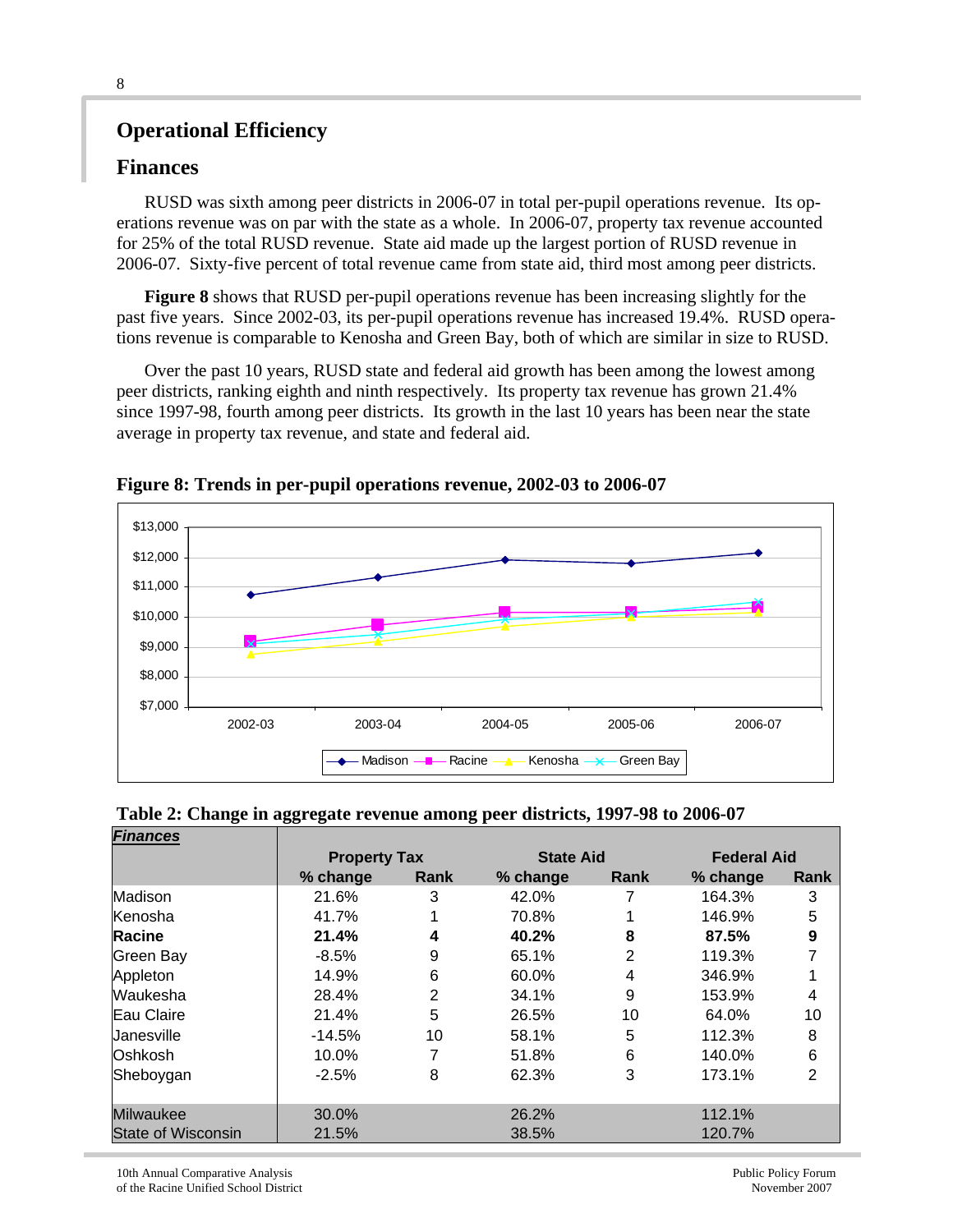RUSD ranked sixth in per-pupil operations spending among peer districts in 2006-07, spending \$10,169. It ranked third in both per-pupil instructional and transportation spending. Instructional spending accounts for about two-thirds of RUSD total operations spending.

RUSD per-pupil operations spending has increased 13% since 2002-03, but as **Figure 9** shows, over the past two years the growth has slowed. Most of the growth in per-pupil operations spending occurred between 2002-03 and 2004-05. Between 2004-05 and 2005-06. spending at RUSD decreased 0.3%; between 2005-06 and 2006-07 spending increased 1.5%.

Since 1997-98, RUSD operations spending has increased 35.7%, placing it third among peer districts, behind Appleton and Kenosha. Instructional spending increased 48.2% from 1997-98 to 2006-07 at RUSD, making it fifth among peer districts. Over the past 10 years, transportation spending has increased 33.1%, ranking it seventh among peer districts. Total operations spending statewide increased 18.2% since 1997-98, well below the RUSD rate of increase.



**Figure 9: Trends in per-pupil operations spending, 2002-03 to 2006-07** 

| <b>Finances</b>  |                   |                |                    |                |        |                |        |                  |                                                        |      |                                                                                  |                |        |      |  |
|------------------|-------------------|----------------|--------------------|----------------|--------|----------------|--------|------------------|--------------------------------------------------------|------|----------------------------------------------------------------------------------|----------------|--------|------|--|
|                  | <b>Operations</b> |                | <b>Instruction</b> |                |        |                |        |                  |                                                        |      | <b>Pupil Services Staff Services General Admin Building Admin Transportation</b> |                |        |      |  |
|                  |                   |                |                    |                |        |                |        |                  | Change Rank Change Rank Change Rank Change Rank Change | Rank | Change Rank                                                                      |                | Change | Rank |  |
| Madison          | 25.7%             | 6              | 29.6%              | 10             | 88.8%  | 5              | 2.4%   | 9                | 12.4%                                                  | 7    | 49.9%                                                                            | 9              | 62.0%  | 4    |  |
| Kenosha          | 39.2%             | 2              | 85.1%              | 1              | 99.8%  | 3              | 35.5%  | 6                | 11.4%                                                  | 8    | 65.9%                                                                            | $\overline{2}$ | 70.6%  | 2    |  |
| Racine           | 35.7%             | 3              | 48.2%              | 5              | 62.1%  | 8              | 40.1%  | 5                | 38.3%                                                  | 4    | 62.5%                                                                            | 4              | 33.1%  | 7    |  |
| Green Bay        | 23.0%             | 8              | 50.5%              | 4              | 118.1% | 1.             | 102.4% | 1                | 49.9%                                                  | 2    | 105.5%                                                                           | 1              | 73.1%  |      |  |
| Appleton         | 50.1%             | 1              | 60.5%              | 3              | 63.8%  | $\overline{7}$ | 23.9%  | 8                | 54.8%                                                  | 1    | 50.3%                                                                            | 7              | 63.8%  | 3    |  |
| Waukesha         | 20.6%             | 9              | 39.1%              | 6              | 55.1%  | 9              | 48.9%  | 3                | $-4.0%$                                                | 9    | 62.5%                                                                            | 3              | 53.6%  | 5    |  |
| Eau Claire       | 28.1%             | 5              | 31.0%              | 9              | 45.1%  | 10             | 1.9%   | 10 <sup>10</sup> | 19.1%                                                  | 5    | 50.1%                                                                            | 8              | 43.1%  | 6    |  |
| Janesville       | 3.8%              | 10             | 37.1%              | $\overline{7}$ | 105.6% | $\mathcal{P}$  | 33.2%  | 7                | 15.4%                                                  | 6    | 52.1%                                                                            | 6              | 13.3%  | 9    |  |
| Oshkosh          | 25.5%             | $\overline{7}$ | 35.5%              | 8              | 91.2%  | 4              | 49.7%  | 2                | $-9.9%$                                                | 10   | 53.3%                                                                            | 5              | 9.3%   | 10   |  |
| Sheboygan        | 32.3%             | 4              | 61.9%              | 2              | 79.2%  | 6              | 44.0%  | 4                | 48.1%                                                  | 3    | 49.1%                                                                            | 10             | 23.8%  | 8    |  |
|                  |                   |                |                    |                |        |                |        |                  |                                                        |      |                                                                                  |                |        |      |  |
| <b>Milwaukee</b> | 23.9%             |                | 19.8%              |                | 85.2%  |                | 76.1%  |                  | 46.0%                                                  |      | 18.6%                                                                            |                | 10.9%  |      |  |
| Wisconsin        | 18.2%             |                | 36.7%              |                | 64.1%  |                | 42.7%  |                  | 31.3%                                                  |      | 41.5%                                                                            |                | 37.0%  |      |  |

**Table 3: Change in aggregate spending among peer districts, 1997-98 to 2006-07**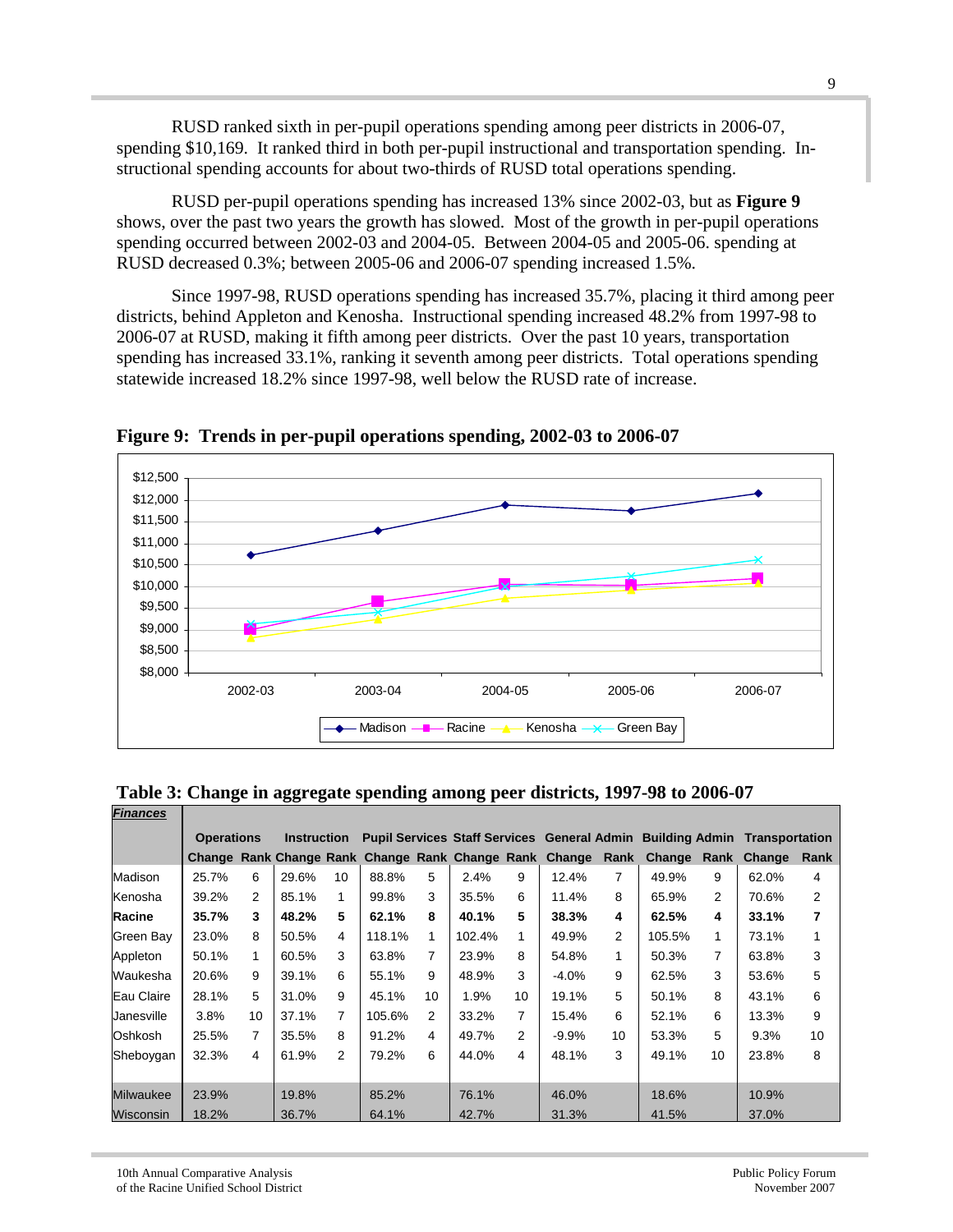# **Staffing**

RUSD was seventh among peers in average teacher salary in 2006-07 at \$48,534, but its teachers were paid an average of \$23,726 in fringe benefits, ranking it third. RUSD was fifth in overall average teacher compensation in 2006-07. RUSD average teacher salaries have increased 6.6% in the past four years, same as in Madison. In comparison, Kenosha teacher salaries have increased 16.2% in the past four years; Green Bay's has increased 13.6%.

Since 2002-03 average RUSD teacher benefits have increased almost 20%. In Madison, they've increased 15.6%, while in Green Bay they've gone up 31.1%.



**Figure 10: Trends in teacher salaries, 2002-03 to 2006-07** 



**Figure 11: Trends in teacher fringe benefits, 2002-03 to 2006-07**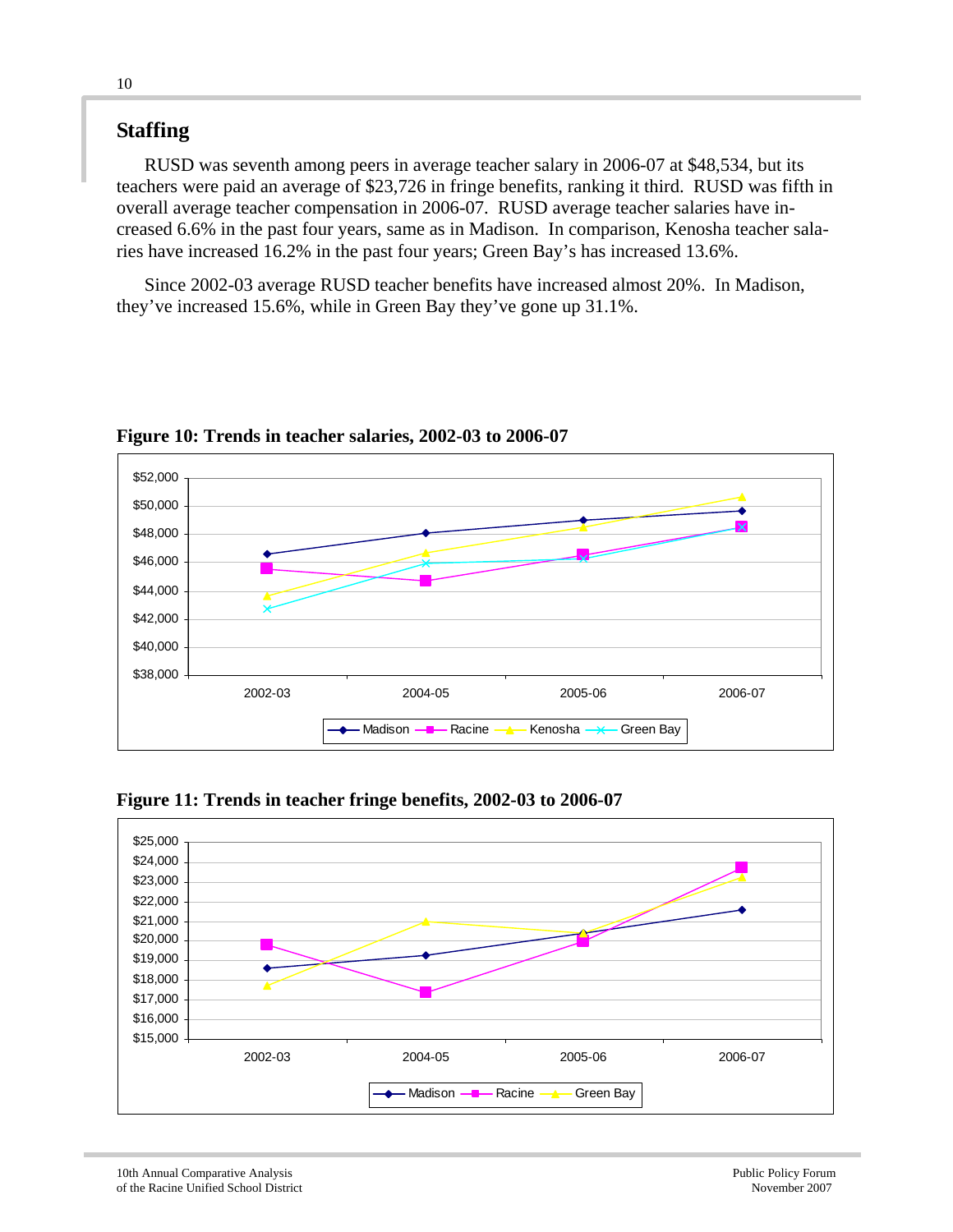With 11.2 years of experience within the district, RUSD teachers ranked eighth among peers. Only Janesville and Oshkosh ranked lower in 2006-07. As **Figure 12** shows, the average experience of RUSD teachers has decreased in the past four years. Since 2002-03, it has decreased 16.6%, while in Madison, it has decreased 2.1%. In Kenosha, average teacher experience has increased 3.4% since 2002-03; in Green Bay it has increased 7.8%.



**Figure 12: Trends in teacher experience, 2002-03 to 2006-07**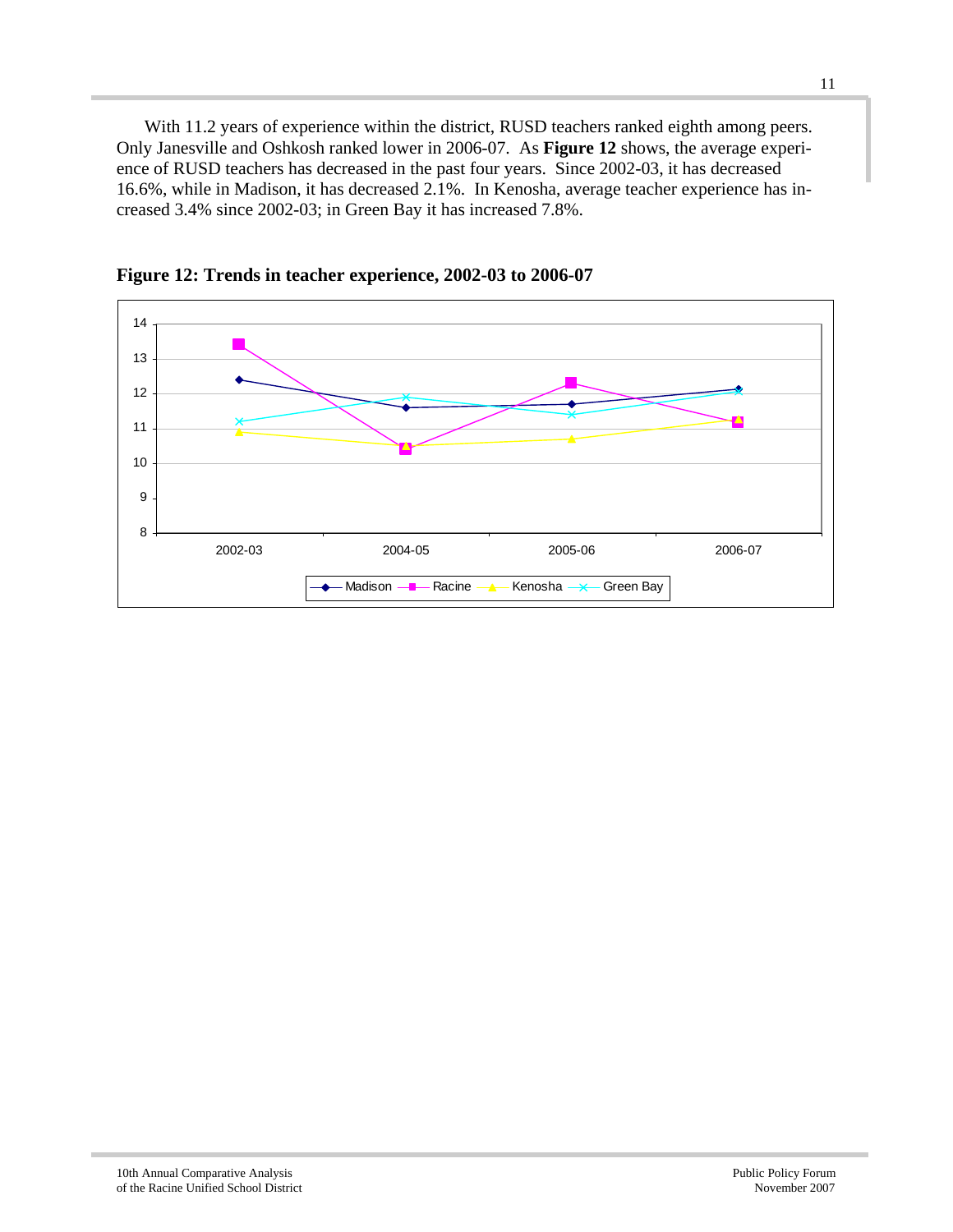#### **Student Engagement**

At 93.6%, RUSD ranked eighth in attendance rate among peer districts in 2005-06. Only Kenosha and Green Bay had lower rates. Waukesha had the highest attendance rate, at 96.4%. Statewide, the rate was 94.4%. Since 2001-02, the attendance rate at RUSD has decreased half of a percent; during the same time, Kenosha and Waukesha increased slightly. Madison has seen a decrease in its rate of 1.3% since 2001-02. Over the past 10 years, the RUSD rate has increased 2.1%, while Kenosha and Waukesha have seen their attendance rates increase slightly during the same period. Madison's rate decreased 0.3% since 1996-97.





The RUSD dropout rate is less than half of what it was 10 years ago. In 2005-06, its rate was 3.8%, the highest among peer districts. Waukesha had the lowest dropout rate among peers in 2005-06, at 0.2%. For all students in the state, the rate was 1.6%. In 1996-97, the RUSD dropout rate was 8.4%. Since 1996-97, Madison's rate has decreased 49.5%, comparable to the RUSD decline. Waukesha's dropout rate has decreased 90.7% since 1996-97, and Kenosha's has decreased 68.7%. Since 2002-03, the RUSD rate has decreased 26.2%, with a slight decrease during the last year. Kenosha and Waukesha rates have decreased more than 50% since 2002-03. Madison's dropout rate decreased 24.2% from 2002-03 to 2005-06. (In 2003-04, DPI's process for collecting dropout data changed. The incomplete data is the cause for **Figure 14**'s low rates during that year.)



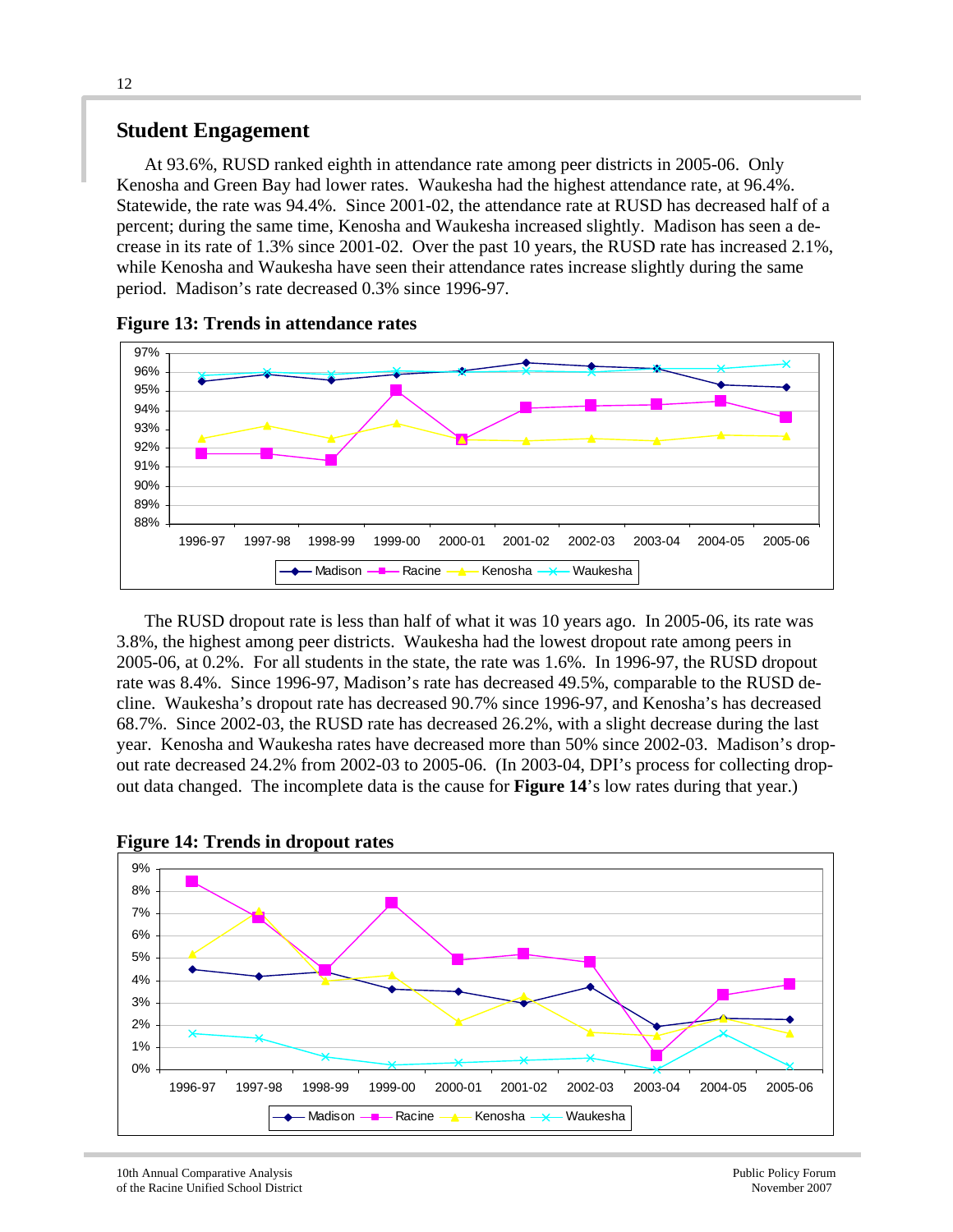RUSD has seen a dramatic drop in its habitual truancy rate since 2003-04. In 2005-06, the rate was 8.7%, placing RUSD fifth among peer districts. Janesville had the highest rate, 18.4%, among peer districts in 2005-06. (Looking at **Figure 15**, it appears there was a reporting error in 2000-01 for RUSD.) The RUSD habitual truancy rate decreased 62.5% from 2002-03 to 2005-06. During that same time, Madison's rate increased 9.5%. Kenosha's rate has decreased 13.3% over the past five years; Green Bay's rate increased 34.1% from 2002-03 to 2005-06. In the past 10 years, the RUSD habitual truancy rate has decreased 33.5%, while Madison, Kenosha, and Green Bay's rates have all increased from 1996-97 to 2005-06.





The percentage of students suspended in RUSD went from 13.1% in 2004-05 to 13.9% in 2005- 06. RUSD had the highest suspension rate among peers in 2005-06. **Figure 16** shows that the rate at RUSD had remained fairly flat for the past five years. In 1996-97, the first year of this report, the RUSD suspension rate was 9.9%.

RUSD had the highest expulsion rate among peer in 2005-06 when 120 students were expelled, about 60% of the number the year before. As shown in **Figure 16**, between 2002-03 and 2004-05, expulsions in RUSD showed a sharp increase. The expulsion rate decreased from 2004-05 to 2005- 06, but was still above the 2003-04 rate.



**Figure 16: RUSD trends in out-of-school suspension and expulsion rates**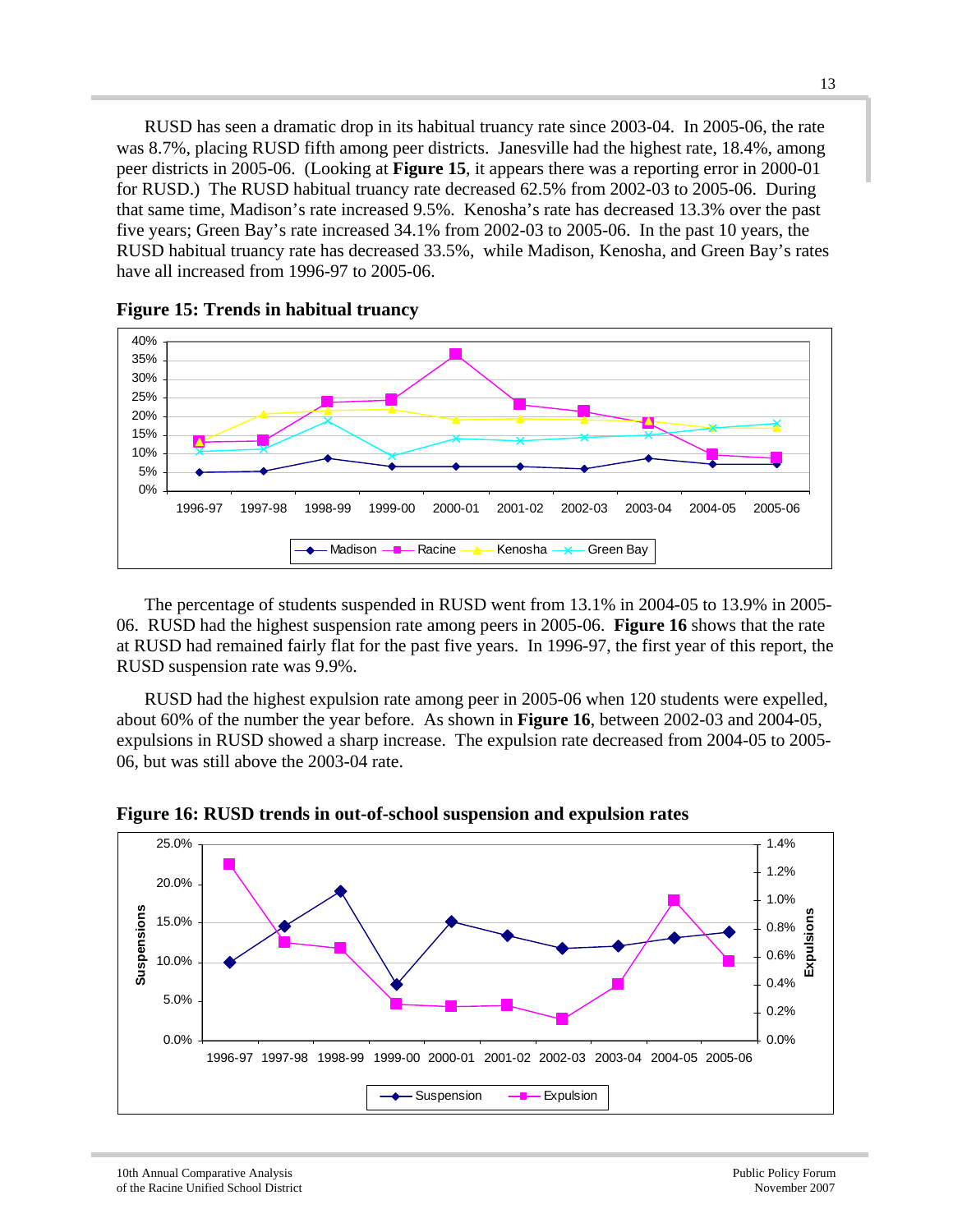#### **Student Achievement**

The Wisconsin Knowledge and Concepts Exam (WKCE) exam is now administered annually to all 3rd, 4th, 5th, 6th, 7th, 8th, and 10th grade students. The 2005-06 school year was the first year that the WKCE was administered to students in 3rd, 5th, 6th, and 7th grades. In these grades, students are only tested in reading and math, but in the 4th, 8th, and 10th grades students are tested in reading math, language arts, science, and social studies. The 3rd grade WKCE replaced the Wisconsin Reading and Concepts Test (WRCT), which is no longer administered. Historical comparison can only be made on the 4th, 8th and 10th grade tests due to this change in exams and can only be made back to the 2002-03 school year because of changes in the exam format.

In 2006-07, 69.8% of 3rd graders at RUSD were at or above proficient reading on the WKCE, ranking the district ninth among peers. The 2006-07 score for RUSD is almost four percentage points higher than in 2005-06. Throughout the state, 81% of 3rd graders scored at or above proficient in 2006-07. Appleton had the highest percentage at or above proficient among peer districts, 84% in 2006-07. Only Green Bay had a lower percentage at or above proficient.

Sixty-nine percent of 4th graders were at or above proficient in reading at RSUD in 2006-07, making it last among peers. About 82% of 4th graders in the state were at or above proficient in the WKCE. Eau Claire had the highest percentage of 4th graders at or above proficient, 86%, among peers in 2006-07. At Kenosha, 81% of 4th graders were at or above proficient in 2006-07. Over the past five years, RUSD has shown a steady decline in the percentage of 4th graders at or above proficient in reading. In 2002-03, 77% of 4th graders at RUSD were at or above proficient in reading, about eight percentage points higher than in 2006-07. In comparison, Kenosha's 4th graders have been fairly consistent with 80% at or above proficient in 2002-03 and 81% in 2006-07. In the past year, the percentage of RUSD 4th graders at or above proficient in reading dropped four percentage points.

#### **Figure 17: 3rd grade reading score trends, percent proficient or advanced**



**Figure 18: 4th grade reading score trends, percent proficient or advanced** 

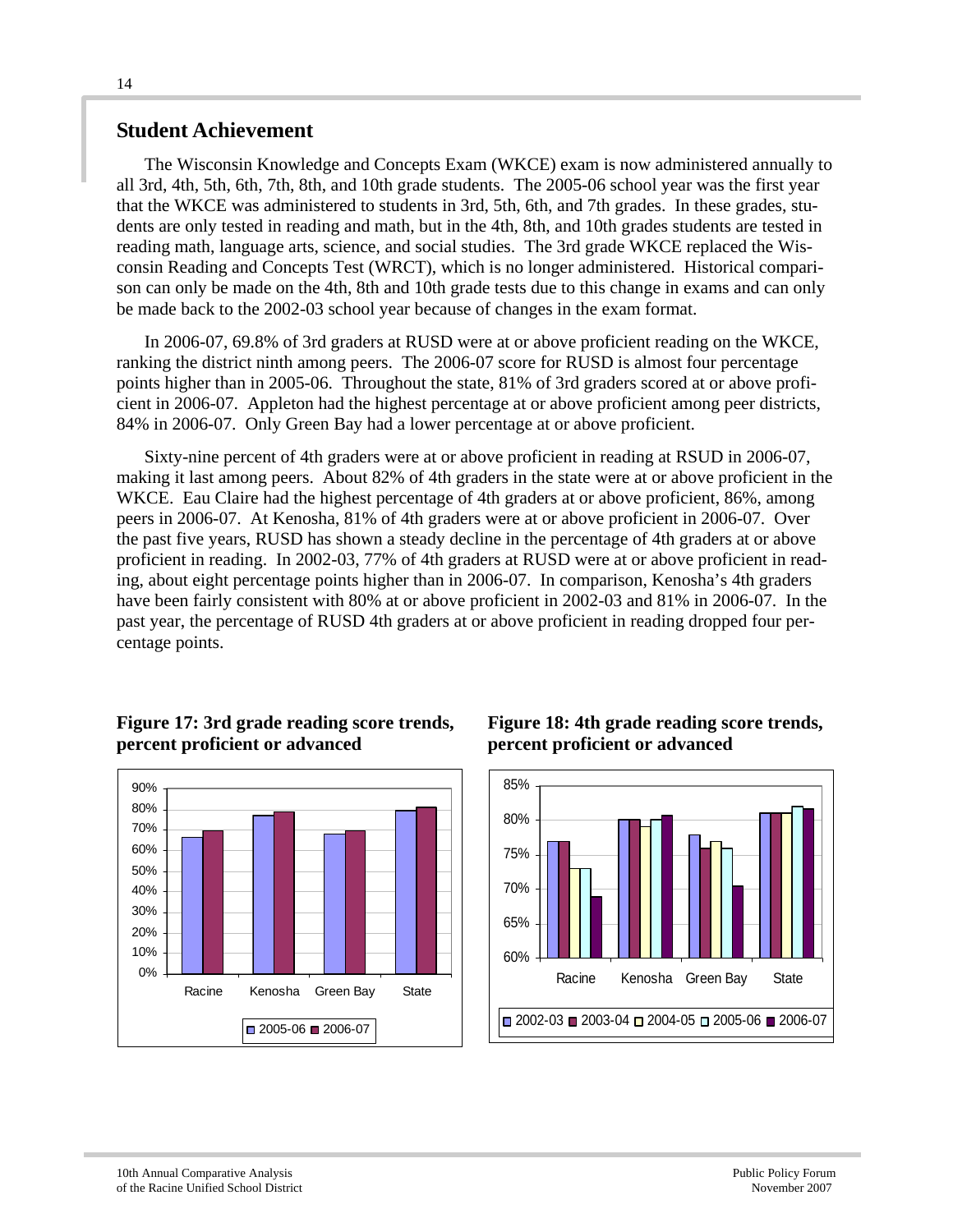

**Figure 19: 4th grade math score trends, percent proficient or advanced** 

above proficient was 81% in 2002-03.

 In 2006-07, 61.5% of RUSD 4th graders were at or above proficient in math, last among peer districts. Next to last among was Green Bay 4th graders with 72.5%, about 11 percentage points higher than RUSD. Janesville had the highest percentage of 4th graders at or above proficient in math, 81.8%, in 2006-07. About 78% of 4th graders in the state were at or above proficient in math.

 In the last year, the percentage of RUSD 4th graders at or above proficient in math went up about four percentage points. In 2002-03, the percentage of RUSD 4th graders at or above proficient in math was 62%, the same as 2006-07. The percentage Kenosha 4th graders at or above proficient went from 80% in 2002-03 to 81% in 2006-07. Statewide, the percentage of 4th graders at or

In RUSD, 70% of 8th graders were at or above proficient in reading in 2006-07, last among peer districts and about eight percentage points lower than Green Bay's percentage which was ninth among peers. In the state, about 84% of 8th graders were at or above proficient in reading in 2006- 07. Not much has changed in the RUSD 8th grade percentage since 2002-03. Then, 69% of 8th graders were at or proficient, one percentage point less than in 2006-07. The same holds true for Kenosha, Green Bay and the state. The 2002-03 rates were nearly the same as in 2006-07.

In 2006-07, about 55% of RUSD 8th graders were at or above proficient in math, last among peers and more than 15 percentage points below the next lowest district, Janesville. About 75% of state 8th graders were at or above proficient in 2006-07. RUSD has seen no improvement in the percentage of 8th graders at or proficient in math since 2002-03. In comparison, the percentage of Kenosha 8th graders at or above proficient went from 68% in 2002-03 to 72% in 2006-07.



#### **Figure 20: 8th grade reading score trends, percent proficient or advanced**

#### **Figure 21: 8th grade math score trends, percent proficient or advanced**

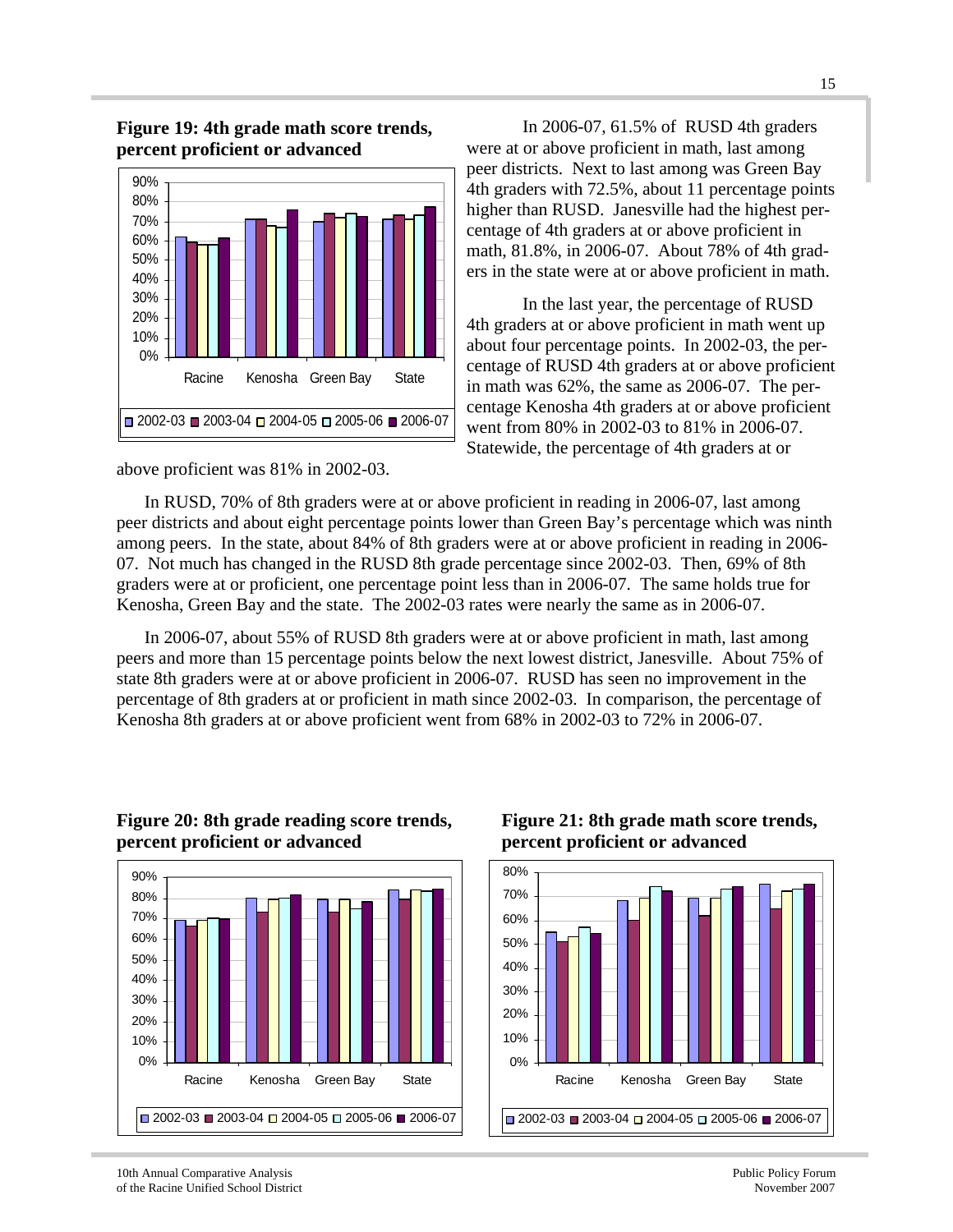The percentage of 10th graders at or above proficient in reading has steadily declined from 2002-03 to 2006-07. In 2006-07, 52% of RUSD 10th graders were at or above proficient, last among peers and almost 14 percentage points lower than Madison, which ranked ninth. The percentage of 10th graders performing at or above proficient in reading in both Green Bay and Kenosha has remained steady since 2002-03. In 2006-07, 72% of state10th graders were at or above proficient.

RUSD experienced a six percentage point drop in the percentage of 10th graders at or above proficient in math from 2005-06 to 2006-07. In 2006-07, 48% of sophomores were at or above proficient, last among peers. Kenosha ranked ninth among peers in the percentage at or above proficient, at 62%. Statewide, 72% of 10th graders were at or above proficient in math in 2006-07. In 2002-03, 52% of RUSD10th graders were at that level in math.



#### **Figure 22: 10th grade reading score trends, percent proficient or advanced Figure 23: 10th grade math score trends, percent proficient or advanced**



#### **Table 4: 4th-6th grade cohort reading analysis, 2004-05 to 2006-07**

| <b>Performance</b>        |                      | <b>Cohort reading scores</b> |                      |            |            |  |  |  |  |  |
|---------------------------|----------------------|------------------------------|----------------------|------------|------------|--|--|--|--|--|
|                           | 4th grade<br>2004-05 | 5th grade<br>2005-06         | 6th grade<br>2006-07 | 4th to 5th | 5th to 6th |  |  |  |  |  |
| Madison                   | 79.7%                | 79.8%                        | 82.0%                | 0.1        | 2.2        |  |  |  |  |  |
| Kenosha                   | 78.8%                | 79.6%                        | 82.7%                | 0.8        | 3.2        |  |  |  |  |  |
| Racine                    | 73.0%                | 70.2%                        | 72.3%                | $-2.8$     | 2.1        |  |  |  |  |  |
| Green Bay                 | 76.7%                | 75.2%                        | 76.1%                | $-1.5$     | 0.9        |  |  |  |  |  |
| Appleton                  | 84.8%                | 85.4%                        | 87.9%                | 0.6        | 2.5        |  |  |  |  |  |
| Waukesha                  | 87.0%                | 86.2%                        | 90.6%                | $-0.8$     | 4.4        |  |  |  |  |  |
| Eau Claire                | 83.4%                | 86.9%                        | 88.2%                | 3.4        | 1.3        |  |  |  |  |  |
| Uanesville                | 85.2%                | 84.9%                        | 84.7%                | $-0.2$     | $-0.2$     |  |  |  |  |  |
| Oshkosh                   | 84.1%                | 86.0%                        | 87.4%                | 1.8        | 1.5        |  |  |  |  |  |
| Sheboygan                 | 80.1%                | 77.9%                        | 79.9%                | $-2.2$     | 2.1        |  |  |  |  |  |
| Milwaukee                 | 60.9%                | 60.7%                        | 61.8%                | $-0.2$     | 1.1        |  |  |  |  |  |
| <b>State of Wisconsin</b> | 81.0%                | 81.6%                        | 85.1%                | 0.6        | 3.4        |  |  |  |  |  |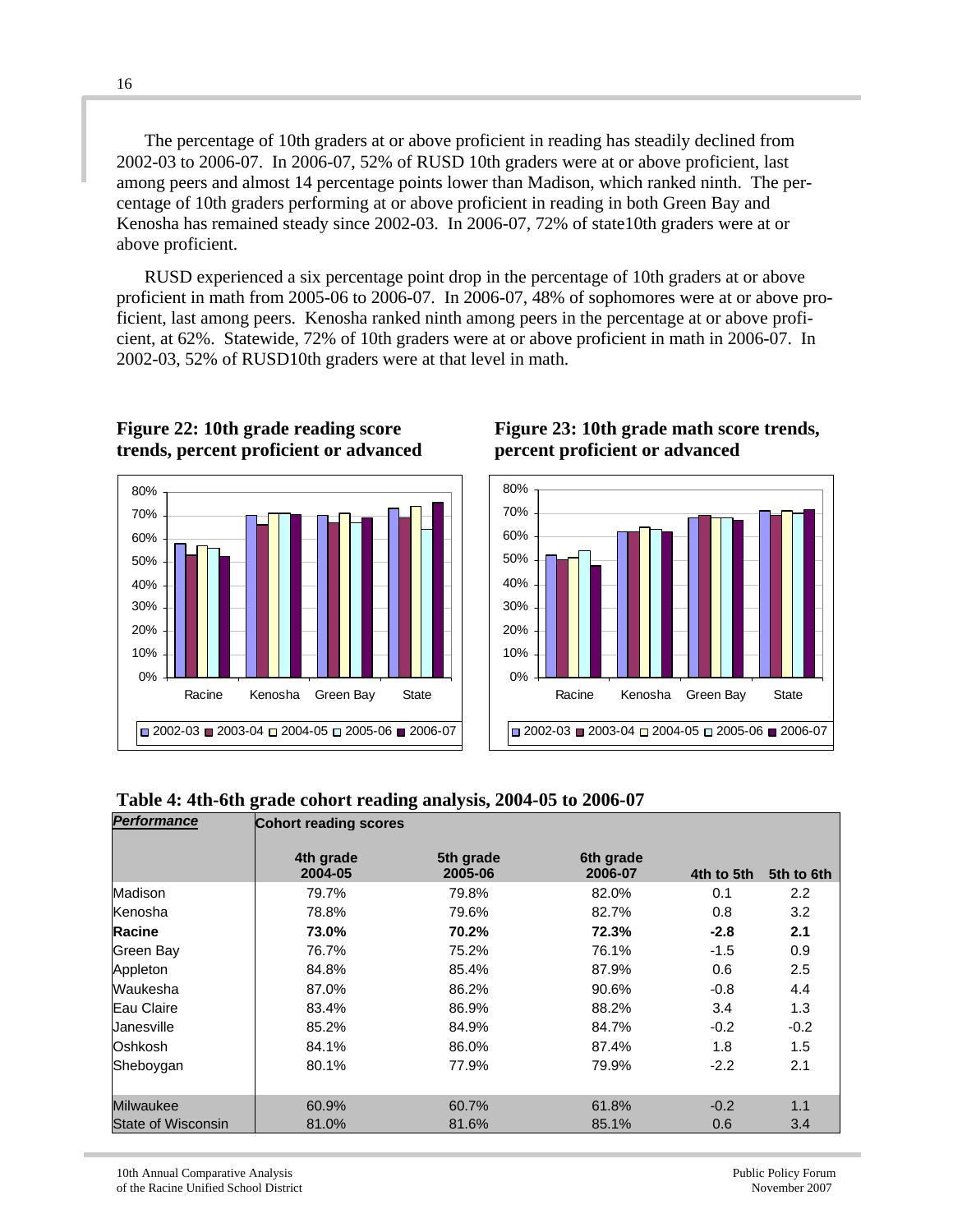**Table 4** *(see previous page)* shows the proficient or advanced reading scores for the 2004-05 4th grade cohort. From 4th to 5th grade, RUSD was one of five peer districts to decrease in the percentage of students at or above proficient on the WKCE reading exam. The 5th grade percentage in 2005-06 was 2.8 percentage points less than the percentage in the 4th grade in 2004-05. In 2006- 07, 72.3% of RUSD 6th graders were at or above proficient in reading, 2.1 percentage points more than the 5th grade percentage in 2005-06. Only one peer district, Janesville, had a decrease in the percentage at or above proficient between 5th and 6th grade.

In 2006-07, the percentage of RUSD students Figure 24: Trend in ACT composite scores, taking the ACT dropped, with 36% of students taking the exam. One year earlier, 38.9% of RUSD seniors took the exam. In 2006-07, the average RUSD composite score was 21.1 points (out of 36), the same as on the 2005-06 exam. RUSD ranked 10th among peers in composite ACT scores.

Advanced Placement (AP) and International Baccalaureate (IB) classes give students the opportunity to earn college level credit in high school. In 2006, 3.2% of RUSD high school students passed either an AP or IB exam, ranking the district 10th among peers. The prior year, 2.6% of students passed a college-level exam. The number of exams administered to RUSD students also decreased, from 365 to 220. Sev-

# **1996-97 through 2006-07, RUSD**



enty-five percent of the IB tests taken in RUSD were passed in 2005-06, while only 51% of the AP tests taken were passed. The combined percentage of 57.3% put RUSD lower than other peers.

RUSD high school completion rate decreased about three percentage points from 2004-05 to 2005-06 to 71.3% of the students receiving a diploma. The district continued to rank last among peers in this category. Only three of the 10 peer districts - RUSD, Appleton, and Kenosha - had a decrease in their high school completion rate from 2004-05 to 2005-06. RUSD had the largest oneyear percentage point decrease in its high school completion rate among peer districts. The high school completion rate is calculated by dividing the number of graduates by the number of students expected to graduate. The number of students expected to graduate includes: the dropouts over four years, students reaching the maximum age and the high school completers. When comparing the dropout rate used it this report to the graduation rate they do not equal 100%. This is because the dropout rate is only the dropouts from that particular year and the graduation rate uses dropouts for the four years of high school.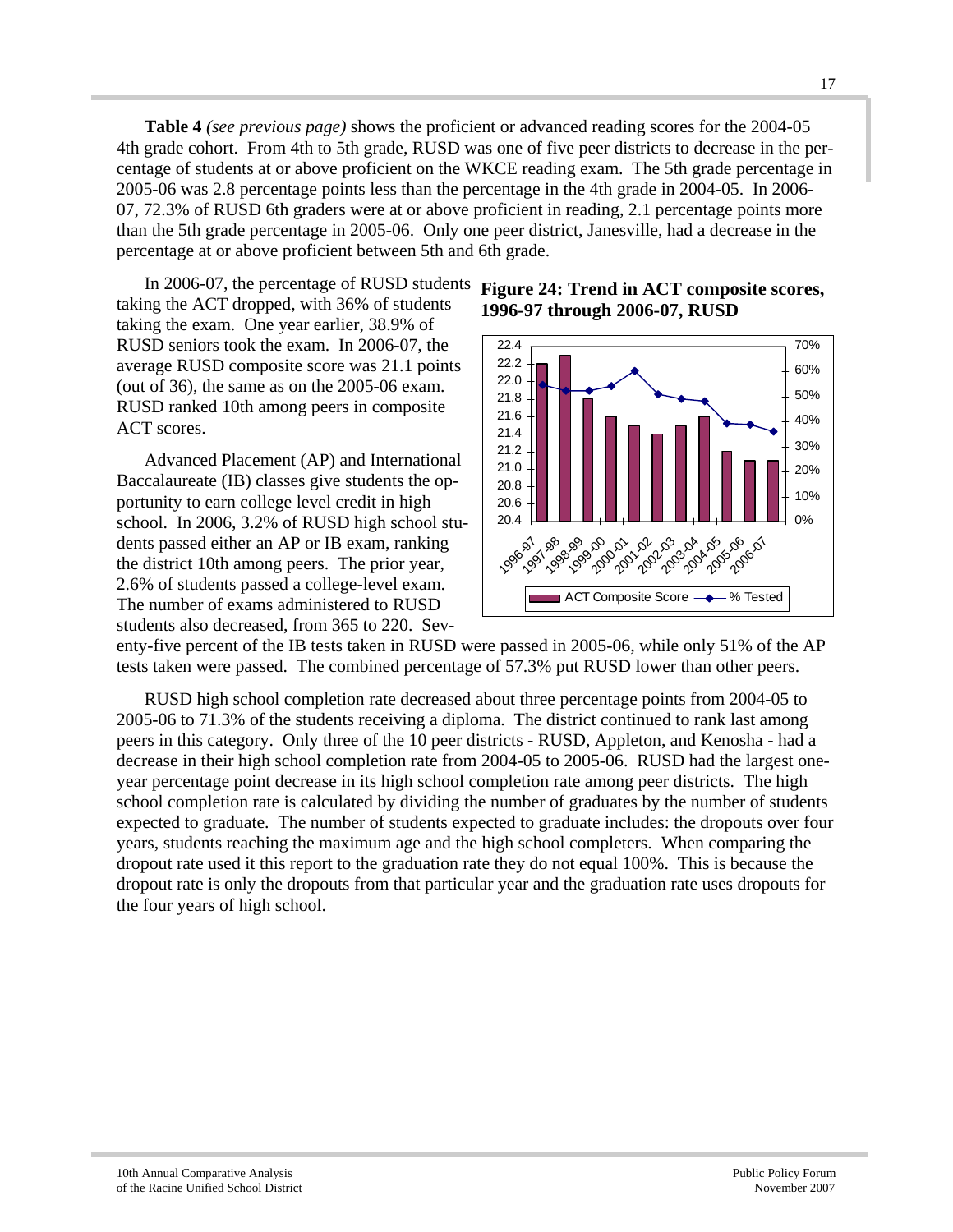# **10th annual comparative analysis of the Racine Unified School District**

# **Appendix A-- Definitions of terms**

This report is based on information supplied periodically by school districts to the Wisconsin Department of Public Instruction (DPI). Enrollment and financial data, and 3rd, 4th, 5th, 6th, 7th, 8th, and 10th grade test scores are current as of 2006-07. Other information on performance, attendance, and discipline is from 2005-06.

#### **Definitions of measurements:**

**ACT scores:** ACT data are reported for the class of 2006. Most students take the test to fulfill admissions requirements for colleges and universities. If a student has taken the test more than once (in either his/her junior or senior year), the most recent score was reported. The maximum possible score on any individual section is 36. English, math, reading, and science reasoning are the four test sections. The composite score is the weighted average of the subject area scores, out of a possible 36. The percentage of students tested is the number of students tested divided by 12th grade enrollment.

**Advanced placement tests:** If a high school student receives a score of 3, 4, or 5 on an AP exam, he or she passes the test and may receive college credit. Students can take 29 exams in 16 fields. Schools may or may not offer formal courses in preparation for these exams. Enrollment data are used to calculate the percentage of students taking the tests.

**Attendance:** Based upon the state-required 180 school days, and with attendance taken twice daily, the attendance rate (expressed as a percentage) is computed by dividing the aggregate number of days students are in school by the aggregate number of possible student days in the school year. An attendance rate of 95% means that five out of every 100 students enrolled were not in school on a typical day.

**Dropouts:** According to the DPI, the definition of a dropout is a student who was enrolled in school at some time during the reported school year, was not enrolled at the beginning of the following school year, has not graduated from high school or completed a state or districtapproved educational program, and does not meet any of the following exclusionary conditions: transfer to another public school district, private school, or state- or district-approved educational program; temporary absence due to expulsion, suspension, or school-approved illness; or death. Starting in 2003-04, the dropout rate is the number of students who dropped out during the school term divided by the total number of students who were expected to complete the school term in that school or district. The latter number may be more or less than the enrollment due to student transfers in and out after the fall enrollment count date. "Total number of students expected to complete the school term" is the denominator used to calculate all dropout rates and is the sum of students who actually completed the school term plus dropouts.

 **Enrollment:** Two types of enrollment data are important: 1) the enrollment as of the third Friday in September, a head count of children enrolled in school on a specific day, and 2) the full-time equivalent enrollment, which accounts for pre-school and kindergarten children in school for only a portion of the day to calculate state aid and other financial data. In this report, head count enrollments are reported in the tables, but full-time equivalents are the basis for calculation of spending and revenue per pupil.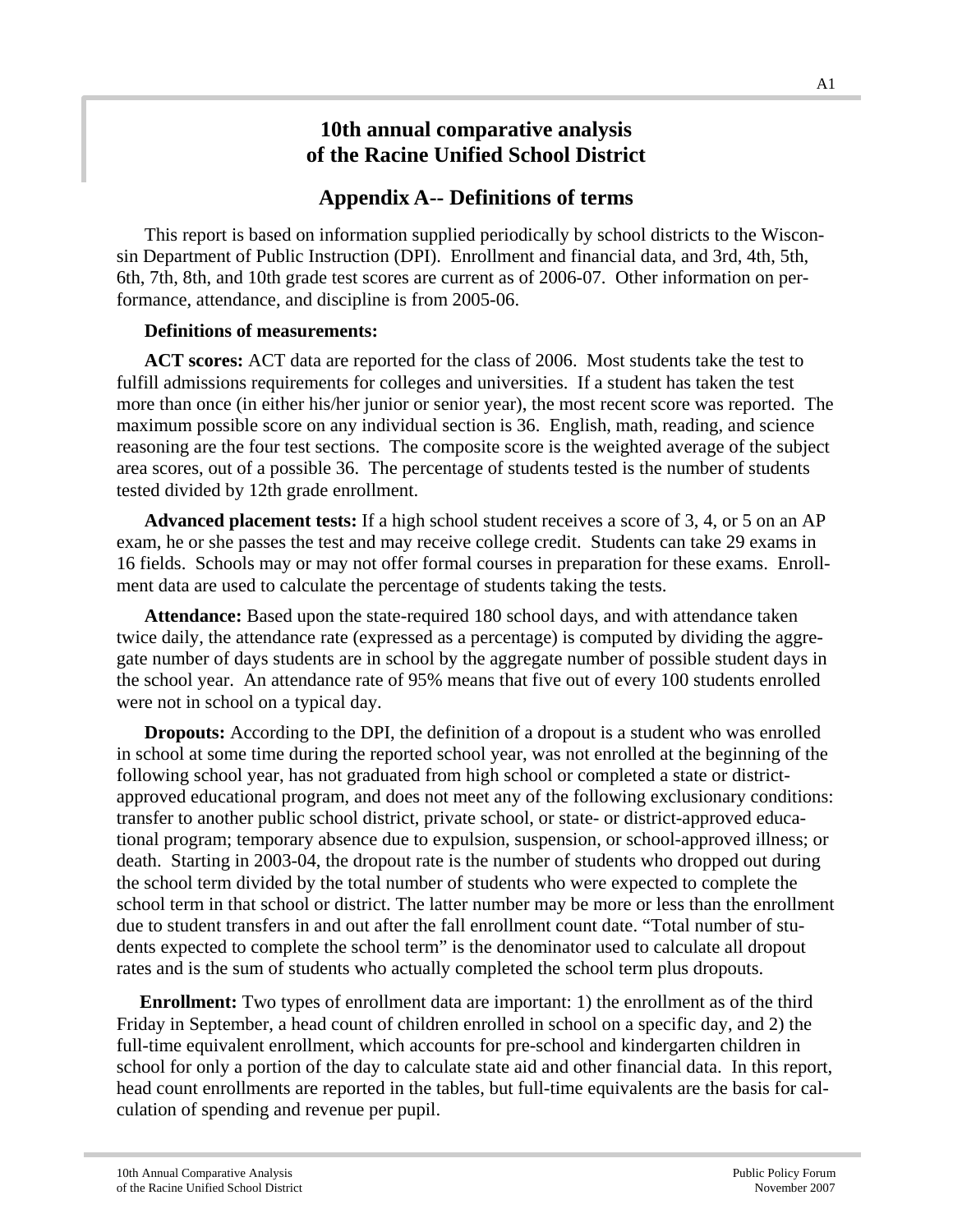**Expulsions:** Expulsion is the removal of a student from school permanently. Expulsions are recorded in terms of students expelled, as well as days lost due to expulsion. Expulsion rates are calculated by dividing the number of expelled students by the pre-kindergarten through 12th grade enrollment of the school district.

**4th, 8th, and 10th grade knowledge and concepts tests:** These tests measure student knowledge in the areas of reading, language arts, mathematics, science, and social studies. Prior to 2002-03, the scores were the national percentiles, which corresponded to the raw scores. Since 2002-03, the tests were no longer normalized to a national standard.

**3rd, 5th, 6th and 7th grade knowledge and concepts tests:** These tests measure student knowledge in the areas of reading and mathematics. The 2005-06 school year was the first year in which knowledge and concepts examinations were administered to students in the 3rd, 5th, 6th, and 7th grades. As a result, historical comparisons are not available for these grades.

**Free lunch eligibility:** This is the only available income measure of pupil families. It is the percentage of pupils who qualify under federal rules for free or reduced-price lunch, and, thus, roughly measures the percentage of children from low-income families in a school.

**Graduation rate:** Starting in 2003-04, graduation rates are defined as the number of graduates divided by an estimate of the total cohort group measured from the beginning of high school, expressed as a percentage. This cohort group includes graduates, other high school graduates, and other students who reached the age 21 in the school year. It also includes cohort dropouts over four years. Prior to 2003-04, it was calculated by taking the number of graduates divided by the number of graduates plus dropouts over four years, expressed as a percentage.

**Habitual truancy:** According to DPI, the definition of a habitual truant is a student who is absent from school without an acceptable excuse for part or all of five or more days on which school is held during a semester. The habitual truancy rate (expressed as a percentage) is the number of habitual truants divided by kindergarten through 12th grade enrollment counted on the third Friday in September.

**Income per pupil:** Based on state tax returns, this is a calculation of aggregate earned income among residents of each school district divided by the district full-time enrollment (FTE). The result is an indicator of community wealth that takes into account both the relative number of children in the community and the proportion of district children who attend public schools.

**Income per return:** The aggregate income that was reported to the Wisconsin Department of Revenue divided by the number of returns filed.

**Property taxes:** An equalized school tax rate, which makes it possible to compare the school tax effort from one community to another. The equalized rate is the amount of money property taxpayers were charged in December 2006 (for the 2005-06 school year) for each \$1,000 of property value at full market value.

**Property value per pupil:** Another measure of community wealth, this relates directly to Wisconsin's formula for calculating state aid to school districts. The numbers represent the tax base of the school district as measured by equalized taxable property values as of 2006-07. It is a reliable measurement for purposes of comparing the property wealth of school districts.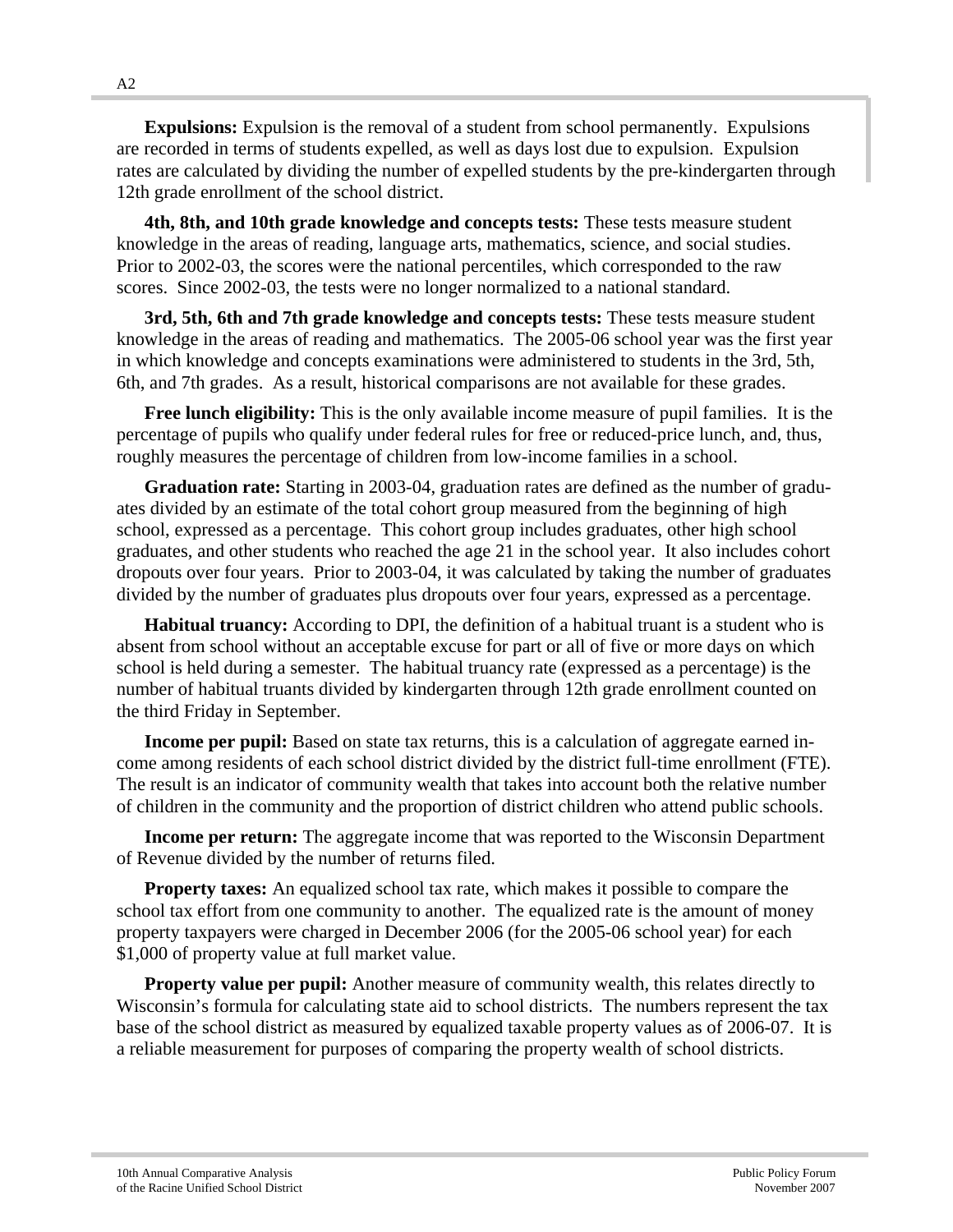**Retention rates:** Retentions are students who, by local district policy, must either repeat a grade or need additional time to complete the prescribed program. The number of retentions is reported for all grades except pre-kindergarten. The retention rate is the number of retentions divided by kindergarten through 12th grade enrollment.

**Revenue per pupil:** Each autumn, school districts file reports on budgeted revenue and spending. Data in this report were taken from those reports filed in fall of 2006. The two principal sources of revenue for schools – property taxes and state aid – are reported on a per-pupil basis (using full-time equivalent enrollments). Also reported are the per-pupil revenues from federal sources.

**Spending per pupil:** Operations spending per pupil refers to the cost of running the system on a daily basis. It is more useful to look at operations spending for comparative purposes because capital spending and debt service can vary dramatically from year to year (depending on whether a district is building new schools). Operations spending is divided into six categories for the purposes of this report:

- Instruction Direct spending on educational programs that generally take place in the classroom.
- Pupil services Wide variety of services outside the classroom, such as guidance counseling, social work, curriculum development, libraries, vocational services, and extracurricular activities.
- Instructional staff services Includes spending on improvement to instructional staff, library media, and supervision and coordination of staff.
- General administration Central office expenses related to district administration, such as the superintendent's office and the school board.
- Building administration Expenses related to the administration of each school building, primarily the principal's office.
- Transportation.
- Other all expenses not included in the above categories, including community recreation programs, staff services, maintenance, utilities, and other overhead functions.

**Suspensions:** Suspension is an administrative action that temporarily excludes a student from school. Suspensions are recorded three ways: 1) the number of individual students suspended at least once during the school year; 2) the number of suspensions (a larger number because some students are suspended more than once); and 3) the number of days lost because of suspension. This report measures suspensions as the number of days lost because of suspension. The measurement is reported as a percentage of total possible school days lost to suspension.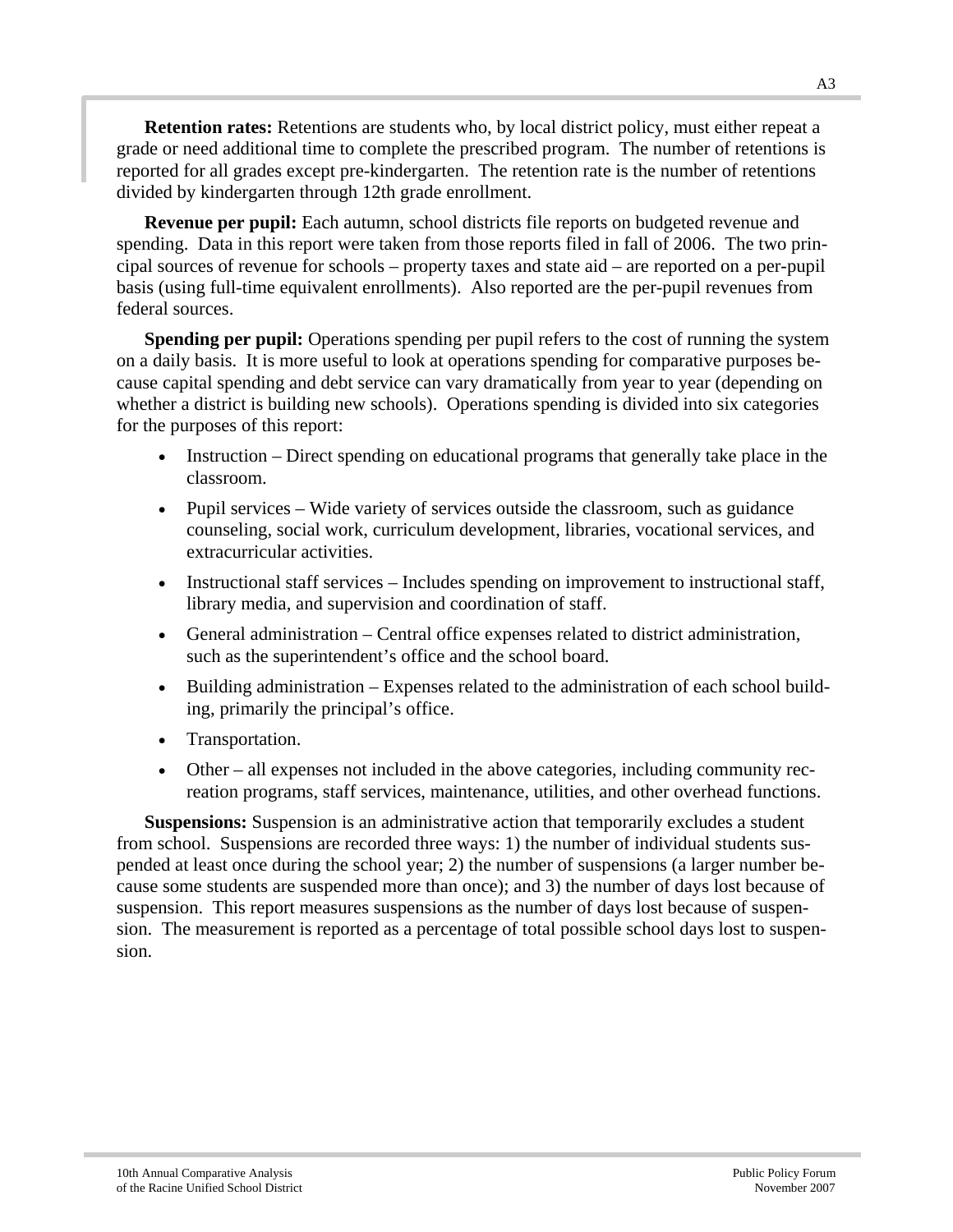# **10th annual comparative analysis of the Racine Unified School District**

# **Appendix B - Peer district ranking tables**

| <b>Enrollment</b>         | <b>Overall</b> |                  |              | <b>Racial composition</b>               |        |               |               |         |                |                              |    |
|---------------------------|----------------|------------------|--------------|-----------------------------------------|--------|---------------|---------------|---------|----------------|------------------------------|----|
|                           | 2006-07        | 1-year<br>change | <b>White</b> | <b>African</b><br><b>American Asian</b> |        | His-<br>panic | <b>Indian</b> |         |                | % black Rank % minority Rank |    |
| Madison                   | 24,755         | 1.2%             | 13,343       | 5,534                                   | 2,554  | 3,159         | 165           | 22.4%   | $\overline{2}$ | 46.1%                        | 2  |
| Kenosha                   | 22,482         | 1.6%             | 14,471       | 3,571                                   | 393    | 3,961         | 86            | 15.9%   | 3              | 35.6%                        | 3  |
| <b>Racine</b>             | 21,696         | 2.5%             | 11,254       | 5,786                                   | 328    | 4,254         | 74            | 26.7%   | 1              | 48.1%                        | 1  |
| <b>Green Bay</b>          | 20,070         | $-1.2%$          | 13,134       | 1,208                                   | 1,606  | 3,135         | 987           | $6.0\%$ | 5              | 34.6%                        | 5  |
| Appleton                  | 15,243         | 0.2%             | 12,149       | 511                                     | 1,626  | 831           | 126           | 3.4%    | 9              | 20.3%                        | 6  |
| Waukesha                  | 13,577         | $-0.2%$          | 10,861       | 491                                     | 418    | 1,739         | 68            | 3.6%    | 6              | 20.0%                        | 7  |
| lEau Claire               | 10,861         | 0.5%             | 9,281        | 230                                     | 1,039  | 187           | 124           | 2.1%    | 10             | 14.5%                        | 9  |
| Janesville                | 10,555         | $-0.3%$          | 8,932        | 641                                     | 223    | 709           | 50            | 6.1%    | 4              | 15.4%                        | 8  |
| Oshkosh                   | 10,277         | 0.5%             | 8,830        | 359                                     | 751    | 279           | 58            | 3.5%    | 8              | 14.1%                        | 10 |
| Sheboygan                 | 10,238         | $-0.4%$          | 6,662        | 362                                     | 1,829  | 1,314         | 71            | 3.5%    | 7              | 34.9%                        | 4  |
| <b>Milwaukee</b>          | 89,912         | $-2.7%$          | 14,344       | 51,914                                  | 4,005  | 18,921        | 728           | 57.7%   |                | 84.0%                        |    |
| <b>State of Wisconsin</b> | 876,700        | 0.2%             | 677,327      | 92,016                                  | 31,403 | 63,130        | 12,824        | 10.5%   |                | 22.7%                        |    |

#### **Table 6: Enrollment by race/ethnicity and grade, 2006-07**

| Racine       | <b>PK</b>      | KG             | 01    | 02    | 03             | 04    | 05    | 06    | 07    | 08             | 09    | 10    | 11    | 12    | <b>Total</b>                                                                                       |
|--------------|----------------|----------------|-------|-------|----------------|-------|-------|-------|-------|----------------|-------|-------|-------|-------|----------------------------------------------------------------------------------------------------|
| Asian        | 19             | 27             | 31    | 17    | 24             | 22    | 26    | 26    | 26    | 18             | 17    | 25    | 22    | 28    | 328                                                                                                |
| <b>Black</b> | 322            | 429            | 428   | 400   | 374            | 413   | 409   | 390   | 442   | 440            | 424   | 414   | 410   | 491   | 5,786                                                                                              |
| Hispanic     | 270            | 402            | 412   | 349   | 350            | 338   | 297   | 269   | 265   | 264            | 282   | 257   | 233   | 266   | 4,254                                                                                              |
| Indian       | 3              | 7              | 6     | 4     | 8              | 6     | 4     | 4     | 2     | $\overline{7}$ | 7     | 4     | 5     | 7     | 74                                                                                                 |
| White        | 623            | 688            | 719   | 723   | 767            | 739   | 712   | 722   | 689   | 778            | 930   | 1,027 | 1,048 | 1,089 | 11,254                                                                                             |
| <b>Total</b> | 1,237          | 1,553          | 1,596 | 1,493 | 1,523          | 1,518 | 1,448 | 1,411 | 1,424 | 1,507          | 1,660 | 1.727 | 1.718 | 1,881 | 21,696                                                                                             |
| Kenosha      | <b>PK</b>      | KG             | 01    | 02    | 03             | 04    | 05    | 06    | 07    | 08             | 09    | 10    | 11    | 12    | <b>Total</b>                                                                                       |
| Asian        | 5              | 29             | 33    | 23    | 30             | 30    | 33    | 26    | 30    | 25             | 28    | 30    | 43    | 28    | 393                                                                                                |
| <b>Black</b> | 177            | 256            | 296   | 274   | 272            | 285   | 259   | 281   | 275   | 251            | 346   | 254   | 224   | 121   | 3,571                                                                                              |
| Hispanic     | 223            | 395            | 346   | 369   | 315            | 269   | 287   | 280   | 288   | 250            | 333   | 233   | 242   | 131   | 3.961                                                                                              |
| Indian       | $\overline{2}$ | $\overline{7}$ | 5     | 3     | $\overline{7}$ | 2     | 6     | 5     | 10    | 8              | 9     | 11    | 6     | 5     | 86                                                                                                 |
| White        | 389            | 1.017          | 1.001 | 1.045 | 1,003          | 940   | 1,010 | 997   | 1,066 | 1.086          | 1,389 | 1,154 | 1,338 | 1,036 | 14,471                                                                                             |
| <b>Total</b> | 796            | 1.704          | 1.681 | 1.714 | 1,627          | 1,526 | 1,595 | 1,589 | 1,669 | 1,620          | 2,105 | 1.682 | 1,853 | 1,321 | 22,482                                                                                             |
| Wisconsin    | <b>PK</b>      | KG             | 01    | 02    | 03             | 04    | 05    | 06    | 07    | 08             | 09    | 10    | 11    | 12    | <b>Total</b>                                                                                       |
| Asian        | 1,216          | 2,263          | 2,219 | 2,150 | 2,091          | 2,155 | 2,230 | 2,235 | 2,262 | 2,342          | 2,474 | 2,621 | 2,679 | 2,466 | 31,403                                                                                             |
| <b>Black</b> | 5,279          | 6.219          | 6.450 | 6.506 | 6,518          | 6.403 | 6,360 | 6,598 | 6,986 | 6.920          | 9.038 | 6,785 | 6.675 | 5,279 | 92,016                                                                                             |
| Hispanic     | 3.919          | 5.727          | 5.452 | 5,249 | 4.993          | 4,766 | 4,556 | 4,459 | 4,208 | 4,178          | 4.848 | 3.861 | 3.724 | 3,190 | 63,130                                                                                             |
| Indian       | 443            | 813            | 850   | 884   | 854            | 830   | 862   | 864   | 974   | 1,013          | 1.272 | 1,106 | 1.076 | 983   | 12,824                                                                                             |
| White        | 22.964         |                |       |       |                |       |       |       |       |                |       |       |       |       | 45,386 45,725 44,914 45,098 45,202 46,253 47,101 49,508 51,153 57,650 58,052 59,540 58,781 677,327 |
| <b>Total</b> | 33.821         |                |       |       |                |       |       |       |       |                |       |       |       |       | 60,408 60,696 59,703 59,554 59,356 60,261 61,257 63,938 65,606 75,282 72,425 73,694 70,699 876,700 |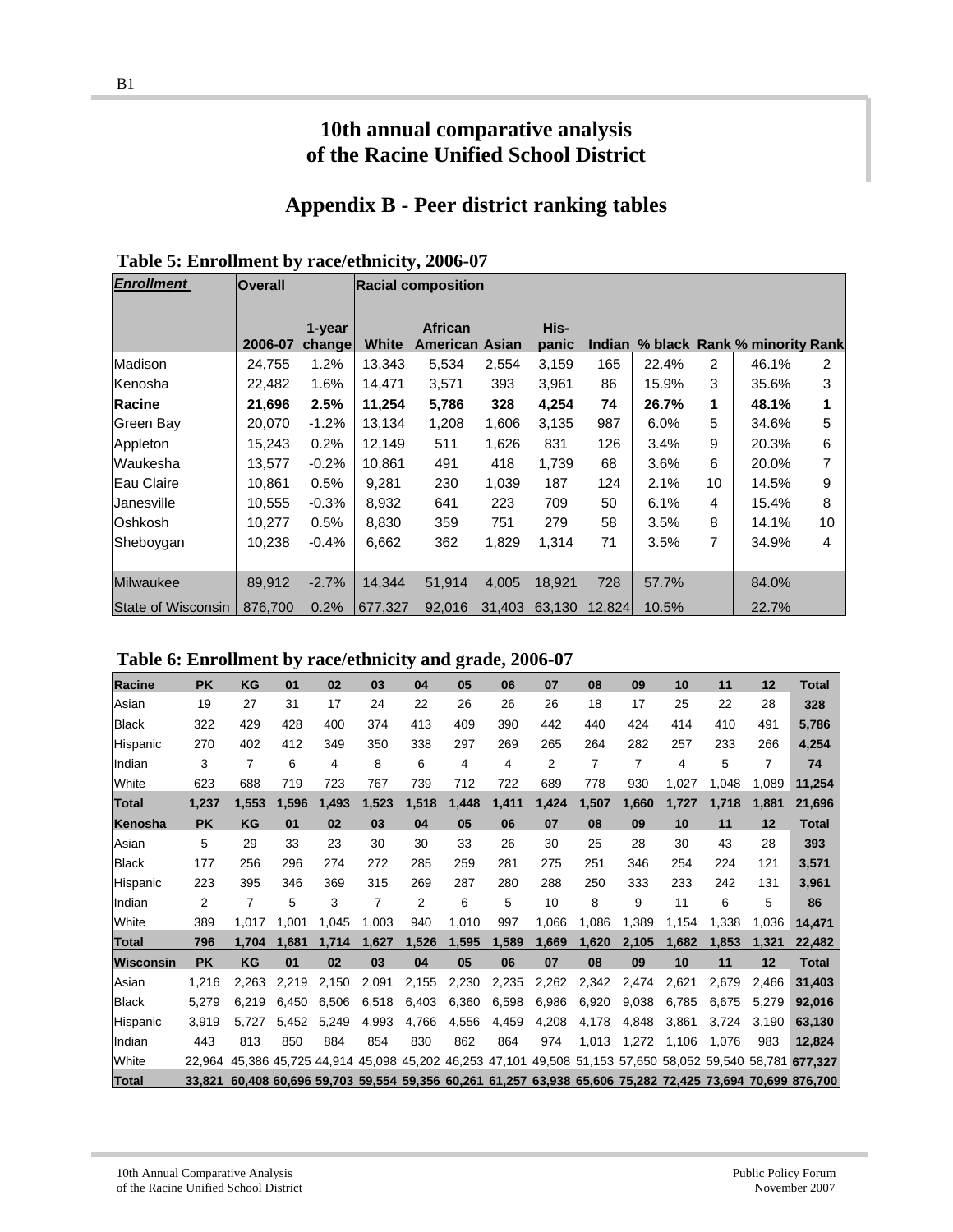|                                       | <b>Private</b><br>school<br>enrollment | % of public<br>enrollment Ranklenrollment |                | <b>Charter</b><br>school | % of public<br>enrollment | Rank | Home<br>school<br>lenrollment | % of public<br>enrollment | Rank |
|---------------------------------------|----------------------------------------|-------------------------------------------|----------------|--------------------------|---------------------------|------|-------------------------------|---------------------------|------|
| Madison                               | 4,377                                  | 17.7%                                     | 5              | 385                      | 1.6%                      | 7    | 447                           | 1.8%                      | 5    |
| Kenosha                               | 3,043                                  | 13.5%                                     | 9              | 370                      | 1.6%                      | 6    | 426                           | 1.9%                      | 3    |
| <b>Racine</b>                         | 4,134                                  | 19.1%                                     | 3              | 1,011                    | 4.7%                      | 3    | 526                           | 2.4%                      | 1    |
| 21st Century<br><b>Charter School</b> |                                        |                                           |                | 443                      | 2.0%                      |      |                               |                           |      |
| Green Bay                             | 3,932                                  | 19.6%                                     | $\overline{2}$ | 0                        | $0.0\%$                   | 10   | 266                           | 1.3%                      | 10   |
| Appleton                              | 3,228                                  | 21.2%                                     | 1              | 1,629                    | 10.7%                     | 1    | 230                           | 1.5%                      | 9    |
| Waukesha                              | 2.582                                  | 19.0%                                     | 4              | 827                      | 6.1%                      | 2    | 238                           | 1.8%                      | 6    |
| Eau Claire                            | 1,529                                  | 14.1%                                     | 7              | 267                      | 2.5%                      | 5    | 231                           | 2.1%                      | 2    |
| <b>Janesville</b>                     | 1,398                                  | 13.2%                                     | 10             | 112                      | 1.1%                      | 9    | 184                           | 1.7%                      | 7    |
| Oshkosh                               | 1,428                                  | 13.9%                                     | 8              | 349                      | 3.4%                      | 4    | 192                           | 1.9%                      | 4    |
| Sheboygan                             | 1,647                                  | 16.1%                                     | 6              | 128                      | 1.3%                      | 8    | 162                           | 1.6%                      | 8    |
| <b>Milwaukee</b>                      | 27.705                                 | 30.8%                                     |                | 10,869                   | 12.1%                     |      | 804                           | 0.9%                      |      |
| <b>Non-MPS Charters</b><br>Wisconsin  | 133,419                                | 15.2%                                     |                | 4,516                    | 5.0%<br>$0.0\%$           |      | 20.078                        | 2.3%                      |      |

# **Table 7: Educational options, 2006-07**

# **Table 8: Revenue per pupil, 2006-07**

| <b>Finances</b>  |                        |                               |                |                     |                               |              |                       |                               |    |                              |                |
|------------------|------------------------|-------------------------------|----------------|---------------------|-------------------------------|--------------|-----------------------|-------------------------------|----|------------------------------|----------------|
|                  | <b>Property</b><br>tax | % of total<br>op revenue Rank |                | <b>State</b><br>aid | % of total<br>op revenue Rank |              | <b>Federal</b><br>aid | % of total<br>op revenue Rank |    | <b>Operations</b><br>revenue | Rank           |
| Madison          | \$7,781                | 64.2%                         | 1              | \$3,360             | 27.7%                         | 10           | \$560                 | 4.6%                          | 4  | \$12,126                     | 1              |
| Kenosha          | \$2,738                | 27.0%                         | 5              | \$6,538             | 64.4%                         | 5            | \$639                 | 6.3%                          | 2  | \$10,159                     | 7              |
| <b>Racine</b>    | \$2,636                | 25.6%                         | 8              | \$6,734             | 65.4%                         | 4            | \$622                 | 6.0%                          | 3  | \$10,300                     | $\bf 6$        |
| Green Bay        | \$2,690                | 25.6%                         | 6              | \$6,854             | 65.1%                         | 3            | \$737                 | 7.0%                          | 1  | \$10,523                     | 4              |
| Appleton         | \$2,787                | 27.8%                         | 4              | \$6,308             | 62.8%                         | 6            | \$431                 | 4.3%                          | 8  | \$10,041                     | 8              |
| Waukesha         | \$5,127                | 47.9%                         | $\overline{2}$ | \$4,521             | 42.2%                         | 9            | \$365                 | 3.4%                          | 10 | \$10,705                     | 3              |
| Eau Claire       | \$3,492                | 33.7%                         | 3              | \$6,050             | 58.3%                         | 8            | \$500                 | 4.8%                          | 6  | \$10,371                     | 5              |
| Uanesville       | \$2,354                | 23.7%                         | 10             | \$6,879             | 69.1%                         | 2            | \$409                 | 4.1%                          | 9  | \$9,952                      | 9              |
| Oshkosh          | \$2,655                | 27.4%                         | 7              | \$6,304             | 65.1%                         | 7            | \$450                 | 4.7%                          | 7  | \$9,678                      | 10             |
| Sheboygan        | \$2,636                | 23.9%                         | 9              | \$7,523             | 68.2%                         | $\mathbf{1}$ | \$527                 | 4.8%                          | 5  | \$11,031                     | $\overline{2}$ |
|                  |                        |                               |                |                     |                               |              |                       |                               |    |                              |                |
| <b>Milwaukee</b> | \$2,250                | 19.1%                         |                | \$7,750             | 65.8%                         |              | \$1,621               | 13.8%                         |    | \$11,780                     |                |
| Wisconsin        | \$3,614                | 34.2%                         |                | \$5,926             | 56.1%                         |              | \$553                 | 5.2%                          |    | \$10,564                     |                |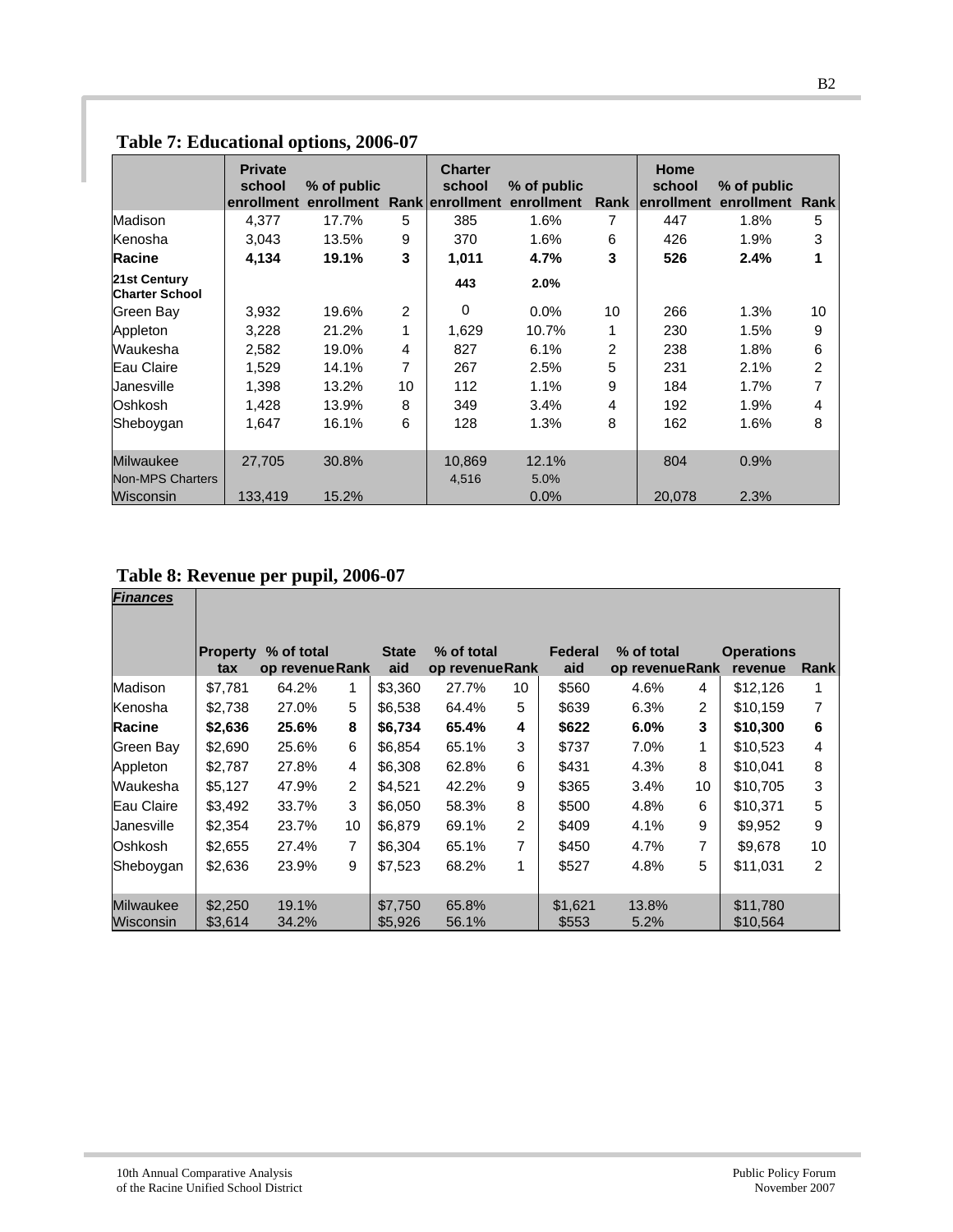| <b>Finances</b>   |                                        |                    |                          |                                           |                           |                                   |                       |
|-------------------|----------------------------------------|--------------------|--------------------------|-------------------------------------------|---------------------------|-----------------------------------|-----------------------|
|                   | <b>Total</b><br>operations<br>spending | <b>Instruction</b> | <b>Pupil</b><br>services | <b>Instructional</b><br>staff<br>services | General<br>administration | <b>Building</b><br>administration | <b>Transportation</b> |
| Madison           | \$12,163                               | \$7,184            | \$777                    | \$589                                     | \$87                      | \$679                             | \$392                 |
| Kenosha           | \$10,072                               | \$6,632            | \$613                    | \$538                                     | \$50                      | \$515                             | \$265                 |
| <b>Racine</b>     | \$10,169                               | \$6,811            | \$500                    | \$402                                     | \$76                      | \$547                             | \$443                 |
| Green Bay         | \$10,602                               | \$6,717            | \$674                    | \$622                                     | \$91                      | \$702                             | \$317                 |
| Appleton          | \$10,073                               | \$6,667            | \$477                    | \$420                                     | \$80                      | \$516                             | \$190                 |
| Waukesha          | \$10,483                               | \$6,625            | \$480                    | \$365                                     | \$70                      | \$648                             | \$450                 |
| Eau Claire        | \$10.515                               | \$6,267            | \$387                    | \$469                                     | \$104                     | \$599                             | \$452                 |
| <b>Janesville</b> | \$9,867                                | \$6,295            | \$639                    | \$441                                     | \$74                      | \$442                             | \$166                 |
| Oshkosh           | \$9,752                                | \$6,383            | \$497                    | \$392                                     | \$39                      | \$468                             | \$231                 |
| Sheboygan         | \$10,985                               | \$7,507            | \$599                    | \$436                                     | \$155                     | \$572                             | \$238                 |
| Milwaukee         | \$11,066                               | \$6,526            | \$594                    | \$752                                     | \$229                     | \$627                             | \$642                 |
| Wisconsin         | \$10,288                               | \$6,324            | \$482                    | \$527                                     | \$198                     | \$536                             | \$449                 |

# **Table 9: Expenditures per pupil, 2006-07**

| <b>Finances</b>   |                            |                               |              |                                           |                |                 |                                              |
|-------------------|----------------------------|-------------------------------|--------------|-------------------------------------------|----------------|-----------------|----------------------------------------------|
|                   | <b>Total</b><br>operations | spending Instruction services | <b>Pupil</b> | <b>Instructional</b><br>staff<br>services | <b>General</b> | <b>Building</b> | administration administration Transportation |
| Madison           |                            |                               |              |                                           |                |                 |                                              |
| Kenosha           |                            |                               |              |                                           |                |                 |                                              |
| Racine            |                            |                               |              |                                           |                |                 |                                              |
| Green Bay         |                            |                               |              |                                           |                |                 |                                              |
| Appleton          |                            | 5                             |              |                                           |                |                 |                                              |
| Waukesha          | 5                          |                               | 8            | 10                                        |                |                 |                                              |
| Eau Claire        |                            | 10                            | 10           |                                           |                |                 |                                              |
| <b>Janesville</b> | 9                          |                               |              |                                           |                | 10              | 10                                           |
| Oshkosh           | 10                         |                               |              |                                           |                |                 |                                              |
| Sheboygan         |                            |                               |              |                                           |                |                 |                                              |

#### **Table 10: Average teacher compensation, 2006-07**

| <b>Staffing</b>    |               |                |               |      |                           |             |
|--------------------|---------------|----------------|---------------|------|---------------------------|-------------|
|                    | <b>Salary</b> | <b>Rank</b>    | <b>Fringe</b> | Rank | <b>Total compensation</b> | <b>Rank</b> |
| Madison            | \$49.655      | 5              | \$21.549      | 9    | \$71.204                  | 8           |
| Kenosha            | \$50,670      | 4              | \$42,016      |      | \$92,686                  |             |
| Racine             | \$48,534      |                | \$23,726      | 3    | \$72,260                  |             |
| Green Bay          | \$48,501      | 8              | \$23,208      | 5    | \$71,709                  | 6           |
| Appleton           | \$51,389      | 3              | \$23,576      | 4    | \$74.964                  | 4           |
| Waukesha           | \$56,956      |                | \$28,221      | 2    | \$85,177                  | 2           |
| Eau Claire         | \$48,632      | 6              | \$23.045      | 6    | \$71.677                  |             |
| Janesville         | \$46,638      | 10             | \$21,896      |      | \$68,533                  | 9           |
| Oshkosh            | \$46,869      | 9              | \$21.642      | 8    | \$68,511                  | 10          |
| Sheboygan          | \$54.074      | $\mathfrak{p}$ | \$21.502      | 10   | \$75,576                  | 3           |
| Milwaukee          | \$52,047      |                | \$26,663      |      | \$78,710                  |             |
| State of Wisconsin | \$48,223      |                | \$23,890      |      | \$72,112                  |             |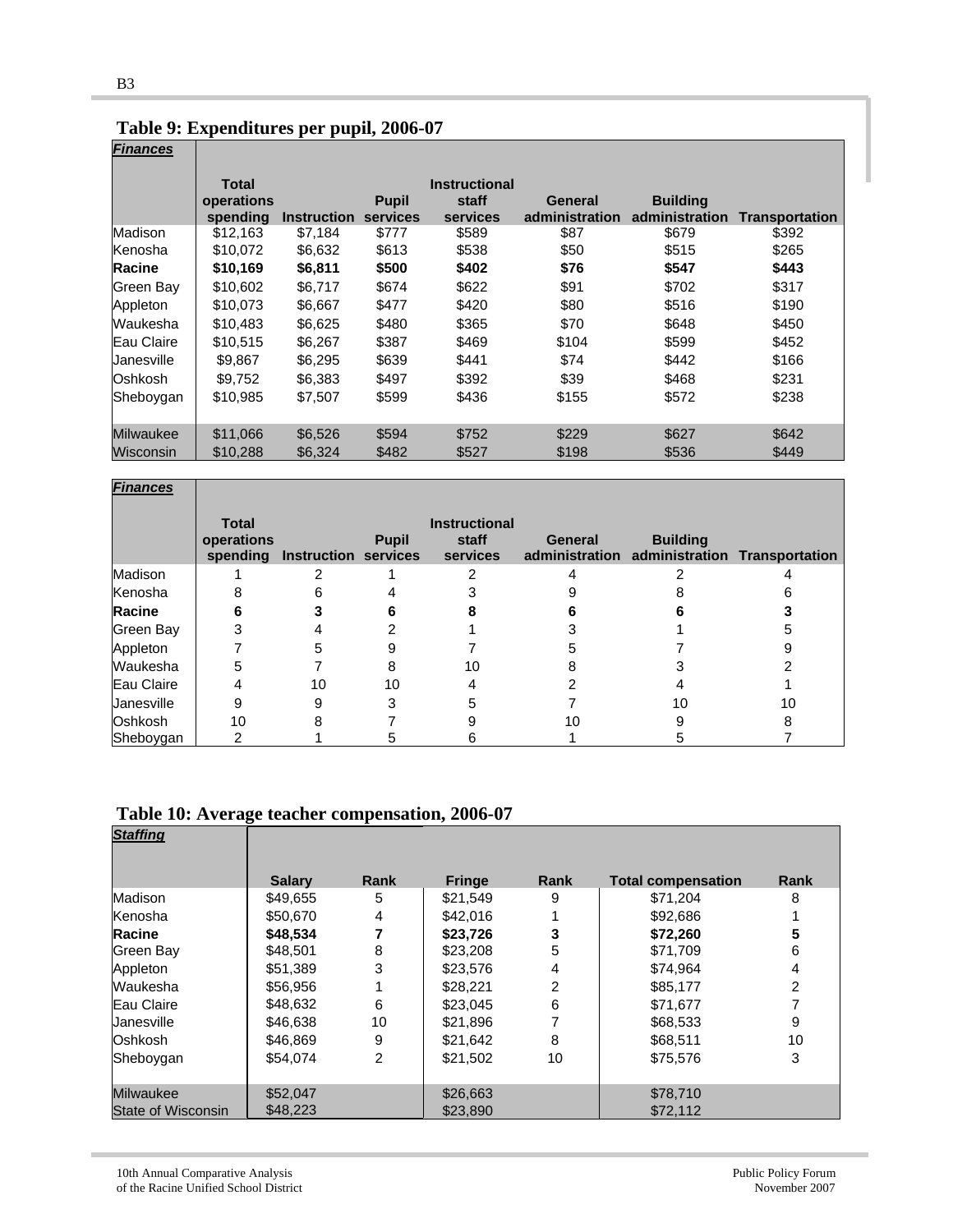## **Table 11: Average teacher experience, 2006-07**

| <b>Staffing</b>           |                         |      |                         |      |
|---------------------------|-------------------------|------|-------------------------|------|
|                           | <b>Local experience</b> | Rank | <b>Total experience</b> | Rank |
| Madison                   | 12.1                    | 3    | 14.8                    | 5    |
| Kenosha                   | 11.3                    | 7    | 12.6                    | 9    |
| Racine                    | 11.2                    | 8    | 12.9                    | 8    |
| Green Bay                 | 12.1                    | 4    | 14.8                    | 4    |
| Appleton                  | 12.0                    | 6    | 15.1                    | 3    |
| Waukesha                  | 15.6                    |      | 17.5                    |      |
| Eau Claire                | 12.3                    | 2    | 15.3                    | 2    |
| <b>Janesville</b>         | 11.0                    | 9    | 13.3                    | 7    |
| Oshkosh                   | 10.7                    | 10   | 11.1                    | 10   |
| Sheboygan                 | 12.0                    | 5    | 13.8                    | 6    |
|                           |                         |      |                         |      |
| <b>Milwaukee</b>          | 8.3                     |      | 8.6                     |      |
| <b>State of Wisconsin</b> | 12.2                    |      | 14.6                    |      |

#### **Table 12: Attendance, truancy, and dropout rate, 2005-06**

| <b>Engagement</b>  | <b>Attendance</b> |      |                | <b>Habitual truancy</b> |             |                 | <b>High school dropouts</b> |      |
|--------------------|-------------------|------|----------------|-------------------------|-------------|-----------------|-----------------------------|------|
|                    | Rate              | Rank | <b>Truants</b> | <b>Percent</b>          | <b>Rank</b> | <b>Dropouts</b> | <b>Percent</b>              | Rank |
| Madison            | 95.2%             | 5    | 1.775          | 7.3%                    | 6           | 275             | 2.27%                       | 4    |
| Kenosha            | 92.6%             | 9    | 3.563          | 16.7%                   | 3           | 168             | 1.63%                       | 5    |
| Racine             | 93.6%             | 8    | 1,789          | 8.7%                    | 5           | 391             | 3.84%                       |      |
| <b>Green Bay</b>   | 92.1%             | 10   | 3.585          | 18.1%                   | 2           | 336             | 3.42%                       | 2    |
| Appleton           | 96.1%             | 2    | 699            | 4.7%                    | 7           | 47              | 0.63%                       | 9    |
| Waukesha           | 96.4%             |      | 145            | 1.1%                    | 10          | 10              | 0.15%                       | 10   |
| <b>Eau Claire</b>  | 94.6%             | 6    | 1.050          | 10.2%                   | 4           | 38              | 0.73%                       | 8    |
| <b>Janesville</b>  | 95.7%             | 3    | 1.902          | 18.4%                   |             | 134             | 2.49%                       | 3    |
| <b>Oshkosh</b>     | 95.4%             | 4    | 344            | 3.4%                    | 9           | 72              | 1.42%                       | 6    |
| Sheboygan          | 94.5%             | 7    | 363            | 3.8%                    | 8           | 53              | 1.12%                       | 7    |
|                    |                   |      |                |                         |             |                 |                             |      |
| Milwaukee          | 88.6%             |      | 41,621         | 49.0%                   |             | 2.793           | 6.7%                        |      |
| State of Wisconsin | 94.4%             |      | 82.180         | 9.7%                    |             | 6.962           | 1.6%                        |      |

#### **Table 13: Suspensions and expulsions, 2005-06**

| <b>Behavior</b>    |                 |                    |             |                 |                   |             |
|--------------------|-----------------|--------------------|-------------|-----------------|-------------------|-------------|
|                    |                 | <b>Suspensions</b> |             |                 | <b>Expulsions</b> |             |
|                    | <b>Students</b> | <b>Percent</b>     | <b>Rank</b> | <b>Students</b> | <b>Percent</b>    | <b>Rank</b> |
| Madison            | 2,394           | 9.8%               | 3           | 47              | 0.19%             | 4           |
| Kenosha            | 2,587           | 11.7%              | 2           | 38              | 0.17%             | 5           |
| Racine             | 2,953           | 13.9%              | 1           | 120             | 0.57%             |             |
| Green Bay          | 1,513           | 7.4%               | 4           | 10              | 0.05%             | 8           |
| Appleton           | 549             | 3.6%               | 8           | 7               | 0.05%             | 9           |
| Waukesha           | 523             | 3.8%               | 6           | 28              | 0.21%             | 3           |
| Eau Claire         | 400             | 3.7%               | 7           | 15              | 0.14%             | 6           |
| Uanesville         | 699             | 6.6%               | 5           | 58              | 0.55%             | 2           |
| <b>Oshkosh</b>     | 368             | 3.6%               | 9           | 13              | 0.13%             | 7           |
| Sheboygan          | 354             | 3.4%               | 10          | 1               | 0.01%             | 10          |
|                    |                 |                    |             |                 |                   |             |
| <b>Milwaukee</b>   | 24.060          | 26.0%              |             | 395             | 0.43%             |             |
| State of Wisconsin | 63,089          | 7.2%               |             | 1,809           | 0.21%             |             |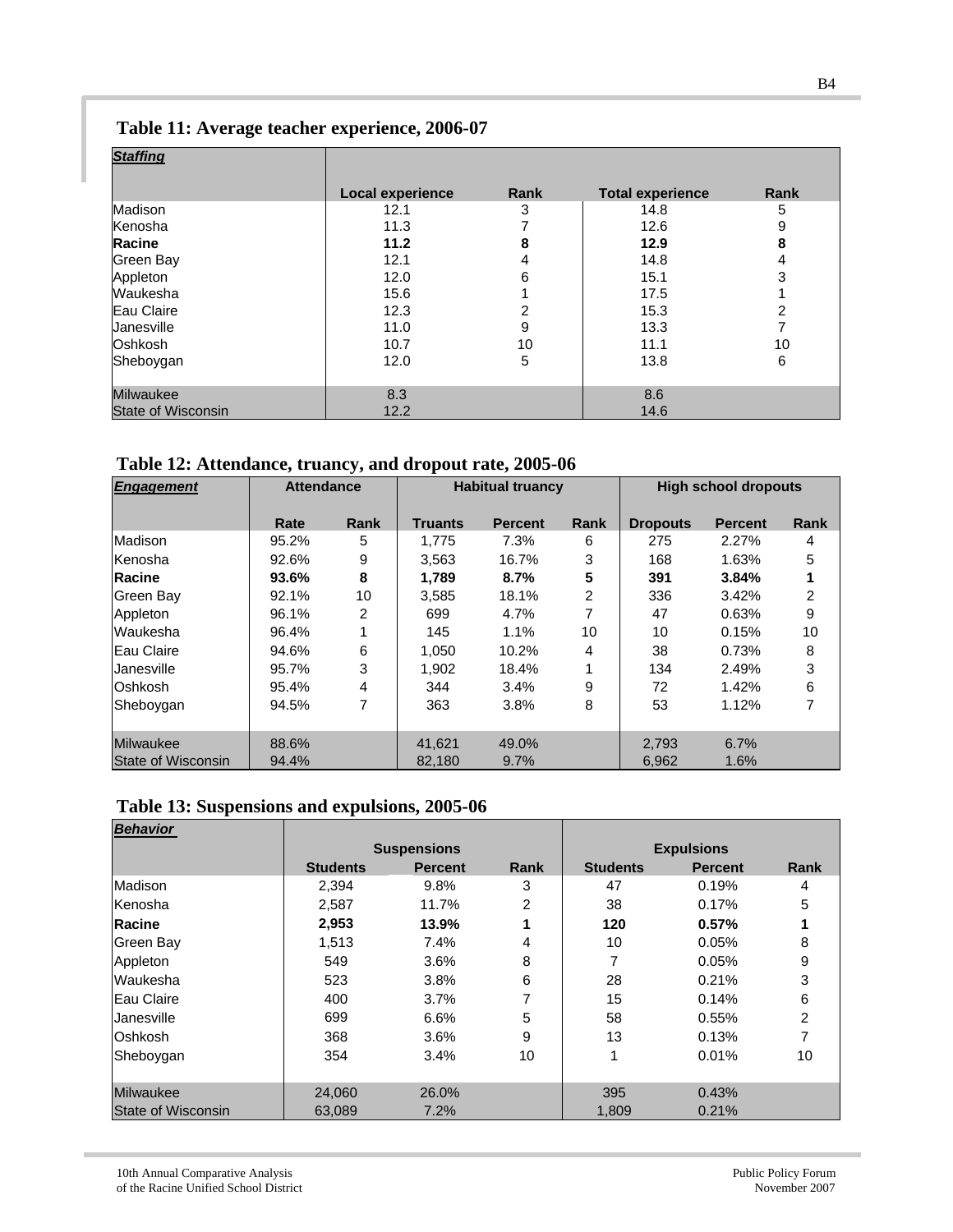| <b>Performance</b> | 3rd grade scores |              |       |                                         |                |             |       |       |                                       |    |  |
|--------------------|------------------|--------------|-------|-----------------------------------------|----------------|-------------|-------|-------|---------------------------------------|----|--|
|                    | <b>Reading</b>   |              |       |                                         |                | <b>Math</b> |       |       |                                       |    |  |
|                    | <b>Minimum</b>   | <b>Basic</b> |       | <b>Proficient Advanced Rank Minimum</b> |                |             |       |       | <b>Basic Proficient Advanced Rank</b> |    |  |
| Madison            | 7.1%             | 15.1%        | 32.1% | 43.3%                                   | 8              | 18.4%       | 8.6%  | 33.6% | 37.5%                                 | 6  |  |
| Kenosha            | 5.3%             | 15.4%        | 37.3% | 41.4%                                   | 5              | 18.2%       | 10.0% | 40.0% | 31.1%                                 | 7  |  |
| Racine             | 7.4%             | 19.0%        | 39.1% | 30.7%                                   | 9              | 29.1%       | 12.4% | 39.7% | 16.0%                                 | 10 |  |
| Green Bay          | 5.2%             | 17.3%        | 36.4% | 33.3%                                   | 10             | 14.9%       | 9.6%  | 43.6% | 29.4%                                 | 4  |  |
| Appleton           | 2.4%             | 11.3%        | 36.2% | 47.3%                                   | 1              | 15.9%       | 10.8% | 36.2% | 35.7%                                 | 5  |  |
| Waukesha           | 2.8%             | 13.2%        | 30.3% | 49.9%                                   | 3              | 15.3%       | 10.0% | 36.6% | 34.2%                                 | 8  |  |
| Eau Claire         | 3.3%             | 10.7%        | 35.2% | 47.8%                                   | $\overline{2}$ | 18.0%       | 9.5%  | 35.6% | 34.3%                                 | 9  |  |
| IJanesville        | 4.8%             | 14.4%        | 34.1% | 43.0%                                   | 6              | 14.9%       | 8.9%  | 39.4% | 34.9%                                 | 3  |  |
| Oshkosh            | 3.9%             | 13.4%        | 35.9% | 44.1%                                   | 4              | 8.3%        | 7.1%  | 43.5% | 39.3%                                 | 1  |  |
| Sheboygan          | 3.1%             | 16.3%        | 37.2% | 38.8%                                   | 7              | $9.0\%$     | 8.6%  | 43.0% | 36.3%                                 | 2  |  |
| <b>Milwaukee</b>   | 9.5%             | 23.6%        | 40.8% | 21.2%                                   |                | 38.8%       | 13.3% | 31.7% | 13.7%                                 |    |  |
| Wisconsin          | 4.1%             | 12.9%        | 35.7% | 45.1%                                   |                | 15.4%       | 8.9%  | 38.4% | 35.8%                                 |    |  |

#### **Table 14: 3rd grade WKCE reading and math scores, 2006-07**

|  |  |  |  | Table 15: 4th grade WKCE reading and math scores, 2006-07 |
|--|--|--|--|-----------------------------------------------------------|
|  |  |  |  |                                                           |

| <b>Performance</b> | 4th grade scores |              |       |                            |                |                |              |       |                                 |    |
|--------------------|------------------|--------------|-------|----------------------------|----------------|----------------|--------------|-------|---------------------------------|----|
|                    | Reading          |              |       |                            |                | <b>Math</b>    |              |       |                                 |    |
|                    | <b>Minimum</b>   | <b>Basic</b> |       | <b>Proficient Advanced</b> | <b>Rank</b>    | <b>Minimum</b> | <b>Basic</b> |       | <b>Proficient Advanced Rank</b> |    |
| Madison            | 7.6%             | 14.4%        | 31.3% | 45.4%                      | 8              | 16.9%          | 8.2%         | 33.4% | 40.7%                           | 8  |
| Kenosha            | 4.1%             | 14.2%        | 42.0% | 38.6%                      | 6              | 12.7%          | 10.0%        | 45.6% | 30.7%                           | 7  |
| Racine             | 6.2%             | 19.5%        | 42.7% | 26.1%                      | 10             | 22.7%          | 13.6%        | 43.6% | 17.9%                           | 10 |
| Green Bay          | 2.9%             | 14.1%        | 40.4% | 30.1%                      | 9              | 13.3%          | 11.0%        | 42.7% | 29.8%                           | 9  |
| Appleton           | 3.0%             | 9.9%         | 35.9% | 45.4%                      | 4              | 11.5%          | 9.3%         | 41.1% | 36.2%                           | 5  |
| Waukesha           | 3.0%             | 8.9%         | 36.0% | 47.8%                      | $\overline{2}$ | 10.2%          | 9.1%         | 45.3% | 31.1%                           | 6  |
| Eau Claire         | 1.6%             | 10.8%        | 38.3% | 47.3%                      | 1              | $9.9\%$        | 9.1%         | 44.8% | 34.4%                           | 4  |
| Janesville         | 2.5%             | 12.0%        | 41.4% | 40.4%                      | 3              | 7.9%           | 7.9%         | 44.1% | 37.7%                           | 1  |
| Oshkosh            | 2.9%             | 13.0%        | 41.7% | 39.3%                      | 5              | 8.6%           | 8.0%         | 45.9% | 34.7%                           | 3  |
| Sheboygan          | 3.9%             | 12.9%        | 40.0% | 39.4%                      | 7              | 8.7%           | 7.6%         | 35.7% | 45.8%                           | 2  |
| Milwaukee          | 9.2%             | 24.5%        | 42.9% | 18.6%                      |                | 32.1%          | 13.6%        | 37.4% | 14.2%                           |    |
| Wisconsin          | 3.7%             | 12.1%        | 39.5% | 42.2%                      |                | 12.1%          | 8.8%         | 41.8% | 35.7%                           |    |

# **Table 16: 5th grade WKCE reading and math scores, 2006-07**

| <b>Performance</b> |          | 5th grade scores |       |                            |      |                |              |       |                                 |                |
|--------------------|----------|------------------|-------|----------------------------|------|----------------|--------------|-------|---------------------------------|----------------|
|                    | Reading  |                  |       |                            |      | <b>Math</b>    |              |       |                                 |                |
|                    | lMinimum | <b>Basic</b>     |       | <b>Proficient Advanced</b> | Rank | <b>Minimum</b> | <b>Basic</b> |       | <b>Proficient Advanced Rank</b> |                |
| Madison            | $7.1\%$  | 12.4%            | 32.2% | 46.5%                      | 8    | 15.9%          | 11.9%        | 31.1% | 39.7%                           | 9              |
| Kenosha            | 4.8%     | 11.5%            | 43.8% | 39.2%                      | 6    | 15.7%          | 12.7%        | 38.9% | 32.0%                           | 8              |
| <b>Racine</b>      | 8.3%     | 13.8%            | 46.6% | 28.0%                      | 10   | 20.6%          | 15.5%        | 41.2% | 20.5%                           | 10             |
| Green Bay          | 5.3%     | 12.6%            | 40.6% | 34.9%                      | 9    | 14.7%          | 9.1%         | 33.0% | 41.0%                           | 6              |
| Appleton           | 3.5%     | 8.6%             | 38.0% | 47.2%                      | 4    | 12.0%          | 10.0%        | 39.2% | 37.9%                           | 3              |
| Waukesha           | 2.7%     | 7.5%             | 38.0% | 47.3%                      | 3    | 11.9%          | 11.3%        | 44.3% | 28.1%                           | 7              |
| Eau Claire         | 3.9%     | 6.3%             | 40.1% | 48.7%                      | 1    | 12.4%          | 10.3%        | 44.2% | 32.3%                           | 5              |
| lJanesville        | 2.9%     | 8.4%             | 44.9% | 40.9%                      | 2    | 11.7%          | 9.6%         | 40.2% | 36.8%                           | $\overline{4}$ |
| Oshkosh            | 3.5%     | 10.9%            | 45.8% | 37.7%                      | 5    | 9.6%           | 8.9%         | 37.5% | 42.3%                           | 1              |
| Sheboygan          | 3.8%     | 12.8%            | 39.7% | 40.0%                      | 7    | 10.9%          | 8.0%         | 34.6% | 43.8%                           | 2              |
|                    |          |                  |       |                            |      |                |              |       |                                 |                |
| <b>Milwaukee</b>   | 11.6%    | 21.3%            | 46.5% | 16.8%                      |      | 35.9%          | 16.5%        | 33.7% | 11.5%                           |                |
| Wisconsin          | 4.2%     | 9.9%             | 41.1% | 42.8%                      |      | 12.9%          | 10.5%        | 38.0% | 37.2%                           |                |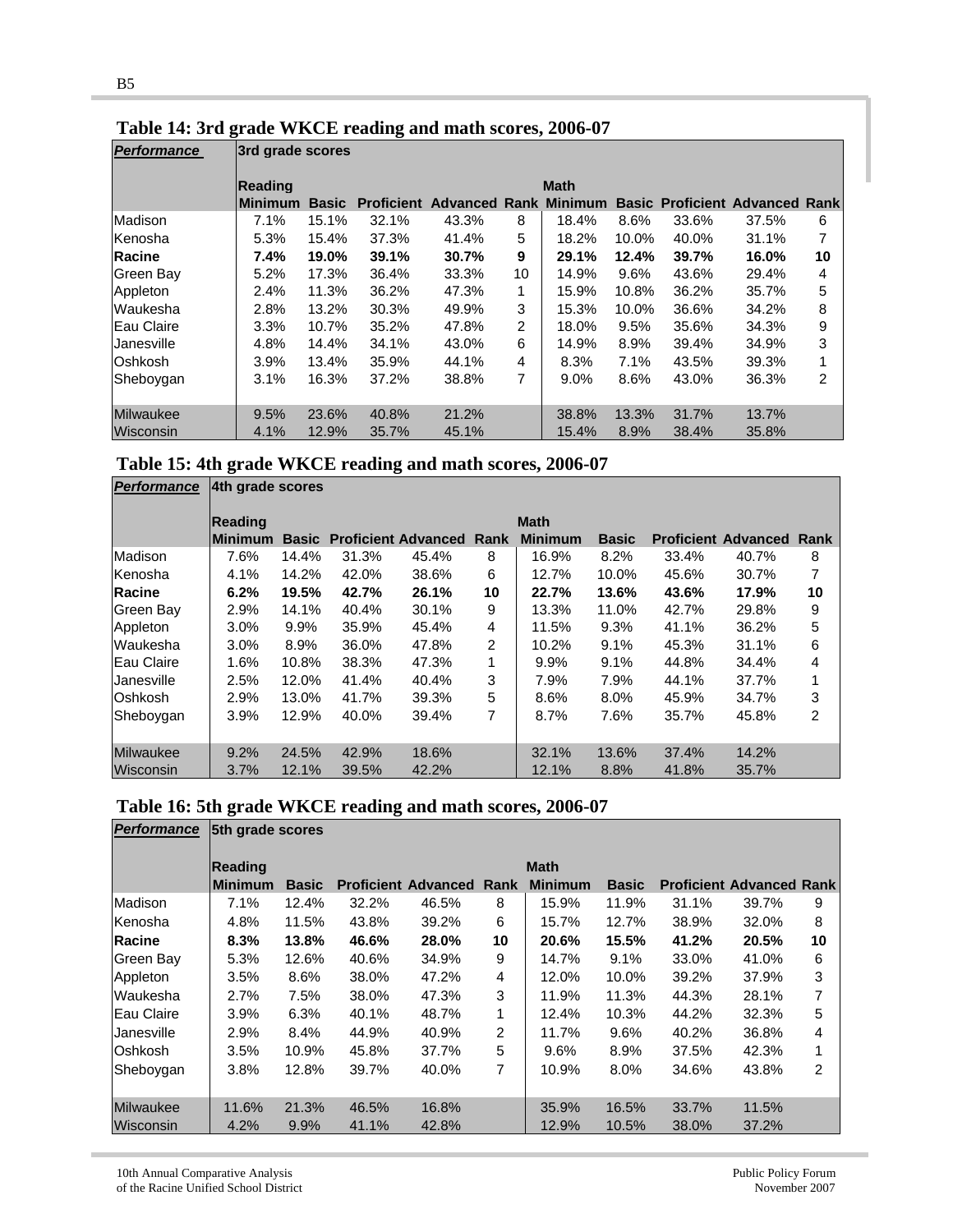| Performance      | 6th grade scores          |              |       |                                         |    |             |       |                         |          |                |
|------------------|---------------------------|--------------|-------|-----------------------------------------|----|-------------|-------|-------------------------|----------|----------------|
|                  | Reading<br><b>Minimum</b> | <b>Basic</b> |       | <b>Proficient Advanced Rank Minimum</b> |    | <b>Math</b> |       | <b>Basic Proficient</b> | Advanced | Rank           |
| Madison          | 7.5%                      | 9.6%         | 34.0% | 48.0%                                   | 7  | 15.2%       | 10.2% | 34.7%                   | 39.1%    | 9              |
| Kenosha          | 6.3%                      | 10.0%        | 44.1% | 38.6%                                   | 6  | 9.6%        | 11.4% | 46.2%                   | 31.9%    | 5              |
| <b>Racine</b>    | 8.5%                      | 16.5%        | 44.6% | 27.6%                                   | 10 | 22.3%       | 19.4% | 42.8%                   | 13.6%    | 10             |
| Green Bay        | 6.8%                      | 13.8%        | 40.5% | 35.6%                                   | 9  | 10.5%       | 10.3% | 39.4%                   | 38.3%    | 6              |
| Appleton         | 2.5%                      | 7.7%         | 34.5% | 53.4%                                   | 3  | 7.9%        | 8.3%  | 43.0%                   | 39.3%    | $\overline{2}$ |
| lWaukesha        | 1.3%                      | 5.0%         | 35.9% | 54.7%                                   | 1  | 8.0%        | 10.0% | 45.4%                   | 33.8%    | 4              |
| Eau Claire       | 4.1%                      | 4.5%         | 38.4% | 49.8%                                   | 2  | $9.9\%$     | 10.7% | 43.0%                   | 33.1%    | 7              |
| Janesville       | 4.9%                      | 9.3%         | 44.8% | 39.9%                                   | 5  | 11.2%       | 13.8% | 43.9%                   | 30.3%    | 8              |
| Oshkosh          | $3.9\%$                   | 5.6%         | 42.8% | 44.6%                                   | 4  | 4.7%        | 10.1% | 40.6%                   | 42.8%    | 1              |
| <b>Shebovgan</b> | 6.4%                      | 11.1%        | 41.5% | 38.4%                                   | 8  | 7.2%        | 8.7%  | 40.6%                   | 41.4%    | 3              |
|                  |                           |              |       |                                         |    |             |       |                         |          |                |
| Milwaukee        | 13.2%                     | 21.2%        | 46.4% | 15.4%                                   |    | 36.3%       | 21.0% | 32.7%                   | 6.9%     |                |
| Wisconsin        | 4.5%                      | 8.8%         | 40.6% | 44.4%                                   |    | 11.1%       | 10.9% | 42.8%                   | 33.4%    |                |

#### **Table 17: 6th grade WKCE reading and math scores, 2006-07**

|  | Table 18: 7th grade WKCE reading and math scores, 2006-07 |  |  |  |
|--|-----------------------------------------------------------|--|--|--|
|--|-----------------------------------------------------------|--|--|--|

| <b>Performance</b> | 7th grade scores |       |       |                                               |    |             |          |       |                                       |    |
|--------------------|------------------|-------|-------|-----------------------------------------------|----|-------------|----------|-------|---------------------------------------|----|
|                    | Reading          |       |       |                                               |    | <b>Math</b> |          |       |                                       |    |
|                    | <b>Minimum</b>   |       |       | <b>Basic Proficient Advanced Rank Minimum</b> |    |             |          |       | <b>Basic Proficient Advanced Rank</b> |    |
| Madison            | 7.8%             | 11.8% | 33.7% | 45.4%                                         | 8  | 12.4%       | 11.1%    | 39.8% | 35.4%                                 | 9  |
| Kenosha            | 6.2%             | 11.2% | 43.7% | 37.7%                                         | 6  | 9.2%        | 13.0%    | 48.0% | 28.6%                                 | 8  |
| Racine             | 9.5%             | 16.4% | 43.5% | 27.3%                                         | 10 | 18.6%       | 18.0%    | 45.1% | 15.9%                                 | 10 |
| Green Bay          | 7.4%             | 11.3% | 41.5% | 37.1%                                         | 9  | 9.8%        | $10.2\%$ | 41.5% | 37.5%                                 | 6  |
| Appleton           | 3.1%             | 6.1%  | 34.8% | 52.0%                                         | 5  | 4.9%        | 7.6%     | 43.5% | 42.4%                                 | 1  |
| Waukesha           | 2.6%             | 5.7%  | 37.3% | 51.7%                                         | 1  | 6.7%        | 10.5%    | 49.1% | 31.4%                                 | 4  |
| Eau Claire         | 2.8%             | 7.7%  | 33.8% | 53.1%                                         | 4  | 8.5%        | 10.6%    | 43.2% | 34.9%                                 | 7  |
| Janesville         | 4.0%             | 7.1%  | 44.3% | 43.3%                                         | 2  | 8.5%        | $10.1\%$ | 51.8% | 28.7%                                 | 3  |
| Oshkosh            | 2.5%             | 7.0%  | 41.9% | 45.2%                                         | 3  | 5.6%        | 8.3%     | 46.3% | 38.8%                                 | 2  |
| Sheboygan          | 5.3%             | 12.5% | 44.5% | 35.2%                                         | 7  | 5.7%        | 11.4%    | 44.2% | 36.0%                                 | 5  |
|                    |                  |       |       |                                               |    |             |          |       |                                       |    |
| Milwaukee          | 15.3%            | 21.9% | 42.9% | 14.9%                                         |    | 30.1%       | 22.1%    | 36.6% | 7.2%                                  |    |
| Wisconsin          | 4.7%             | 8.9%  | 39.4% | 45.1%                                         |    | 8.6%        | 10.5%    | 46.2% | 33.1%                                 |    |

#### **Table 19: 8th grade WKCE reading and math scores, 2006-07**

| <b>Performance</b> | 8th grade scores |              |       |                                         |    |             |              |                   |                 |       |
|--------------------|------------------|--------------|-------|-----------------------------------------|----|-------------|--------------|-------------------|-----------------|-------|
|                    | Reading          |              |       |                                         |    | <b>Math</b> |              |                   |                 |       |
|                    | <b>Minimum</b>   | <b>Basic</b> |       | <b>Proficient Advanced Rank Minimum</b> |    |             | <b>Basic</b> | <b>Proficient</b> | <b>Advanced</b> | Rankl |
| Madison            | 6.9%             | 9.6%         | 34.3% | 47.0%                                   | 7  | 10.7%       | 13.0%        | 41.8%             | 32.6%           | 6     |
| Kenosha            | 6.3%             | 11.1%        | 45.4% | 36.0%                                   | 6  | 10.5%       | 16.4%        | 48.1%             | 23.9%           | 8     |
| Racine             | 11.2%            | 14.3%        | 45.7% | 24.3%                                   | 10 | 19.6%       | 22.4%        | 41.2%             | 13.5%           | 10    |
| Green Bay          | 6.2%             | 11.7%        | 41.9% | 36.4%                                   | 9  | 10.9%       | 13.4%        | 43.3%             | 30.9%           | 7     |
| Appleton           | 3.2%             | 5.8%         | 38.9% | 49.1%                                   | 1  | 6.2%        | 11.0%        | 47.3%             | 33.6%           | 2     |
| Waukesha           | 4.2%             | 8.7%         | 39.4% | 46.0%                                   | 3  | $7.0\%$     | 12.0%        | 52.1%             | 27.3%           | 4     |
| Eau Claire         | 3.3%             | 7.1%         | 37.7% | 48.8%                                   | 2  | 5.8%        | 11.5%        | 53.7%             | 25.8%           | 3     |
| <b>Janesville</b>  | 7.4%             | 8.2%         | 39.5% | 43.5%                                   | 5  | 10.2%       | 18.1%        | 49.7%             | 20.6%           | 9     |
| Oshkosh            | 4.2%             | 7.6%         | 42.6% | 42.7%                                   | 4  | 7.3%        | 8.5%         | 51.9%             | 30.7%           | 1     |
| Sheboygan          | 6.0%             | 12.0%        | 40.0% | 39.4%                                   | 8  | 8.2%        | 13.0%        | 45.1%             | 30.8%           | 5     |
|                    |                  |              |       |                                         |    |             |              |                   |                 |       |
| Milwaukee          | 13.2%            | 20.2%        | 46.2% | 15.6%                                   |    | 28.9%       | 27.4%        | 34.3%             | 5.3%            |       |
| Wisconsin          | 4.8%             | 8.9%         | 41.1% | 43.1%                                   |    | 9.2%        | 13.7%        | 48.1%             | 27.2%           |       |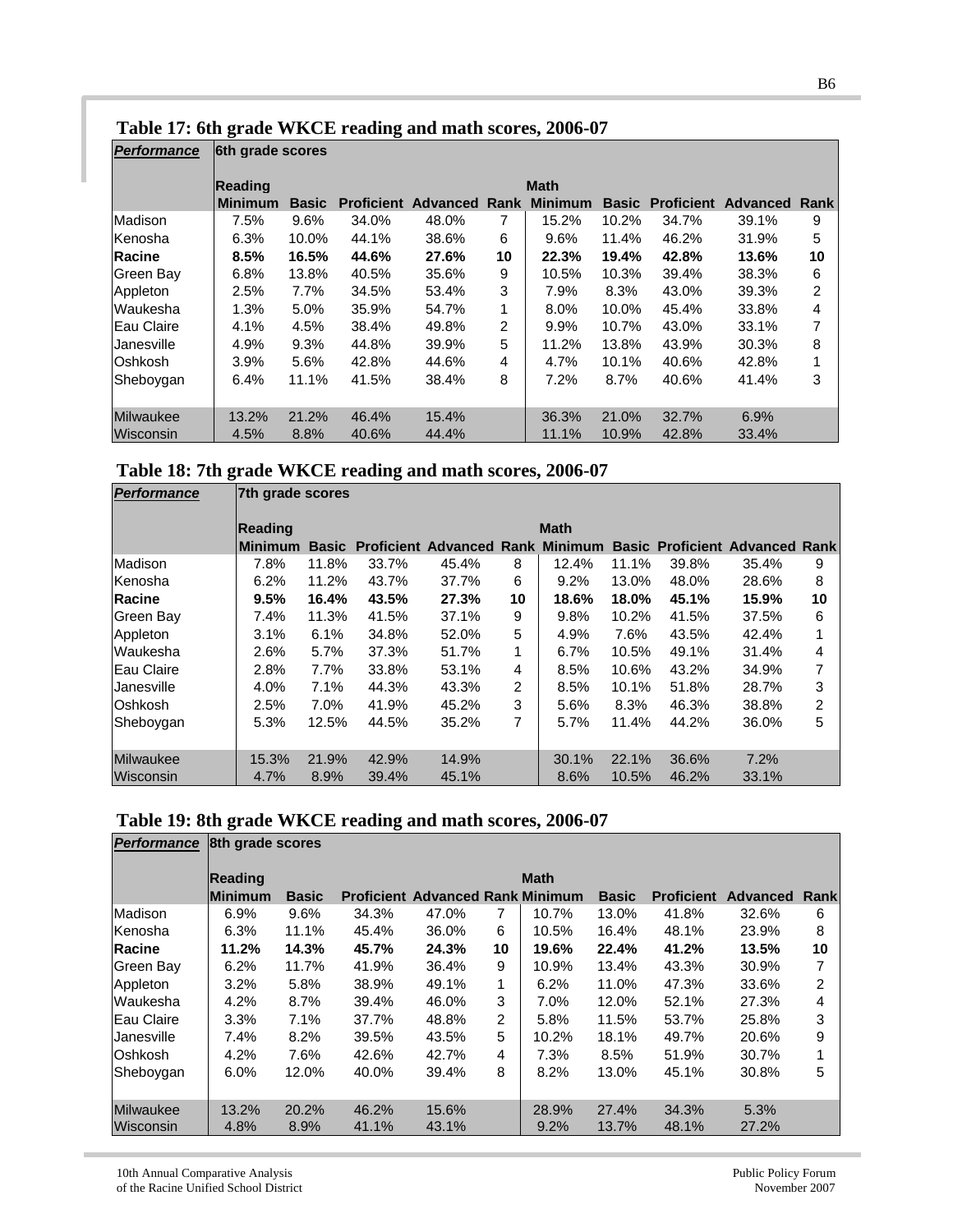| Performance      |                           | 10th grade scores |                                         |       |    |             |              |       |                                 |                |
|------------------|---------------------------|-------------------|-----------------------------------------|-------|----|-------------|--------------|-------|---------------------------------|----------------|
|                  | Reading<br><b>Minimum</b> | <b>Basic</b>      | <b>Proficient Advanced Rank Minimum</b> |       |    | <b>Math</b> | <b>Basic</b> |       | <b>Proficient Advanced Rank</b> |                |
| Madison          | 16.3%                     | 14.6%             | 23.7%                                   | 42.3% | 9  | 20.4%       | 8.6%         | 35.5% | 32.5%                           | 7              |
| Kenosha          | 10.7%                     | 15.9%             | 33.6%                                   | 36.6% | 7  | 18.8%       | 18.1%        | 43.3% | 18.7%                           | 9              |
| Racine           | 21.3%                     | 21.0%             | 29.1%                                   | 23.2% | 10 | 28.4%       | 20.4%        | 36.8% | 10.9%                           | 10             |
| Green Bay        | 9.9%                      | 17.5%             | 30.8%                                   | 38.2% | 8  | 16.1%       | 15.0%        | 45.4% | 21.9%                           | 8              |
| Appleton         | 7.1%                      | 11.6%             | 32.3%                                   | 45.8% | 4  | 11.0%       | 12.1%        | 44.4% | 30.7%                           | $\overline{2}$ |
| Waukesha         | 6.5%                      | 12.5%             | 35.1%                                   | 44.9% | 3  | 11.5%       | 14.9%        | 49.1% | 23.6%                           | 4              |
| Eau Claire       | 5.5%                      | 12.0%             | 33.4%                                   | 47.2% | 2  | 11.5%       | 11.3%        | 44.1% | 31.1%                           | 1              |
| lJanesville      | 5.5%                      | 10.6%             | 35.5%                                   | 45.9% | 1  | 13.9%       | 15.1%        | 47.2% | 21.1%                           | 6              |
| Oshkosh          | 6.3%                      | 14.4%             | 37.2%                                   | 39.1% | 5  | 9.7%        | 13.9%        | 49.7% | 24.2%                           | 3              |
| Sheboygan        | 7.7%                      | 16.6%             | 34.4%                                   | 38.4% | 6  | 11.9%       | 15.7%        | 37.9% | 31.3%                           | 5              |
| <b>Milwaukee</b> | 28.0%                     | 25.0%             | 25.3%                                   | 13.2% |    | 43.9%       | 19.6%        | 24.3% | 4.3%                            |                |
| Wisconsin        | 8.6%                      | 13.4%             | 32.4%                                   | 43.2% |    | 13.3%       | 12.9%        | 45.2% | 26.4%                           |                |

#### **Table 20: 10th grade WKCE reading and math scores, 2006-07**

#### **Table 21: High school completion, 2005-06**

| <b>Graduation</b>  |                                                  |                     |                       |      |
|--------------------|--------------------------------------------------|---------------------|-----------------------|------|
|                    | <b>Total expected to</b><br>complete high school | Regular<br>diplomas | % regular<br>diplomas | Rank |
| Madison            | 2,206                                            | 1,888               | 85.6%                 |      |
| Kenosha            | 1,617                                            | 1,428               | 88.3%                 | 6    |
| Racine             | 1,698                                            | 1,211               | 71.3%                 | 10   |
| Green Bay          | 1.611                                            | 1.266               | 78.6%                 | 9    |
| Appleton           | 1,266                                            | 1,219               | 96.3%                 |      |
| Waukesha           | 1,102                                            | 1.047               | 95.0%                 | 2    |
| Eau Claire         | 974                                              | 910                 | 93.4%                 | 3    |
| <b>Janesville</b>  | 860                                              | 735                 | 85.5%                 | 8    |
| <b>Oshkosh</b>     | 794                                              | 705                 | 88.8%                 | 5    |
| Sheboygan          | 784                                              | 720                 | 91.8%                 | 4    |
| <b>Milwaukee</b>   | 6,346                                            | 4,309               | 67.9%                 |      |
| State of Wisconsin | 70.539                                           | 62.991              | 89.3%                 |      |

# **Table 22: Advanced placement (AP) exams, 2005-06**

| Performance          |              |           |                 |      |
|----------------------|--------------|-----------|-----------------|------|
|                      | <b>Exams</b> | $%$ exams | Passed as a     |      |
|                      | passed       | passed    | % of enrollment | Rank |
| Madison              | 1,054        | 84.7%     | 12.9%           | 2    |
| Kenosha              | 346          | 61.6%     | 5.1%            | 8    |
| Racine AP            | 145          | 51.1%     | 2.1%            |      |
| Racine IB            | 75           | 75.0%     | 1.1%            |      |
| Racine total AP & IB | 220          | 57.3%     | 3.2%            | 10   |
| Green Bay            | 281          | 70.6%     | 4.3%            | 9    |
| Appleton             | 607          | 67.9%     | 12.0%           | 3    |
| Waukesha             | 520          | 74.9%     | 10.5%           | 4    |
| Eau Claire           | 551          | 70.3%     | 15.0%           |      |
| lJanesville          | 256          | 65.1%     | 7.0%            | 5    |
| Oshkosh              | 208          | 76.8%     | 6.1%            | 6    |
| Sheboygan            | 188          | 67.9%     | 5.7%            | 7    |
|                      |              |           |                 |      |
| <b>Milwaukee</b>     | 395          | 28.5%     | 1.5%            |      |
| State of Wisconsin   | 21,638       | 68.4%     | 7.5%            |      |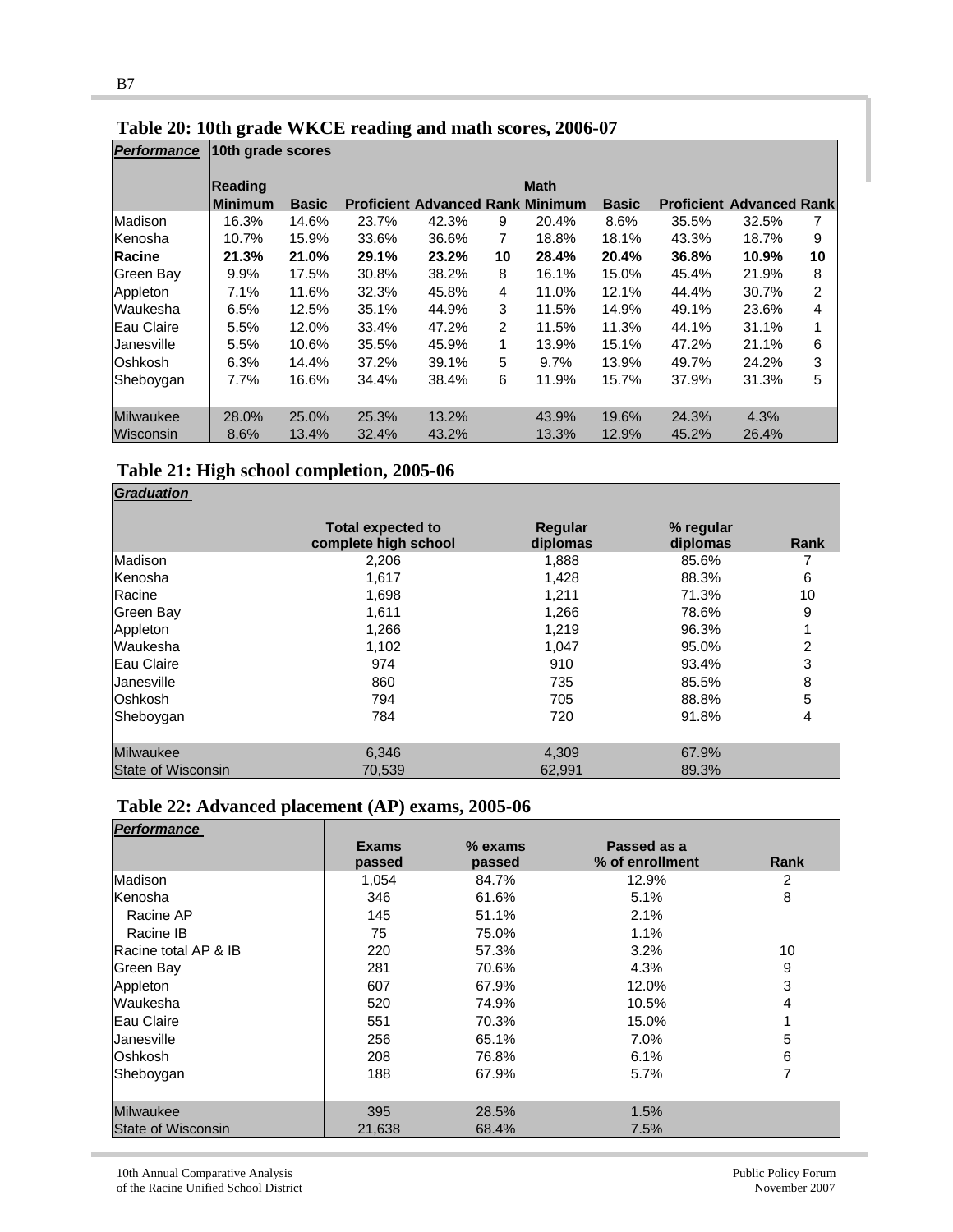| Case                                                                                                                                                             |                                                                                        |      |                                                                                                                                                                                            | <b>Racine School Report</b>                                                                                              |
|------------------------------------------------------------------------------------------------------------------------------------------------------------------|----------------------------------------------------------------------------------------|------|--------------------------------------------------------------------------------------------------------------------------------------------------------------------------------------------|--------------------------------------------------------------------------------------------------------------------------|
| <b>Principal:</b>                                                                                                                                                | Tom Sager                                                                              | High |                                                                                                                                                                                            | November 2007                                                                                                            |
| <b>Total Enrollment by Year</b>                                                                                                                                  |                                                                                        |      | <b>Attendance</b>                                                                                                                                                                          |                                                                                                                          |
| 2006-2007:<br>2005-2006:<br>2004-2005:<br>2003-2004:<br>2002-2003:<br>2001-2002:<br>2000-2001:<br>1999-2000:<br>1998-1999:<br>1997-1998:                         | 1,976<br>1,966<br>2,053<br>1,954<br>1,942<br>1,904<br>1,838<br>1,760<br>1,874<br>1,993 |      | Attendance Rate:<br>Pupils Expelled:<br><b>Habitual Truants:</b><br>Truancy Rate:<br>Pupils Suspended:<br><b>Suspension Rate:</b><br>Dropouts:<br>Dropout Rate:<br><b>Graduation Rate:</b> | 93.0%<br>23<br>269<br>13.7%<br>329<br>16.7%<br>116<br>5.9%<br>71.7%                                                      |
| <b>Enrollment</b><br>Demographics<br>Asian:<br>African American:<br>Hispanic:<br>Indian:<br>White:<br>% African American:<br>% Minority:<br>Free Lunch Eligible: | 37<br>510<br>263<br>11<br>1,155<br>25.8%<br>41.5%<br>27.0%                             | 10th | <b>Standardized Tests</b><br>Reading:<br>Language:<br>Math:<br>Science:<br><b>Social Studies:</b><br>Percent Tested:<br>English:<br>Math:<br>Reading:<br>Science:<br>Composite:            | <b>At/Above Proficient</b><br>54.6%<br>52.8%<br>52.5%<br>54.8%<br>66.5%<br>40.4%<br>20.4<br>21.2<br>21.3<br>21.4<br>21.2 |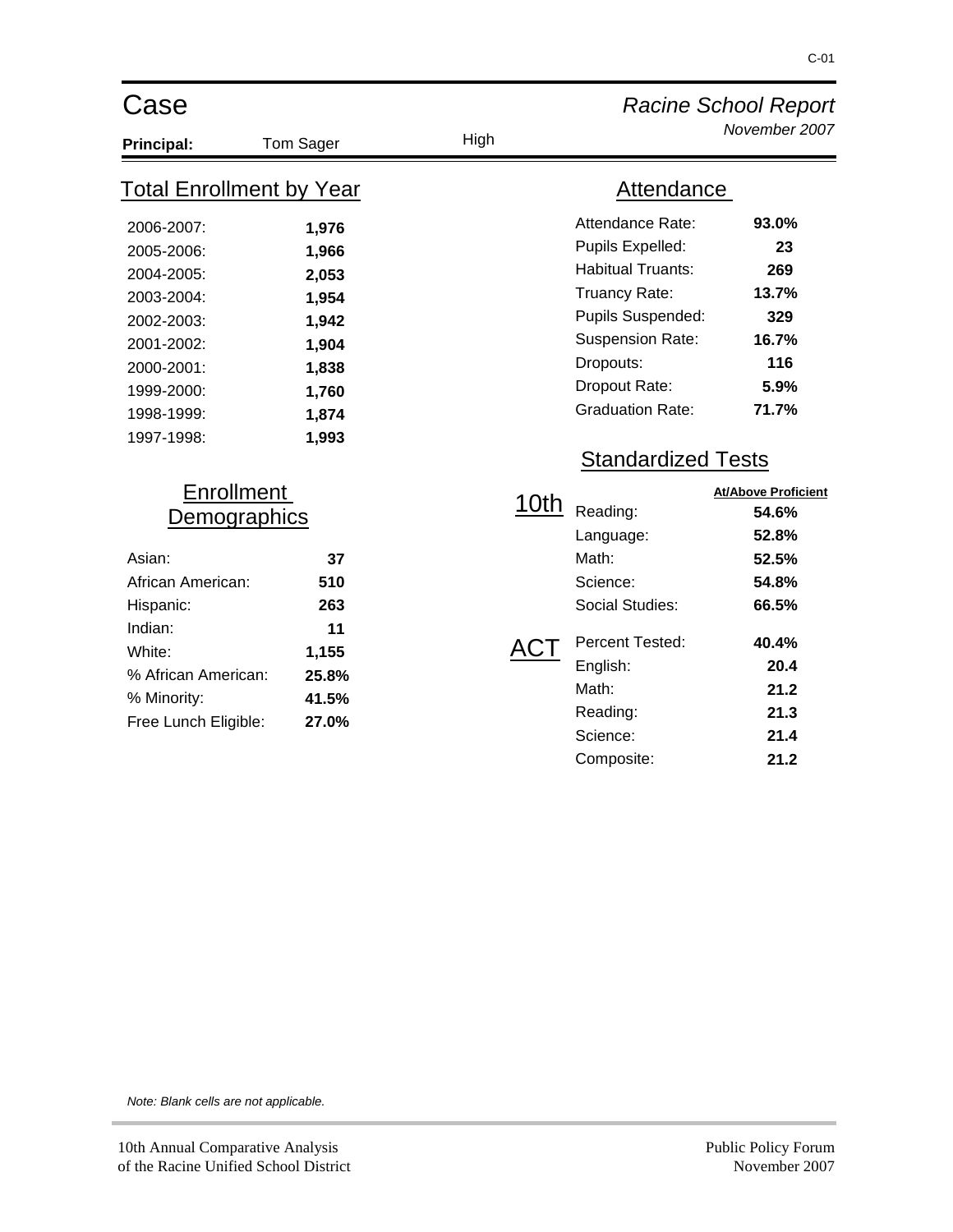| <b>Horlick</b>       |                                 |      | <b>Racine School Report</b> |                            |  |
|----------------------|---------------------------------|------|-----------------------------|----------------------------|--|
| Principal:           | Nola Starling-Ratliff           | High |                             | November 2007              |  |
|                      | <u>Total Enrollment by Year</u> |      | Attendance                  |                            |  |
| 2006-2007:           | 2,207                           |      | Attendance Rate:            | 91.9%                      |  |
| 2005-2006:           | 2,166                           |      | Pupils Expelled:            | 10                         |  |
| 2004-2005:           | 2,154                           |      | <b>Habitual Truants:</b>    | 498                        |  |
| 2003-2004:           | 2,163                           |      | Truancy Rate:               | 23.0%                      |  |
| 2002-2003:           | 2,175                           |      | Pupils Suspended:           | 299                        |  |
| 2001-2002:           | 2,094                           |      | <b>Suspension Rate:</b>     | 13.8%                      |  |
| 2000-2001:           | 1,930                           |      | Dropouts:                   | 132                        |  |
| 1999-2000:           | 1,925                           |      | Dropout Rate:               | 5.8%                       |  |
| 1998-1999:           | 1,995                           |      | <b>Graduation Rate:</b>     | 69.3%                      |  |
| 1997-1998:           | 1,974                           |      |                             |                            |  |
|                      |                                 |      | <b>Standardized Tests</b>   |                            |  |
| <b>Enrollment</b>    |                                 |      |                             | <b>At/Above Proficient</b> |  |
|                      | <u>Demographics</u>             | 10th | Reading:                    | 54.5%                      |  |
|                      |                                 |      | Language:                   | 54.1%                      |  |
| Asian:               | 27                              |      | Math:                       | 50.7%                      |  |
| African American:    | 529                             |      | Science:                    | 58.3%                      |  |
| Hispanic:            | 360                             |      | <b>Social Studies:</b>      | 62.3%                      |  |
| Indian:              | 10                              |      |                             |                            |  |
| White:               | 1,281                           | ACT  | Percent Tested:             | 29.9%                      |  |
| % African American:  | 24.0%                           |      | English:                    | 20.5                       |  |
| % Minority:          | 42.0%                           |      | Math:                       | 21.4                       |  |
| Free Lunch Eligible: | 30.4%                           |      | Reading:                    | 21.6                       |  |

Science: **21.9** Composite: **21.5**

> Public Policy Forum November 2007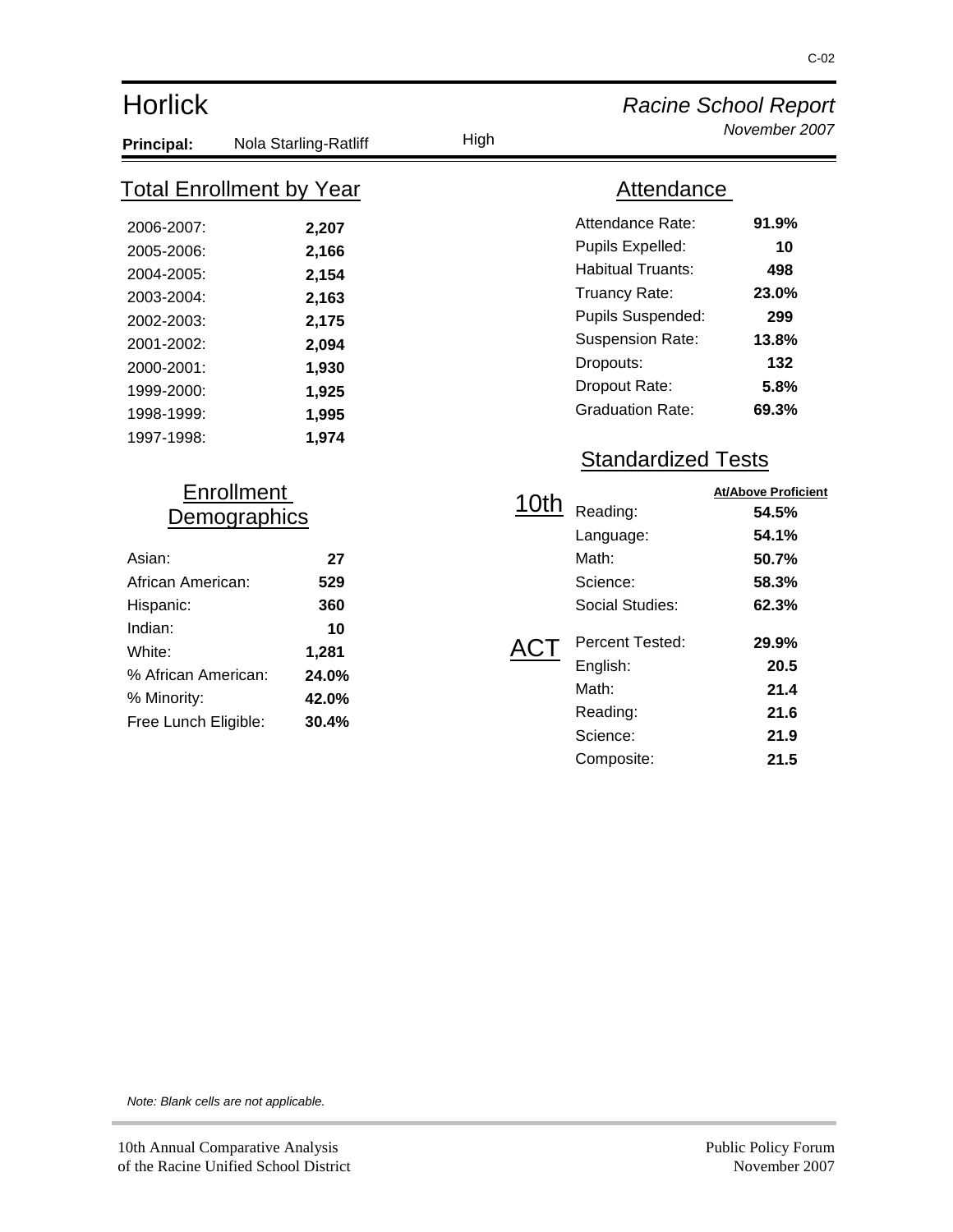| Park                                                                                                                                                                    |                                                                                        |             |                                                                                                                                                                                            | <b>Racine School Report</b>                                                                                              |
|-------------------------------------------------------------------------------------------------------------------------------------------------------------------------|----------------------------------------------------------------------------------------|-------------|--------------------------------------------------------------------------------------------------------------------------------------------------------------------------------------------|--------------------------------------------------------------------------------------------------------------------------|
| <b>Principal:</b>                                                                                                                                                       | Dan Thielen                                                                            | High        |                                                                                                                                                                                            | November 2007                                                                                                            |
| <b>Total Enrollment by Year</b>                                                                                                                                         |                                                                                        |             | Attendance                                                                                                                                                                                 |                                                                                                                          |
| 2006-2007:<br>2005-2006:<br>2004-2005:<br>2003-2004:<br>2002-2003:<br>2001-2002:<br>2000-2001:<br>1999-2000:<br>1998-1999:<br>1997-1998:                                | 2,324<br>2,305<br>2,287<br>2,224<br>2,252<br>2,210<br>2,146<br>2,181<br>2,237<br>2,190 |             | Attendance Rate:<br>Pupils Expelled:<br><b>Habitual Truants:</b><br>Truancy Rate:<br>Pupils Suspended:<br><b>Suspension Rate:</b><br>Dropouts:<br>Dropout Rate:<br><b>Graduation Rate:</b> | 93.8%<br>$\overline{7}$<br>367<br>15.9%<br>231<br>10.0%<br>127<br>5.2%<br>70.6%                                          |
| <b>Enrollment</b><br><u>Demographics</u><br>Asian:<br>African American:<br>Hispanic:<br>Indian:<br>White:<br>% African American:<br>% Minority:<br>Free Lunch Eligible: | 19<br>612<br>362<br>$\overline{2}$<br>1,329<br>26.3%<br>42.8%<br>28.5%                 | 10th<br>ACT | <b>Standardized Tests</b><br>Reading:<br>Language:<br>Math:<br>Science:<br>Social Studies:<br>Percent Tested:<br>English:<br>Math:<br>Reading:<br>Science:<br>Composite:                   | <b>At/Above Proficient</b><br>45.9%<br>52.0%<br>40.9%<br>52.2%<br>59.1%<br>37.1%<br>19.2<br>20.5<br>20.5<br>20.7<br>20.4 |

C-03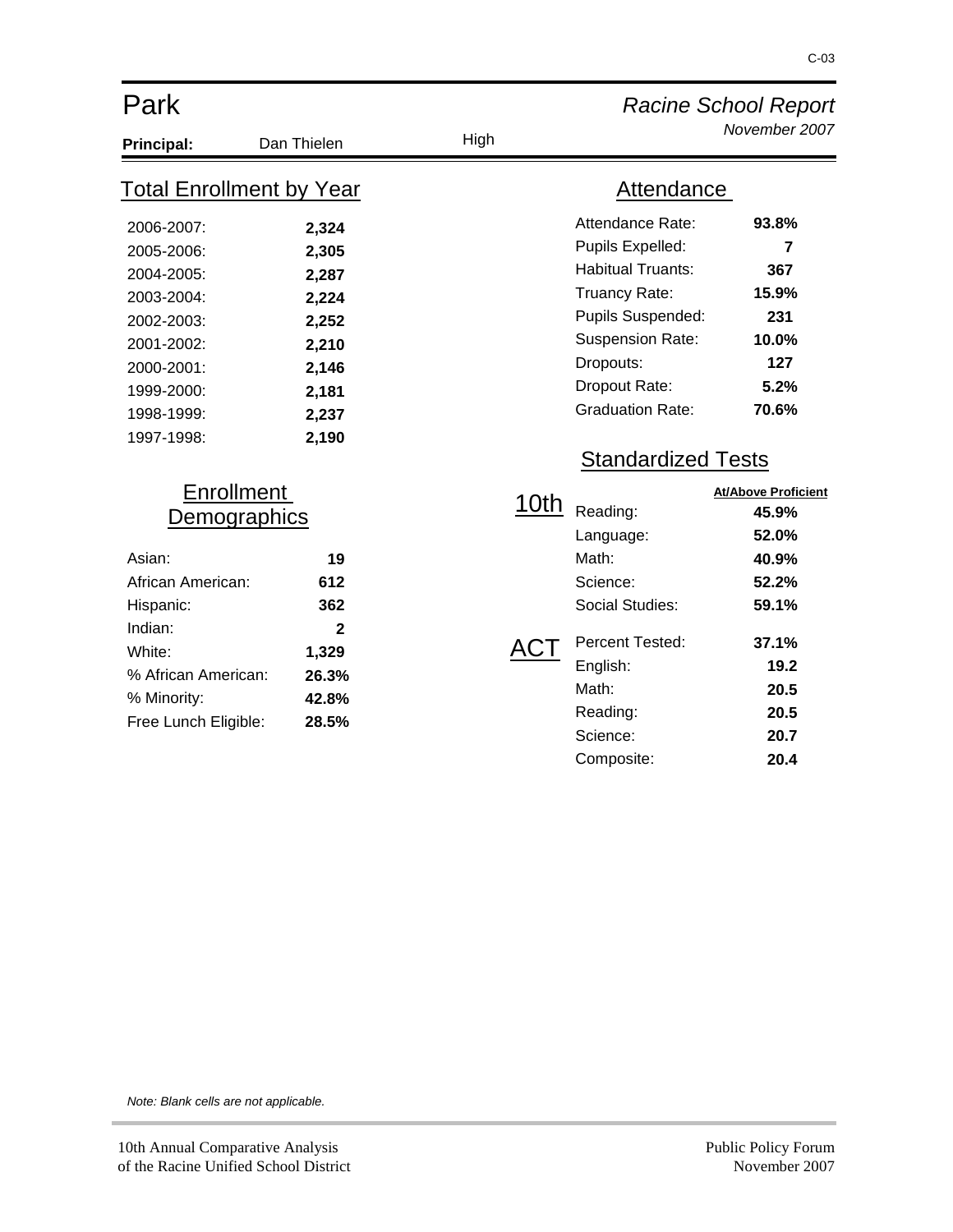| Walden III                                                                                                                               |                                                                    |             | <b>Racine School Report</b>                                                                                                                                                                |                                                                                          |  |  |
|------------------------------------------------------------------------------------------------------------------------------------------|--------------------------------------------------------------------|-------------|--------------------------------------------------------------------------------------------------------------------------------------------------------------------------------------------|------------------------------------------------------------------------------------------|--|--|
| Principal:                                                                                                                               | Robert Holzem                                                      | High        |                                                                                                                                                                                            | November 2007                                                                            |  |  |
|                                                                                                                                          | <u>Total Enrollment by Year</u>                                    |             | Attendance                                                                                                                                                                                 |                                                                                          |  |  |
| 2006-2007:<br>2005-2006:<br>2004-2005:<br>2003-2004:<br>2002-2003:<br>2001-2002:<br>2000-2001:<br>1999-2000:<br>1998-1999:<br>1997-1998: | 287<br>284<br>281<br>269<br>226<br>206<br>263<br>301<br>296<br>298 |             | Attendance Rate:<br>Pupils Expelled:<br><b>Habitual Truants:</b><br>Truancy Rate:<br>Pupils Suspended:<br><b>Suspension Rate:</b><br>Dropouts:<br>Dropout Rate:<br><b>Graduation Rate:</b> | 93.8%<br>$\bf{0}$<br>4<br>1.4%<br>5<br>1.8%<br>2<br>0.7%<br>98.6%                        |  |  |
| <b>Enrollment</b><br>Demographics<br>Asian:<br>African American:<br>Hispanic:<br>Indian:<br>White:<br>% African American:                | $\overline{7}$<br>28<br>36<br>$\bf{0}$<br>216<br>9.8%              | 10th<br>ACT | <b>Standardized Tests</b><br>Reading:<br>Language:<br>Math:<br>Science:<br><b>Social Studies:</b><br>Percent Tested:<br>English:                                                           | <b>At/Above Proficient</b><br>88.3%<br>86.7%<br>83.3%<br>83.3%<br>86.7%<br>72.4%<br>23.1 |  |  |
| % Minority:<br>Free Lunch Eligible:                                                                                                      | 24.7%<br>19.5%                                                     |             | Math:<br>Reading:<br>Science:<br>Composite:                                                                                                                                                | 23.3<br>25.0<br>23.4<br>23.9                                                             |  |  |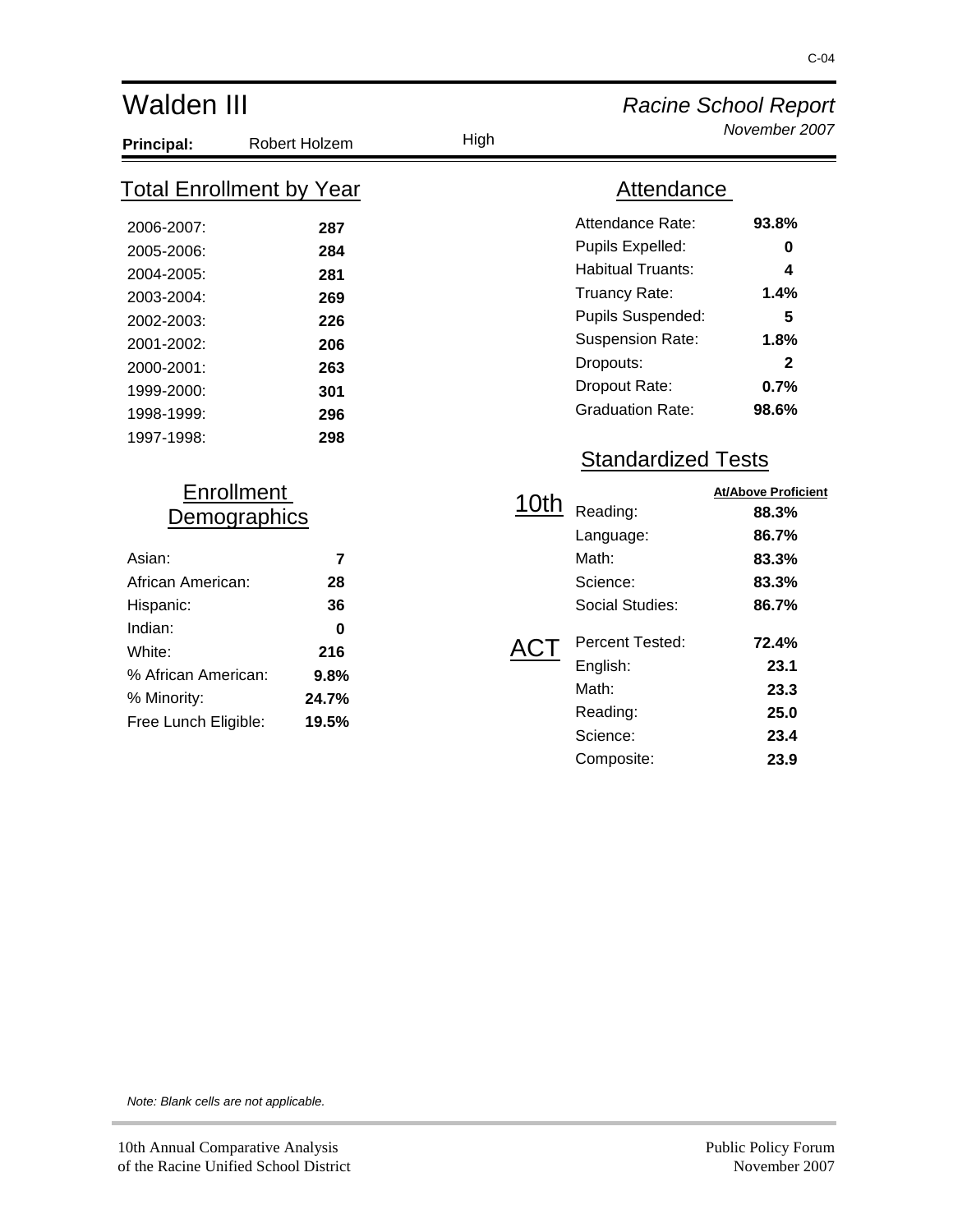| Keith R. Mack Achieve                                                                                                                    |                                                                    | <b>Racine School Report</b> |                                                                                                                                                                                            |                                                                   |
|------------------------------------------------------------------------------------------------------------------------------------------|--------------------------------------------------------------------|-----------------------------|--------------------------------------------------------------------------------------------------------------------------------------------------------------------------------------------|-------------------------------------------------------------------|
| <b>Principal:</b>                                                                                                                        | Robert Holzem                                                      | Middle & High               |                                                                                                                                                                                            | November 2007                                                     |
|                                                                                                                                          | <b>Total Enrollment by Year</b>                                    |                             | <b>Attendance</b>                                                                                                                                                                          |                                                                   |
| 2006-2007:<br>2005-2006:<br>2004-2005:<br>2003-2004:<br>2002-2003:<br>2001-2002:<br>2000-2001:<br>1999-2000:<br>1998-1999:<br>1997-1998: | 116<br>107<br>131<br>121<br>131<br>159<br>157<br>138<br>136<br>154 |                             | Attendance Rate:<br>Pupils Expelled:<br><b>Habitual Truants:</b><br>Truancy Rate:<br>Pupils Suspended:<br><b>Suspension Rate:</b><br>Dropouts:<br>Dropout Rate:<br><b>Graduation Rate:</b> | 87.9%<br>9<br>182<br>170.1%<br>108<br>100.9%<br>9<br>5.8%<br>0.0% |
|                                                                                                                                          |                                                                    |                             | <b>Standardized Tests</b>                                                                                                                                                                  |                                                                   |
| Asian:                                                                                                                                   | <b>Enrollment</b><br>Demographics<br>1                             | <u>6th</u>                  | Reading:<br>Math:                                                                                                                                                                          | <b>At/Above Proficient</b>                                        |
| African American:<br>Hispanic:<br>Indian:                                                                                                | 70<br>10<br>0                                                      | <u>7th</u>                  | Reading:<br>Math:                                                                                                                                                                          | <b>At/Above Proficient</b>                                        |
| White:<br>% African American:<br>% Minority:<br>Free Lunch Eligible:                                                                     | 35<br>60.3%<br>69.8%<br>48.7%                                      | <u>8th</u>                  | Reading:<br>Language:<br>Math:<br>Science:<br>Social Studies:                                                                                                                              | <b>At/Above Proficient</b>                                        |
|                                                                                                                                          |                                                                    | <u>10th</u>                 | Reading:<br>Language:<br>Math:<br>Science:<br>Social Studies:                                                                                                                              | <b>At/Above Proficient</b>                                        |
| Note: Blank cells are not applicable.                                                                                                    |                                                                    | ACT                         | Percent Tested:<br>English:<br>Math:<br>Reading:<br>Science:<br>Composite:                                                                                                                 | 0.0%                                                              |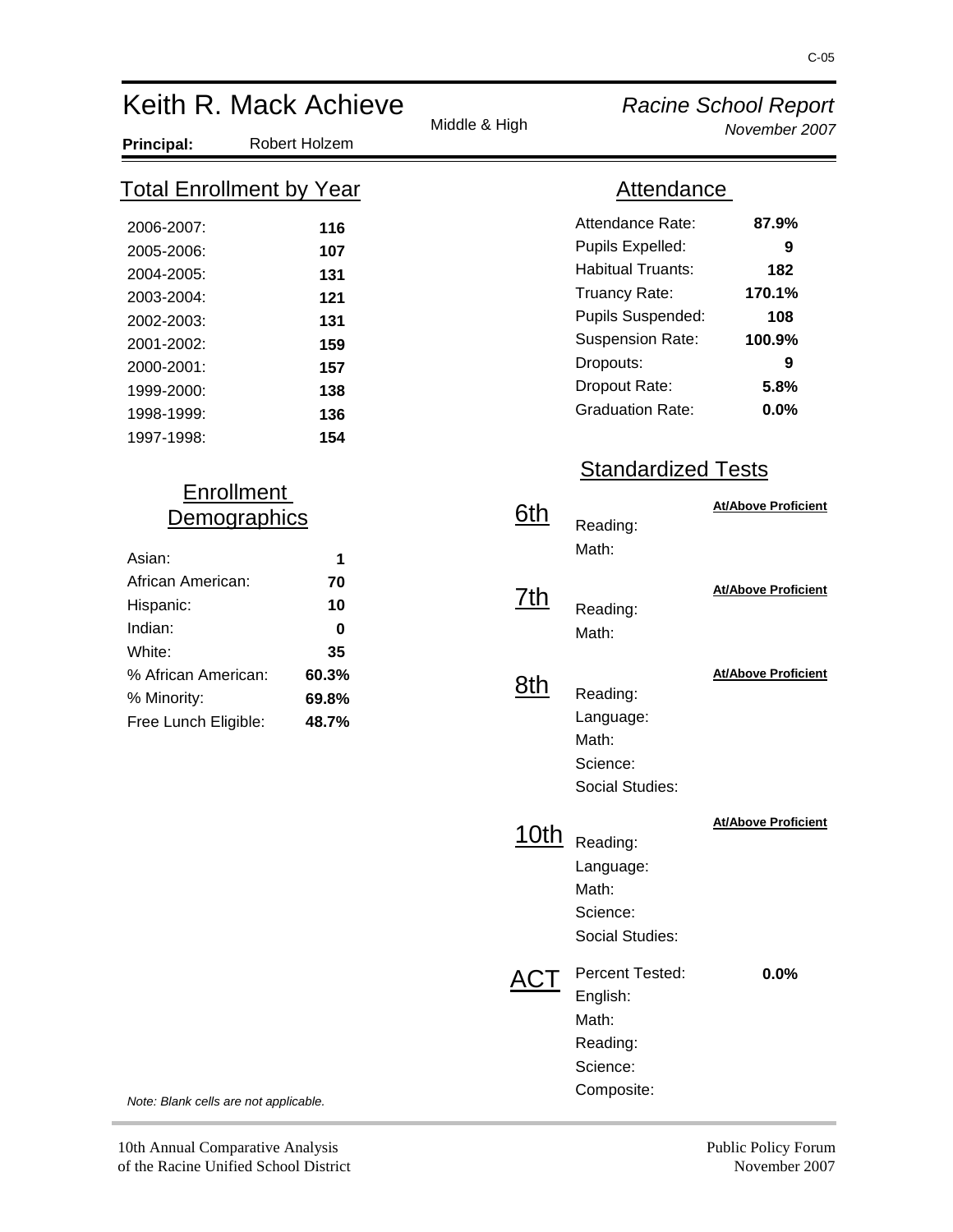| <b>The REAL School</b>                                                           |                                        |               |                                                                                                                                                | <b>Racine School Report</b>                                                |
|----------------------------------------------------------------------------------|----------------------------------------|---------------|------------------------------------------------------------------------------------------------------------------------------------------------|----------------------------------------------------------------------------|
| <b>Principal:</b>                                                                | Robert Holzem                          | Middle & High |                                                                                                                                                | November 2007                                                              |
| <b>Total Enrollment by Year</b>                                                  |                                        |               | <b>Attendance</b>                                                                                                                              |                                                                            |
| 2006-2007:<br>2005-2006:<br>2004-2005:<br>2003-2004:<br>2002-2003:<br>2001-2002: | 220<br>220<br>195<br>200<br>208<br>126 |               | Attendance Rate:<br>Pupils Expelled:<br><b>Habitual Truants:</b><br>Truancy Rate:<br>Pupils Suspended:<br><b>Suspension Rate:</b><br>Dropouts: | 95.2%<br>$\mathbf{2}$<br>4<br>1.8%<br>$\overline{\mathbf{2}}$<br>0.9%<br>3 |
| 2000-2001:<br>1999-2000:<br>1998-1999:<br>1997-1998:                             | 28                                     |               | Dropout Rate:<br><b>Graduation Rate:</b><br><b>Standardized Tests</b>                                                                          | 1.9%<br>88.5%                                                              |
| <b>Enrollment</b><br>Demographics<br>Asian:                                      | 8                                      | <u>6th</u>    | Reading:<br>Math:                                                                                                                              | <b>At/Above Proficient</b><br>92.9%<br>78.6%                               |
| African American:<br>Hispanic:<br>Indian:<br>White:                              | 27<br>26<br>$\bf{0}$<br>159            | <u>7th</u>    | Reading:<br>Math:                                                                                                                              | <b>At/Above Proficient</b><br>95.1%<br>95.1%                               |
| % African American:<br>% Minority:<br>Free Lunch Eligible:                       | 12.3%<br>27.7%<br>17.9%                | <u>8th</u>    | Reading:<br>Language:<br>Math:<br>Science:<br><b>Social Studies:</b>                                                                           | <b>At/Above Proficient</b><br>100.0%<br>89.5%<br>100.0%<br>94.7%<br>94.7%  |
|                                                                                  |                                        | <u>10th</u>   | Reading:<br>Language:<br>Math:<br>Science:<br>Social Studies:                                                                                  | <b>At/Above Proficient</b><br>85.0%<br>77.5%<br>70.0%<br>70.0%<br>80.0%    |
| Note: Blank cells are not applicable.                                            |                                        |               | Percent Tested:<br>English:<br>Math:<br>Reading:<br>Science:<br>Composite:                                                                     | 40.0%<br>21.7<br>21.0<br>24.0<br>22.7<br>22.3                              |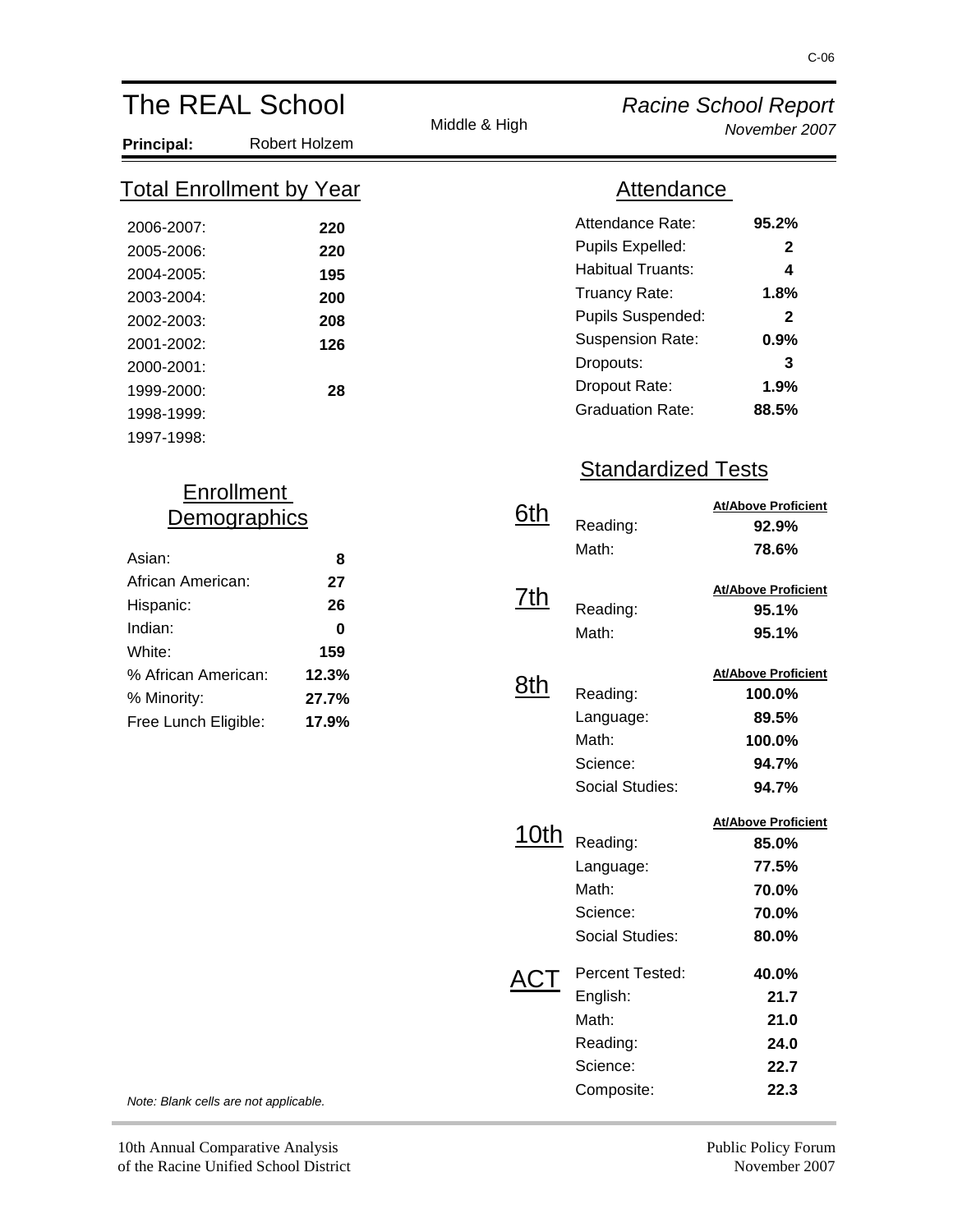| Gilmore                                                                                                                                  |                                                                    |            |                                                                                                                                                                                              | <b>Racine School Report</b>                                             |
|------------------------------------------------------------------------------------------------------------------------------------------|--------------------------------------------------------------------|------------|----------------------------------------------------------------------------------------------------------------------------------------------------------------------------------------------|-------------------------------------------------------------------------|
| Principal:                                                                                                                               | <b>Richard Larson</b>                                              | Middle     |                                                                                                                                                                                              | November 2007                                                           |
| <u>Total Enrollment by Year</u>                                                                                                          |                                                                    |            | Attendance                                                                                                                                                                                   |                                                                         |
| 2006-2007:<br>2005-2006:<br>2004-2005:<br>2003-2004:<br>2002-2003:<br>2001-2002:<br>2000-2001:<br>1999-2000:<br>1998-1999:<br>1997-1998: | 752<br>787<br>824<br>919<br>979<br>972<br>962<br>913<br>914<br>956 |            | Attendance Rate:<br>Pupils Expelled:<br><b>Habitual Truants:</b><br>Truancy Rate:<br>Pupils Suspended:<br><b>Suspension Rate:</b><br>Dropouts:<br>Dropout Rate:<br><b>Standardized Tests</b> | 93.0%<br>16<br>30<br>3.8%<br>309<br>39.3%<br>1<br>0.2%                  |
| <b>Enrollment</b><br><u>Demographics</u>                                                                                                 |                                                                    | <u>6th</u> | Reading:<br>Math:                                                                                                                                                                            | <b>At/Above Proficient</b><br>54.7%<br>46.8%                            |
| Asian:<br>African American:<br>Hispanic:<br>Indian:                                                                                      | 8<br>258<br>161<br>5                                               | 7th        | Reading:<br>Math:                                                                                                                                                                            | <b>At/Above Proficient</b><br>58.9%<br>48.0%                            |
| White:<br>% African American:<br>% Minority:<br>Free Lunch Eligible:                                                                     | 320<br>34.3%<br>57.4%<br>54.0%                                     | 8th        | Reading:<br>Language:<br>Math:<br>Science:<br><b>Social Studies:</b>                                                                                                                         | <b>At/Above Proficient</b><br>68.1%<br>45.2%<br>47.1%<br>43.3%<br>57.6% |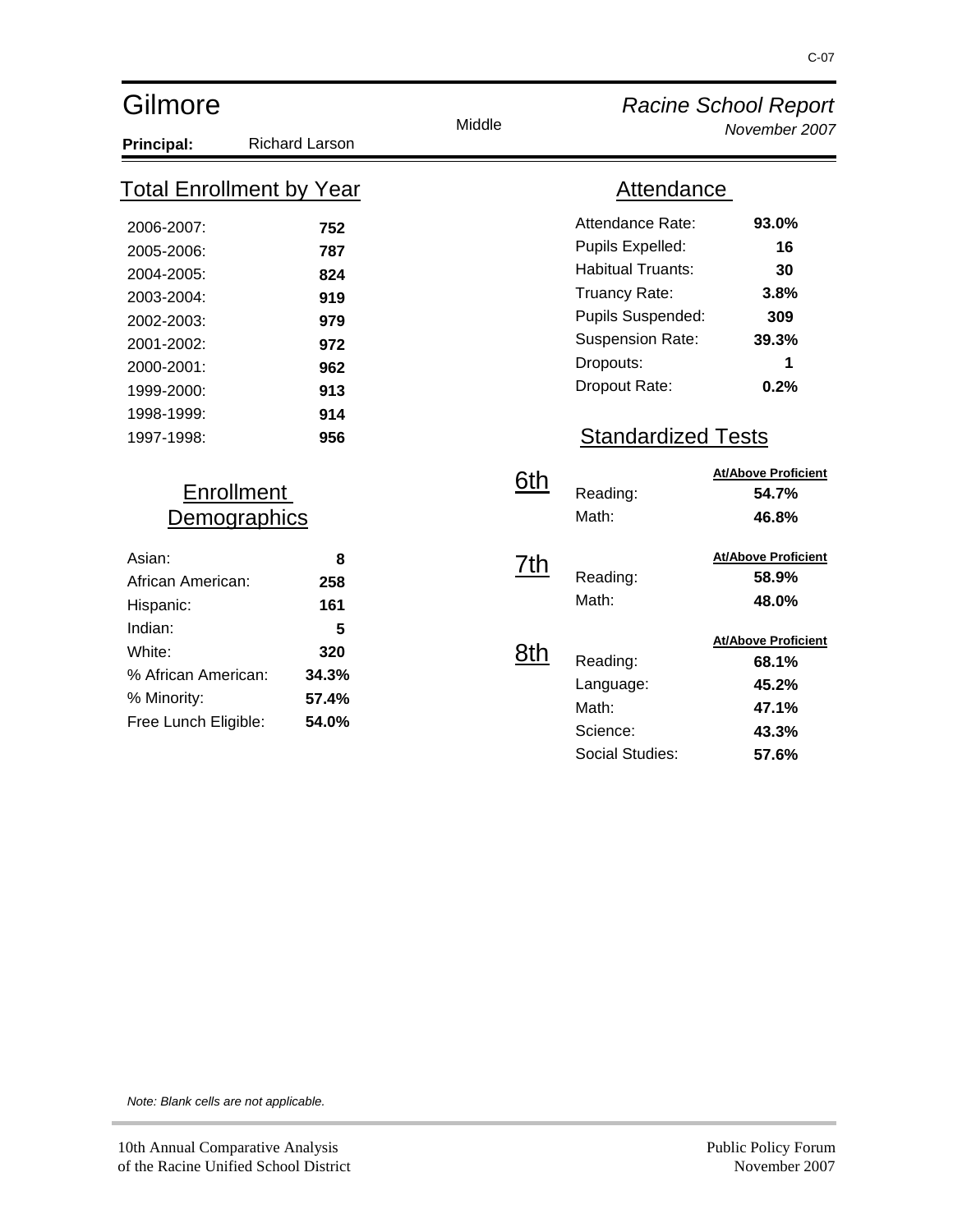| Jerstad-Agerholm                                                                                                                         |                                                                    |            |                                                                                                                                                                                              | <b>Racine School Report</b>                                                |
|------------------------------------------------------------------------------------------------------------------------------------------|--------------------------------------------------------------------|------------|----------------------------------------------------------------------------------------------------------------------------------------------------------------------------------------------|----------------------------------------------------------------------------|
| Principal:                                                                                                                               | <b>Brian Colbert</b>                                               | Middle     |                                                                                                                                                                                              | November 2007                                                              |
| <b>Total Enrollment by Year</b>                                                                                                          |                                                                    |            | <b>Attendance</b>                                                                                                                                                                            |                                                                            |
| 2006-2007:<br>2005-2006:<br>2004-2005:<br>2003-2004:<br>2002-2003:<br>2001-2002:<br>2000-2001:<br>1999-2000:<br>1998-1999:<br>1997-1998: | 772<br>785<br>810<br>820<br>760<br>761<br>434<br>436<br>484<br>477 |            | Attendance Rate:<br>Pupils Expelled:<br><b>Habitual Truants:</b><br>Truancy Rate:<br>Pupils Suspended:<br><b>Suspension Rate:</b><br>Dropouts:<br>Dropout Rate:<br><b>Standardized Tests</b> | 93.6%<br>$\mathbf{2}$<br>47<br>6.0%<br>210<br>26.8%<br>$\bf{0}$<br>0.0%    |
| <b>Enrollment</b><br><b>Demographics</b>                                                                                                 |                                                                    | 6th        | Reading:<br>Math:                                                                                                                                                                            | <b>At/Above Proficient</b><br>76.5%<br>66.2%                               |
| Asian:<br>African American:<br>Hispanic:<br>Indian:<br>White:                                                                            | 9<br>181<br>86<br>1<br>495                                         | 7th<br>8th | Reading:<br>Math:                                                                                                                                                                            | <b>At/Above Proficient</b><br>71.3%<br>71.8%<br><b>At/Above Proficient</b> |
| % African American:<br>% Minority:<br>Free Lunch Eligible:                                                                               | 23.4%<br>35.9%<br>35.0%                                            |            | Reading:<br>Language:<br>Math:<br>Science:<br>Social Studies:                                                                                                                                | 70.7%<br>40.9%<br>68.1%<br>61.6%<br>77.2%                                  |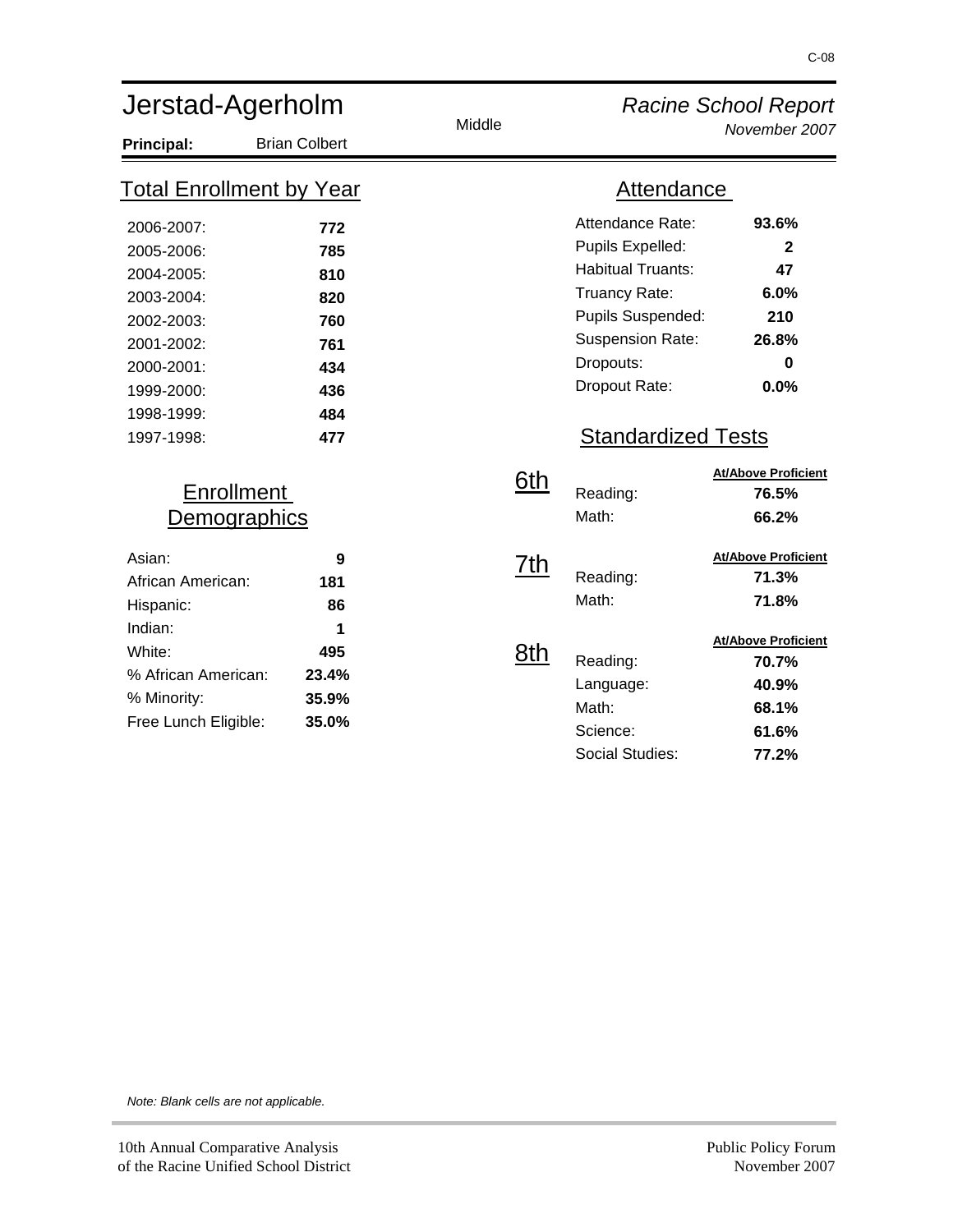| <b>McKinley</b>                                                                                                                          |                                                                            |        | <b>Racine School Report</b>                                                                                                                                                                  |                                                                         |
|------------------------------------------------------------------------------------------------------------------------------------------|----------------------------------------------------------------------------|--------|----------------------------------------------------------------------------------------------------------------------------------------------------------------------------------------------|-------------------------------------------------------------------------|
| Principal:                                                                                                                               | Lori Sue Pelk                                                              | Middle |                                                                                                                                                                                              | November 2007                                                           |
| <b>Total Enrollment by Year</b>                                                                                                          |                                                                            |        | Attendance                                                                                                                                                                                   |                                                                         |
| 2006-2007:<br>2005-2006:<br>2004-2005:<br>2003-2004:<br>2002-2003:<br>2001-2002:<br>2000-2001:<br>1999-2000:<br>1998-1999:<br>1997-1998: | 791<br>824<br>911<br>988<br>1,022<br>1,020<br>998<br>998<br>1,009<br>1,006 |        | Attendance Rate:<br>Pupils Expelled:<br><b>Habitual Truants:</b><br>Truancy Rate:<br>Pupils Suspended:<br><b>Suspension Rate:</b><br>Dropouts:<br>Dropout Rate:<br><b>Standardized Tests</b> | 93.1%<br>12<br>48<br>5.8%<br>231<br>28.0%<br>$\bf{0}$<br>0.0%           |
| <b>Enrollment</b><br><u>Demographics</u>                                                                                                 |                                                                            | 6th    | Reading:<br>Math:                                                                                                                                                                            | <b>At/Above Proficient</b><br>80.6%<br>61.6%                            |
| Asian:<br>African American:<br>Hispanic:<br>Indian:                                                                                      | 9<br>215<br>120<br>1                                                       | 7th    | Reading:<br>Math:                                                                                                                                                                            | <b>At/Above Proficient</b><br>75.2%<br>68.5%                            |
| White:<br>% African American:<br>% Minority:<br>Free Lunch Eligible:                                                                     | 446<br>27.2%<br>43.6%<br>38.5%                                             | 8th    | Reading:<br>Language:<br>Math:<br>Science:<br><b>Social Studies:</b>                                                                                                                         | <b>At/Above Proficient</b><br>77.0%<br>60.6%<br>60.2%<br>71.7%<br>85.8% |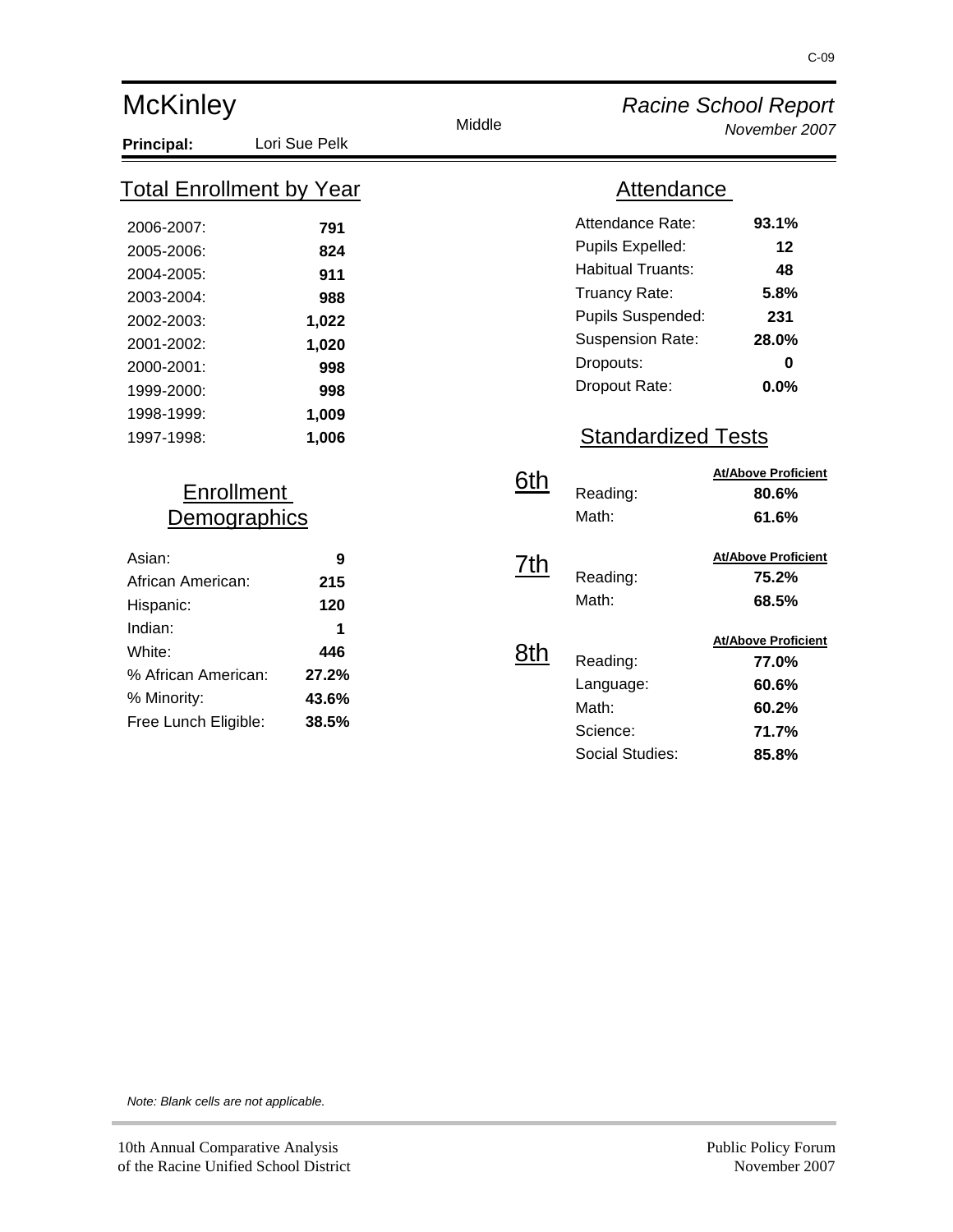| <b>Mitchell</b>                                                                                                                          |                                                                      |            | <b>Racine School Report</b>                                                                                                                                                                  |                                                                         |
|------------------------------------------------------------------------------------------------------------------------------------------|----------------------------------------------------------------------|------------|----------------------------------------------------------------------------------------------------------------------------------------------------------------------------------------------|-------------------------------------------------------------------------|
| Principal:                                                                                                                               | Robert Wilhelmi                                                      | Middle     |                                                                                                                                                                                              | November 2007                                                           |
| <b>Total Enrollment by Year</b>                                                                                                          |                                                                      |            | Attendance                                                                                                                                                                                   |                                                                         |
| 2006-2007:<br>2005-2006:<br>2004-2005:<br>2003-2004:<br>2002-2003:<br>2001-2002:<br>2000-2001:<br>1999-2000:<br>1998-1999:<br>1997-1998: | 916<br>891<br>935<br>981<br>1,017<br>915<br>913<br>955<br>907<br>890 |            | Attendance Rate:<br>Pupils Expelled:<br><b>Habitual Truants:</b><br>Truancy Rate:<br>Pupils Suspended:<br><b>Suspension Rate:</b><br>Dropouts:<br>Dropout Rate:<br><b>Standardized Tests</b> | 93.9%<br>11<br>56<br>6.3%<br>215<br>24.1%<br>0<br>0.0%                  |
| <b>Enrollment</b><br><u>Demographics</u>                                                                                                 |                                                                      | <u>6th</u> | Reading:<br>Math:                                                                                                                                                                            | <b>At/Above Proficient</b><br>68.5%<br>48.3%                            |
| Asian:<br>African American:<br>Hispanic:<br>Indian:                                                                                      | 14<br>260<br>266<br>1                                                | 7th        | Reading:<br>Math:                                                                                                                                                                            | <b>At/Above Proficient</b><br>72.1%<br>54.9%                            |
| White:<br>% African American:<br>% Minority:<br>Free Lunch Eligible:                                                                     | 375<br>28.4%<br>59.1%<br>50.1%                                       | 8th        | Reading:<br>Language:<br>Math:<br>Science:<br><b>Social Studies:</b>                                                                                                                         | <b>At/Above Proficient</b><br>69.2%<br>37.1%<br>48.9%<br>52.3%<br>63.7% |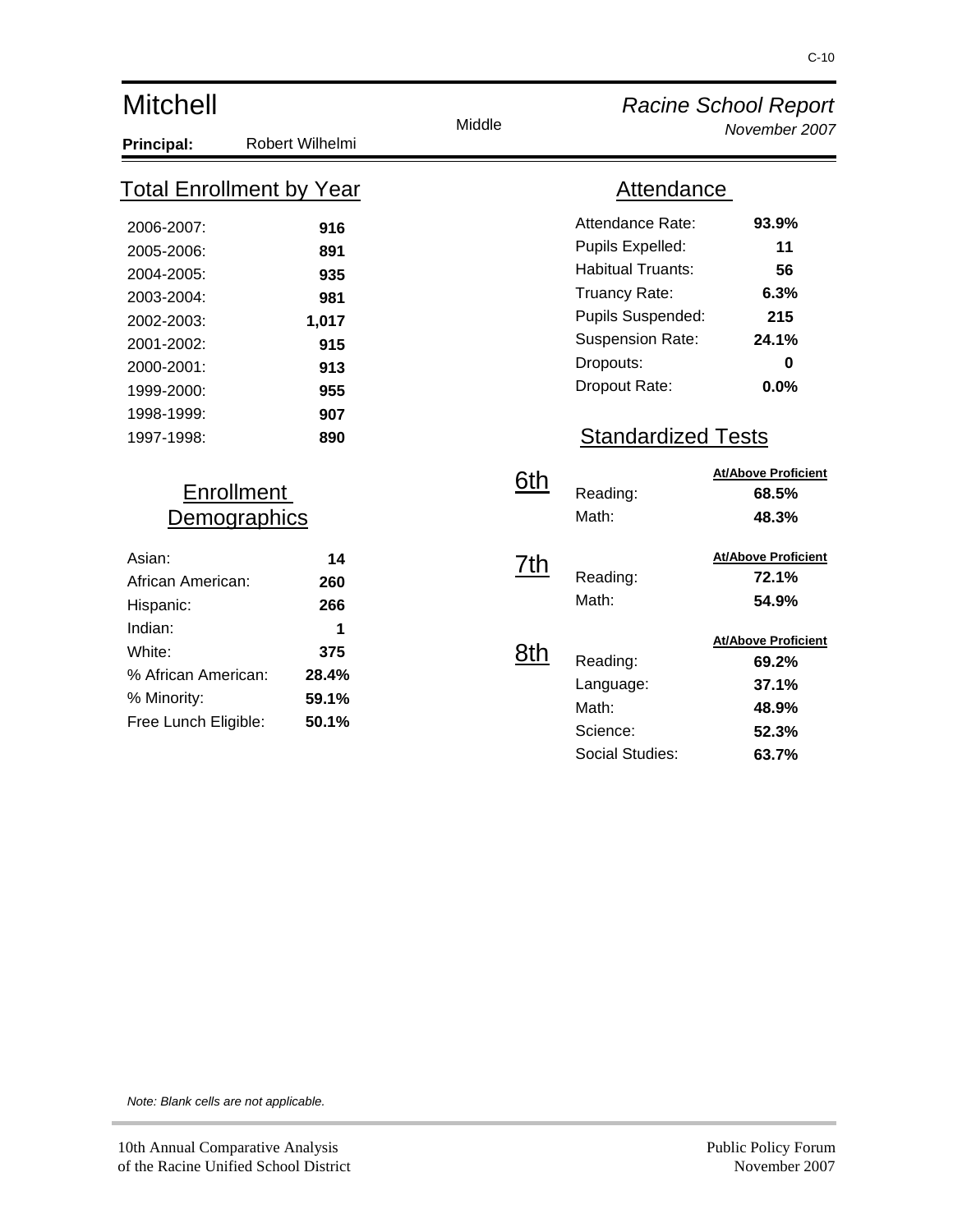| <b>Starbuck</b>                                                                                                                          |                                                                    | Middle                   |                                                                                                                                                                                              | <b>Racine School Report</b>                                                                                             |
|------------------------------------------------------------------------------------------------------------------------------------------|--------------------------------------------------------------------|--------------------------|----------------------------------------------------------------------------------------------------------------------------------------------------------------------------------------------|-------------------------------------------------------------------------------------------------------------------------|
| Principal:                                                                                                                               | Sandy Johannsen Brand                                              |                          |                                                                                                                                                                                              | November 2007                                                                                                           |
|                                                                                                                                          | <u>Total Enrollment by Year</u>                                    |                          | Attendance                                                                                                                                                                                   |                                                                                                                         |
| 2006-2007:<br>2005-2006:<br>2004-2005:<br>2003-2004:<br>2002-2003:<br>2001-2002:<br>2000-2001:<br>1999-2000:<br>1998-1999:<br>1997-1998: | 743<br>847<br>839<br>830<br>864<br>828<br>837<br>822<br>886<br>964 |                          | Attendance Rate:<br>Pupils Expelled:<br><b>Habitual Truants:</b><br>Truancy Rate:<br>Pupils Suspended:<br><b>Suspension Rate:</b><br>Dropouts:<br>Dropout Rate:<br><b>Standardized Tests</b> | 92.9%<br>18<br>49<br>5.8%<br>262<br>30.9%<br>1<br>0.2%                                                                  |
|                                                                                                                                          | <b>Enrollment</b><br><b>Demographics</b>                           | <u>6th</u>               | Reading:<br>Math:                                                                                                                                                                            | <b>At/Above Proficient</b><br>67.8%<br>45.0%                                                                            |
| Asian:<br>African American:<br>Hispanic:<br>Indian:<br>White:<br>% African American:<br>% Minority:<br>Free Lunch Eligible:              | 16<br>291<br>107<br>2<br>327<br>39.2%<br>56.0%<br>54.5%            | <u>7th</u><br><u>8th</u> | Reading:<br>Math:<br>Reading:<br>Language:<br>Math:<br>Science:<br><b>Social Studies:</b>                                                                                                    | <b>At/Above Proficient</b><br>77.3%<br>58.4%<br><b>At/Above Proficient</b><br>72.9%<br>44.9%<br>53.8%<br>55.9%<br>68.2% |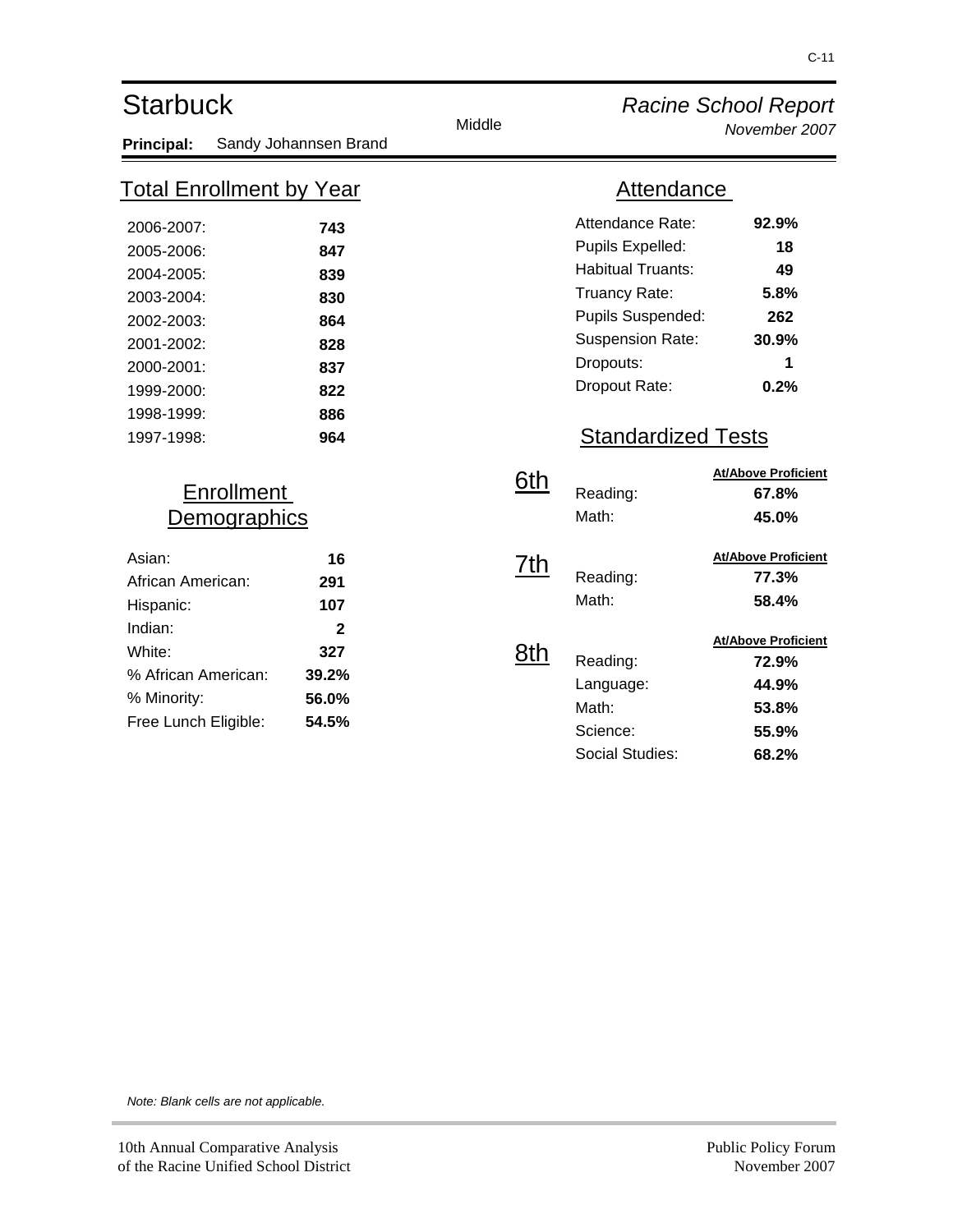| <b>Walden III</b>                                                                                                                        |                                                                    |            | <b>Racine School Report</b>                                                                                                                                                                  |                                                                         |
|------------------------------------------------------------------------------------------------------------------------------------------|--------------------------------------------------------------------|------------|----------------------------------------------------------------------------------------------------------------------------------------------------------------------------------------------|-------------------------------------------------------------------------|
| Principal:                                                                                                                               | Robert Holzem                                                      | Middle     |                                                                                                                                                                                              | November 2007                                                           |
| <u>Total Enrollment by Year</u>                                                                                                          |                                                                    |            | <b>Attendance</b>                                                                                                                                                                            |                                                                         |
| 2006-2007:<br>2005-2006:<br>2004-2005:<br>2003-2004:<br>2002-2003:<br>2001-2002:<br>2000-2001:<br>1999-2000:<br>1998-1999:<br>1997-1998: | 224<br>220<br>223<br>220<br>214<br>209<br>209<br>217<br>227<br>210 |            | Attendance Rate:<br>Pupils Expelled:<br><b>Habitual Truants:</b><br>Truancy Rate:<br>Pupils Suspended:<br><b>Suspension Rate:</b><br>Dropouts:<br>Dropout Rate:<br><b>Standardized Tests</b> | 95.5%<br>1<br>1<br>0.5%<br>11<br>5.0%<br>$\bf{0}$<br>0.0%               |
| Enrollment<br><u>Demographics</u>                                                                                                        |                                                                    | <u>6th</u> | Reading:<br>Math:                                                                                                                                                                            | <b>At/Above Proficient</b><br>98.5%<br>89.4%                            |
| Asian:<br>African American:<br>Hispanic:<br>Indian:                                                                                      | $\overline{7}$<br>30<br>39<br>3                                    | 7th        | Reading:<br>Math:                                                                                                                                                                            | <b>At/Above Proficient</b><br>96.9%<br>93.8%                            |
| White:<br>% African American:<br>% Minority:<br>Free Lunch Eligible:                                                                     | 145<br>13.4%<br>35.3%<br>17.9%                                     | 8th        | Reading:<br>Language:<br>Math:<br>Science:<br><b>Social Studies:</b>                                                                                                                         | <b>At/Above Proficient</b><br>94.3%<br>72.9%<br>85.7%<br>88.6%<br>94.3% |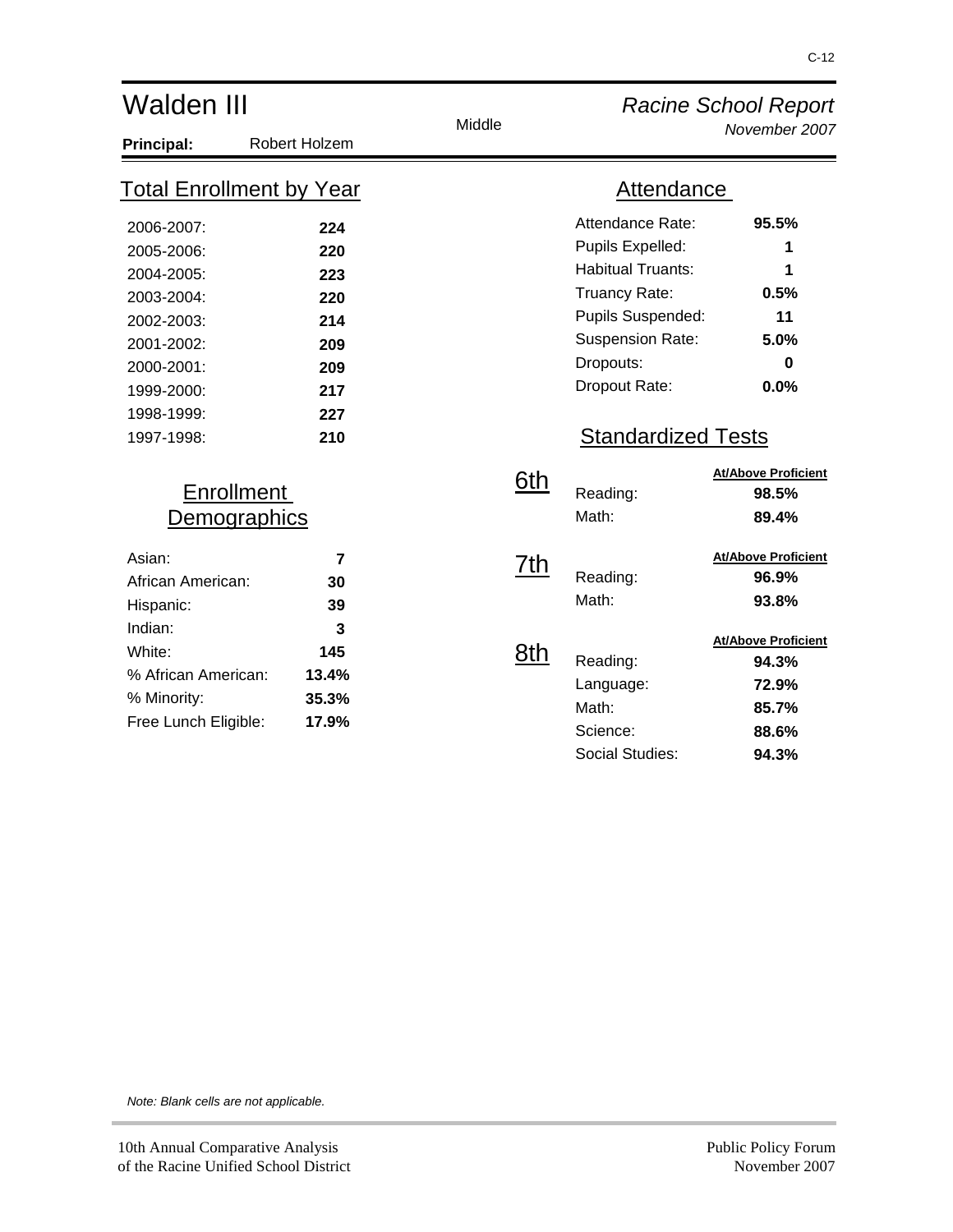| <b>Fine Arts</b>                                                                                                                                                 |                                                             |                   | <b>Racine School Report</b>                                                                                                                                    |                                                                                                                         |
|------------------------------------------------------------------------------------------------------------------------------------------------------------------|-------------------------------------------------------------|-------------------|----------------------------------------------------------------------------------------------------------------------------------------------------------------|-------------------------------------------------------------------------------------------------------------------------|
| Principal:                                                                                                                                                       | Doug Clum                                                   | Grade             |                                                                                                                                                                | November 2007                                                                                                           |
| <u>Total Enrollment by Year</u>                                                                                                                                  |                                                             |                   | <b>Attendance</b>                                                                                                                                              |                                                                                                                         |
| 2006-2007:<br>2005-2006:<br>2004-2005:<br>2003-2004:<br>2002-2003:<br>2001-2002:<br>2000-2001:<br>1999-2000:<br>1998-1999:                                       | 305<br>336<br>329<br>325<br>306<br>309<br>325<br>349<br>343 |                   | Attendance Rate:<br>Pupils Expelled:<br><b>Habitual Truants:</b><br>Truancy Rate:<br>Pupils Suspended:<br><b>Suspension Rate:</b><br><b>Standardized Tests</b> | 95.8%<br>0<br>0<br>0.0%<br>4<br>1.2%                                                                                    |
| 1997-1998:                                                                                                                                                       | 346                                                         | 3rd               | Reading:<br>Math:                                                                                                                                              | <b>At/Above Proficient</b><br>90.9%<br>68.2%                                                                            |
| <b>Enrollment</b><br>Demographics<br>Asian:<br>African American:<br>Hispanic:<br>Indian:<br>White:<br>% African American:<br>% Minority:<br>Free Lunch Eligible: | 6<br>74<br>44<br>3<br>178<br>24.3%<br>41.6%<br>21.3%        | 4th<br><u>5th</u> | Reading:<br>Language:<br>Math:<br>Science:<br>Social Studies:<br>Reading:<br>Math:                                                                             | <b>At/Above Proficient</b><br>89.1%<br>80.4%<br>87.0%<br>84.8%<br>95.7%<br><b>At/Above Proficient</b><br>95.6%<br>82.2% |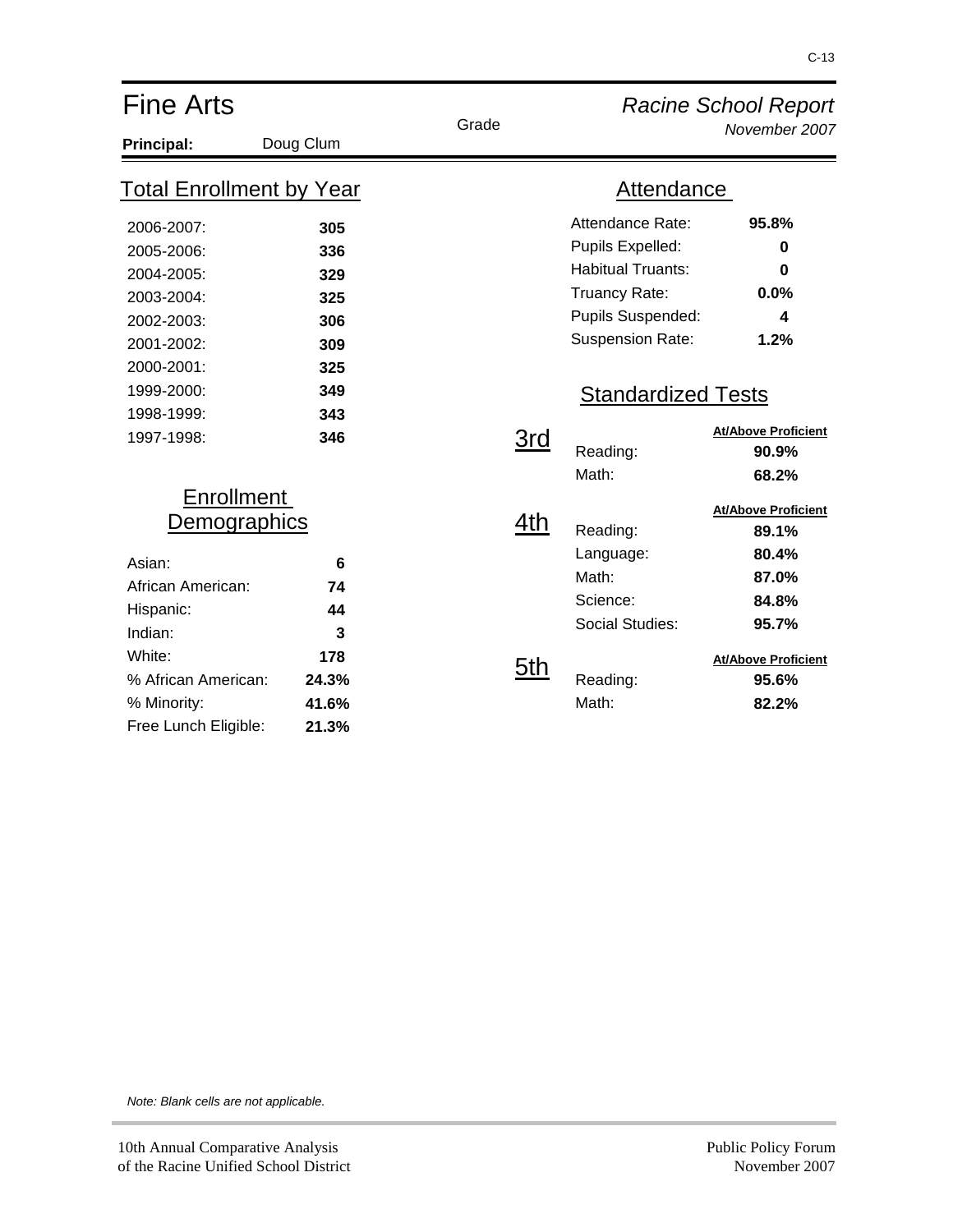| Fratt                                                                                                                                                                   |                                                                          |            |                                                                                                                                                                | <b>Racine School Report</b>                                                                                             |
|-------------------------------------------------------------------------------------------------------------------------------------------------------------------------|--------------------------------------------------------------------------|------------|----------------------------------------------------------------------------------------------------------------------------------------------------------------|-------------------------------------------------------------------------------------------------------------------------|
| Principal:                                                                                                                                                              | James Haas                                                               | Grade      |                                                                                                                                                                | November 2007                                                                                                           |
| <b>Total Enrollment by Year</b>                                                                                                                                         |                                                                          |            | <b>Attendance</b>                                                                                                                                              |                                                                                                                         |
| 2006-2007:<br>2005-2006:<br>2004-2005:<br>2003-2004:<br>2002-2003:<br>2001-2002:<br>2000-2001:<br>1999-2000:                                                            | 536<br>532<br>533<br>543<br>576<br>600<br>589<br>563                     |            | Attendance Rate:<br>Pupils Expelled:<br><b>Habitual Truants:</b><br>Truancy Rate:<br>Pupils Suspended:<br><b>Suspension Rate:</b><br><b>Standardized Tests</b> | 94.2%<br>0<br>17<br>3.2%<br>62<br>11.7%                                                                                 |
| 1998-1999:<br>1997-1998:                                                                                                                                                | 549<br>591                                                               | 3rd        | Reading:<br>Math:                                                                                                                                              | <b>At/Above Proficient</b><br>71.6%<br>63.5%                                                                            |
| <b>Enrollment</b><br><b>Demographics</b><br>Asian:<br>African American:<br>Hispanic:<br>Indian:<br>White:<br>% African American:<br>% Minority:<br>Free Lunch Eligible: | $\bf{0}$<br>110<br>246<br>$\mathbf{2}$<br>178<br>20.5%<br>66.8%<br>65.4% | 4th<br>5th | Reading:<br>Language:<br>Math:<br>Science:<br><b>Social Studies:</b><br>Reading:<br>Math:                                                                      | <b>At/Above Proficient</b><br>65.3%<br>60.0%<br>58.7%<br>56.0%<br>72.0%<br><b>At/Above Proficient</b><br>70.4%<br>52.1% |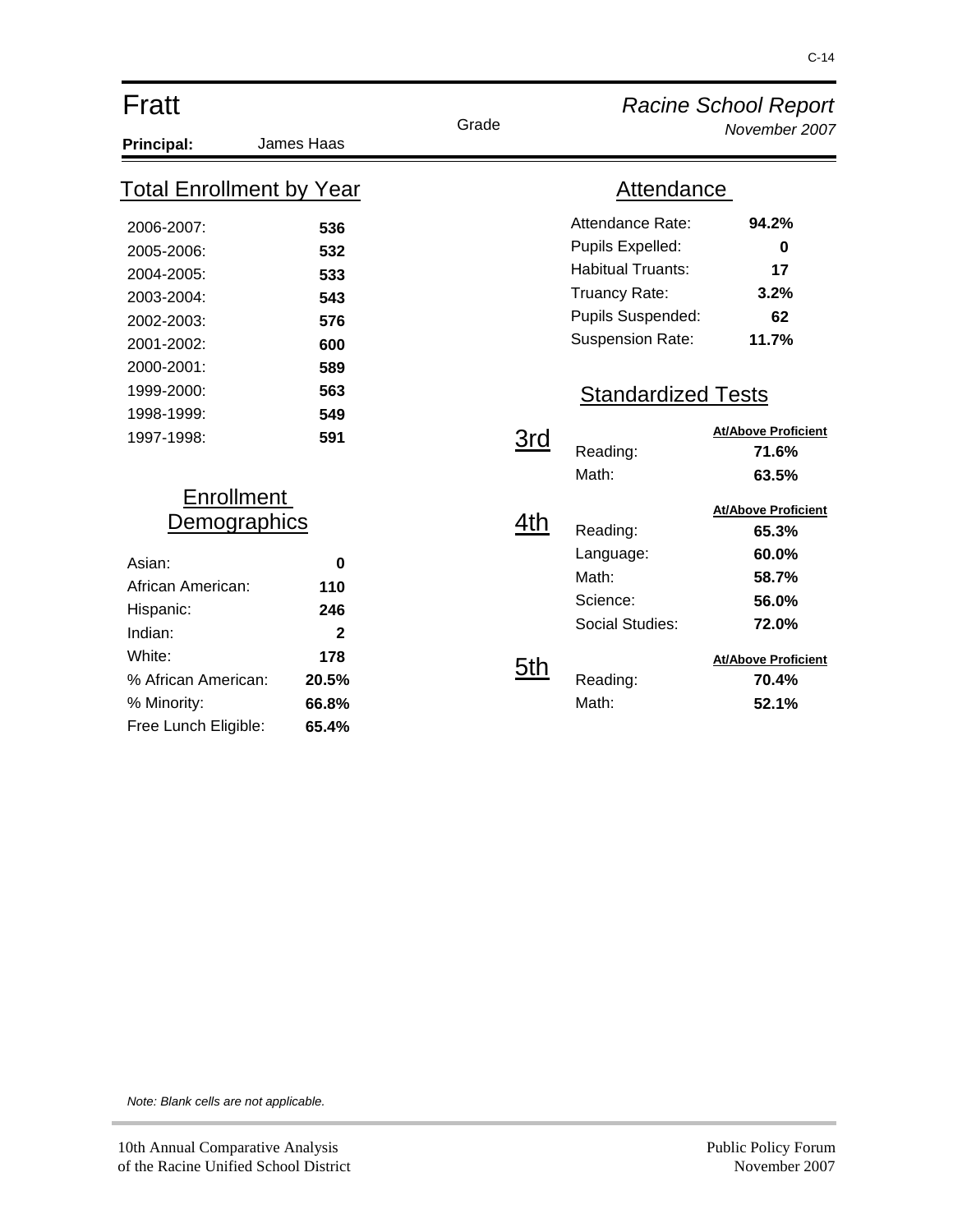| Giese                                                                                                                                                                   |                                                      | Grade      |                                                                                                                                                                | <b>Racine School Report</b>                                                                                             |
|-------------------------------------------------------------------------------------------------------------------------------------------------------------------------|------------------------------------------------------|------------|----------------------------------------------------------------------------------------------------------------------------------------------------------------|-------------------------------------------------------------------------------------------------------------------------|
| <b>Principal:</b>                                                                                                                                                       | Anne Swanson                                         |            |                                                                                                                                                                | November 2007                                                                                                           |
| <b>Total Enrollment by Year</b>                                                                                                                                         |                                                      |            | <b>Attendance</b>                                                                                                                                              |                                                                                                                         |
| 2006-2007:<br>2005-2006:<br>2004-2005:<br>2003-2004:<br>2002-2003:<br>2001-2002:<br>2000-2001:<br>1999-2000:                                                            | 314<br>341<br>341<br>341<br>363<br>410<br>420<br>388 |            | Attendance Rate:<br>Pupils Expelled:<br><b>Habitual Truants:</b><br>Truancy Rate:<br>Pupils Suspended:<br><b>Suspension Rate:</b><br><b>Standardized Tests</b> | 93.1%<br>0<br>21<br>6.2%<br>51<br>15.0%                                                                                 |
| 1998-1999:<br>1997-1998:                                                                                                                                                | 422<br>454                                           | 3rd        | Reading:<br>Math:                                                                                                                                              | <b>At/Above Proficient</b><br>45.2%<br>32.3%                                                                            |
| <b>Enrollment</b><br><b>Demographics</b><br>Asian:<br>African American:<br>Hispanic:<br>Indian:<br>White:<br>% African American:<br>% Minority:<br>Free Lunch Eligible: | 3<br>152<br>68<br>3<br>88<br>48.4%<br>72.0%<br>67.1% | 4th<br>5th | Reading:<br>Language:<br>Math:<br>Science:<br><b>Social Studies:</b><br>Reading:<br>Math:                                                                      | <b>At/Above Proficient</b><br>71.8%<br>59.0%<br>56.4%<br>64.1%<br>74.4%<br><b>At/Above Proficient</b><br>84.8%<br>66.7% |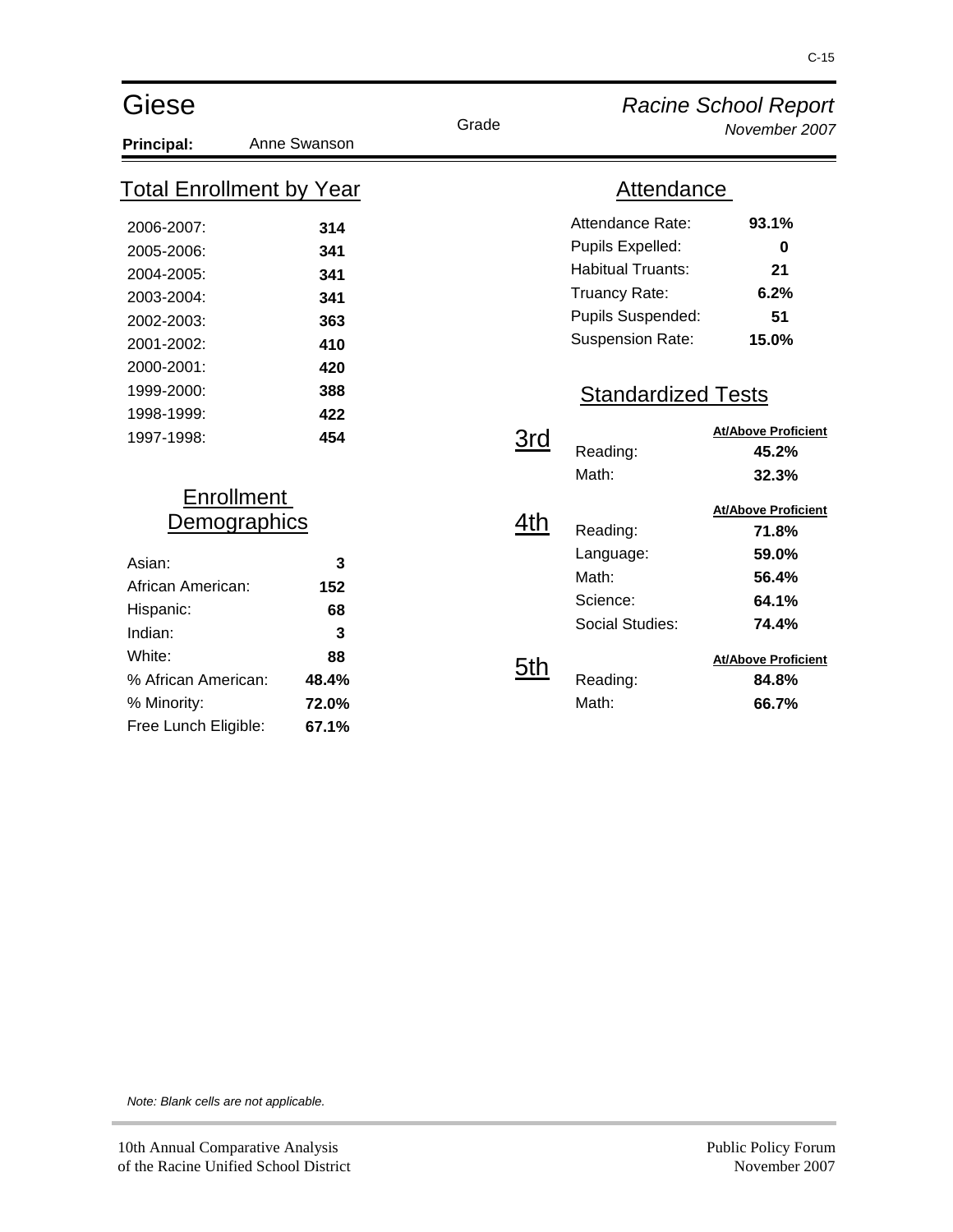| Gifford                                                                                                                                                          |                                                       |            |                                                                                                                                                         | <b>Racine School Report</b>                                                                                             |
|------------------------------------------------------------------------------------------------------------------------------------------------------------------|-------------------------------------------------------|------------|---------------------------------------------------------------------------------------------------------------------------------------------------------|-------------------------------------------------------------------------------------------------------------------------|
| Principal:                                                                                                                                                       | <b>Steven Russo</b>                                   | Grade      |                                                                                                                                                         | November 2007                                                                                                           |
| <b>Total Enrollment by Year</b>                                                                                                                                  |                                                       |            | Attendance                                                                                                                                              |                                                                                                                         |
| 2006-2007:<br>2005-2006:<br>2004-2005:<br>2003-2004:<br>2002-2003:<br>2001-2002:<br>2000-2001:<br>1999-2000:                                                     | 858<br>909<br>837<br>843<br>832<br>788<br>792<br>792  |            | Attendance Rate:<br>Pupils Expelled:<br><b>Habitual Truants:</b><br>Truancy Rate:<br>Pupils Suspended:<br>Suspension Rate:<br><b>Standardized Tests</b> | 94.6%<br>1<br>24<br>2.7%<br>47<br>5.2%                                                                                  |
| 1998-1999:<br>1997-1998:                                                                                                                                         | 854<br>816                                            | 3rd        | Reading:<br>Math:                                                                                                                                       | <b>At/Above Proficient</b><br>78.2%<br>82.7%                                                                            |
| <b>Enrollment</b><br>Demographics<br>Asian:<br>African American:<br>Hispanic:<br>Indian:<br>White:<br>% African American:<br>% Minority:<br>Free Lunch Eligible: | 20<br>92<br>82<br>1<br>663<br>10.7%<br>22.7%<br>17.2% | 4th<br>5th | Reading:<br>Language:<br>Math:<br>Science:<br><b>Social Studies:</b><br>Reading:<br>Math:                                                               | <b>At/Above Proficient</b><br>81.9%<br>77.1%<br>78.1%<br>81.0%<br>88.6%<br><b>At/Above Proficient</b><br>87.2%<br>80.7% |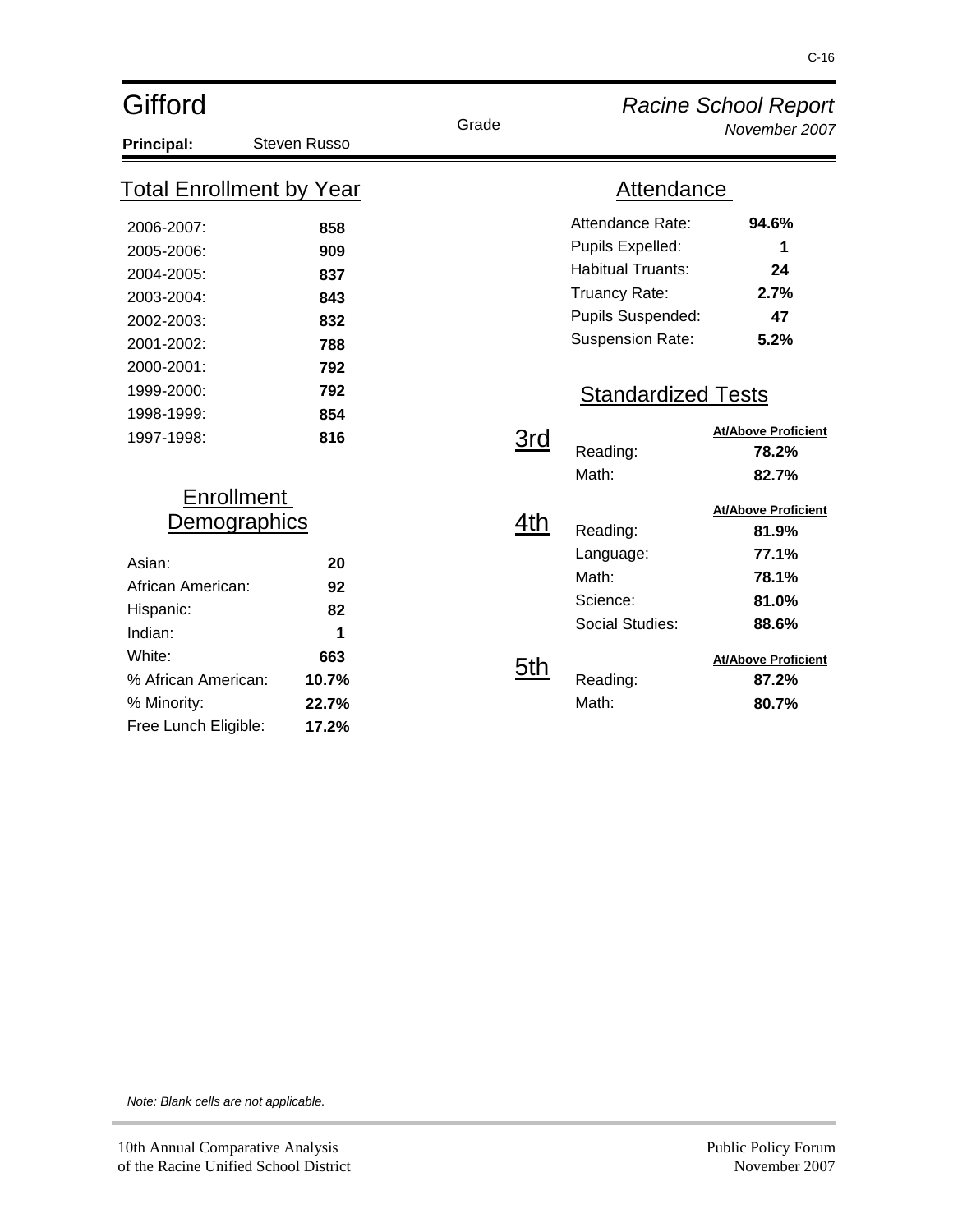| Goodland                                                                                                                                                         |                                                       |            |                                                                                                                                                                | <b>Racine School Report</b>                                                                                             |
|------------------------------------------------------------------------------------------------------------------------------------------------------------------|-------------------------------------------------------|------------|----------------------------------------------------------------------------------------------------------------------------------------------------------------|-------------------------------------------------------------------------------------------------------------------------|
| Principal:                                                                                                                                                       | <b>Billie Marie Novick</b>                            | Grade      |                                                                                                                                                                | November 2007                                                                                                           |
| <u>Total Enrollment by Year</u>                                                                                                                                  |                                                       |            | <b>Attendance</b>                                                                                                                                              |                                                                                                                         |
| 2006-2007:<br>2005-2006:<br>2004-2005:<br>2003-2004:<br>2002-2003:<br>2001-2002:<br>2000-2001:<br>1999-2000:                                                     | 370<br>321<br>341<br>352<br>376<br>385<br>410<br>430  |            | Attendance Rate:<br>Pupils Expelled:<br><b>Habitual Truants:</b><br>Truancy Rate:<br>Pupils Suspended:<br><b>Suspension Rate:</b><br><b>Standardized Tests</b> | 94.3%<br>0<br>10<br>3.6%<br>13<br>4.0%                                                                                  |
| 1998-1999:<br>1997-1998:                                                                                                                                         | 383<br>401                                            | <u>3rd</u> | Reading:<br>Math:                                                                                                                                              | <b>At/Above Proficient</b><br>65.6%<br>34.4%                                                                            |
| <b>Enrollment</b><br>Demographics<br>Asian:<br>African American:<br>Hispanic:<br>Indian:<br>White:<br>% African American:<br>% Minority:<br>Free Lunch Eligible: | 4<br>169<br>59<br>0<br>138<br>45.7%<br>62.7%<br>56.7% | 4th<br>5th | Reading:<br>Language:<br>Math:<br>Science:<br>Social Studies:<br>Reading:<br>Math:                                                                             | <b>At/Above Proficient</b><br>50.0%<br>50.0%<br>37.5%<br>46.9%<br>71.9%<br><b>At/Above Proficient</b><br>54.3%<br>37.1% |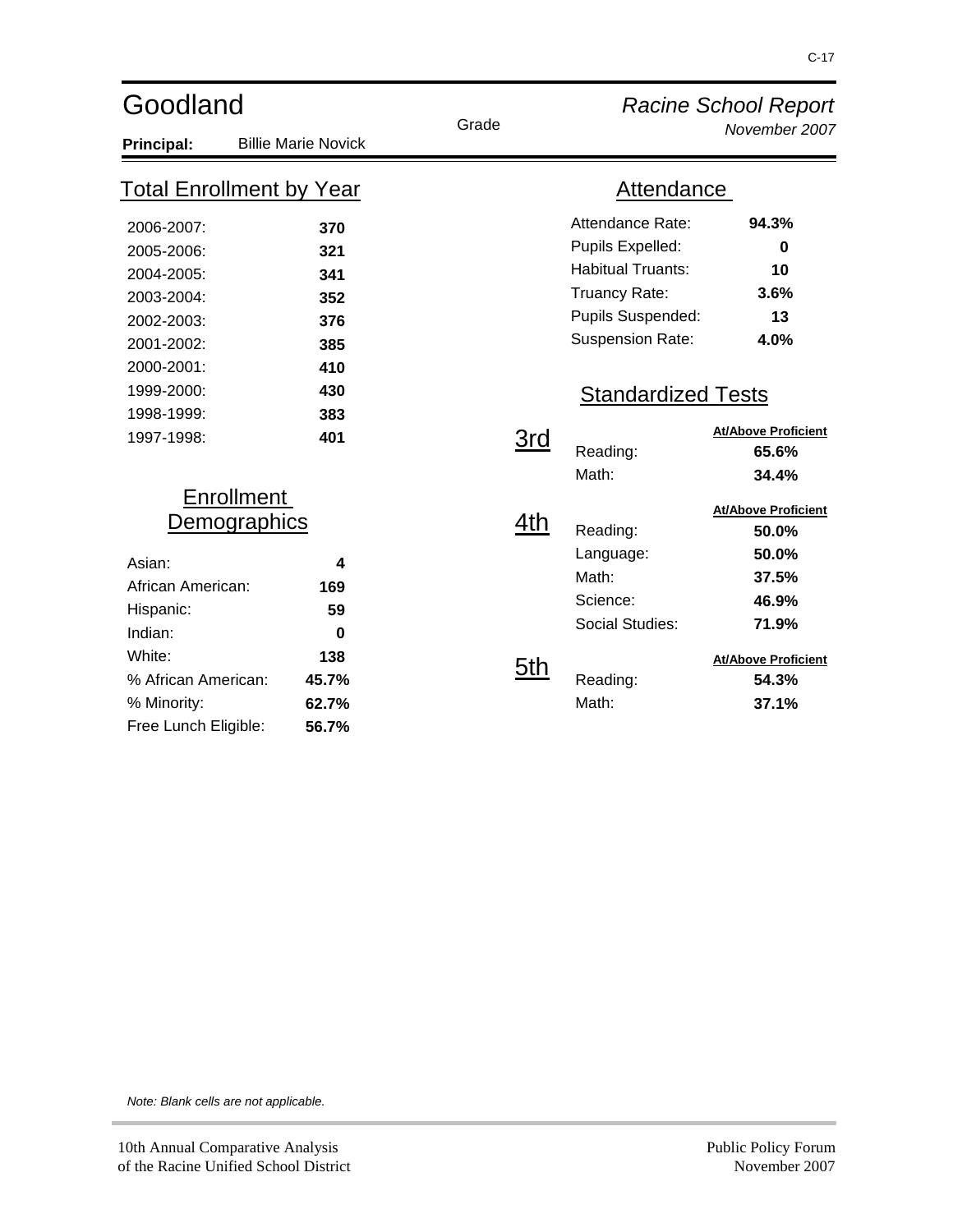| Janes                                                                                                                                                            |                                                                  |            |                                                                                                                                          | <b>Racine School Report</b>                                                                                             |
|------------------------------------------------------------------------------------------------------------------------------------------------------------------|------------------------------------------------------------------|------------|------------------------------------------------------------------------------------------------------------------------------------------|-------------------------------------------------------------------------------------------------------------------------|
| <b>Principal:</b>                                                                                                                                                | Deborah Coca                                                     | Grade      |                                                                                                                                          | November 2007                                                                                                           |
| <b>Total Enrollment by Year</b>                                                                                                                                  |                                                                  |            | <b>Attendance</b>                                                                                                                        |                                                                                                                         |
| 2006-2007:<br>2005-2006:<br>2004-2005:<br>2003-2004:<br>2002-2003:<br>2001-2002:<br>2000-2001:                                                                   | 419<br>403<br>394<br>384<br>397<br>392<br>396                    |            | Attendance Rate:<br>Pupils Expelled:<br><b>Habitual Truants:</b><br><b>Truancy Rate:</b><br>Pupils Suspended:<br><b>Suspension Rate:</b> | 95.6%<br>$\bf{0}$<br>19<br>4.7%<br>23<br>5.7%                                                                           |
| 1999-2000:<br>1998-1999:<br>1997-1998:                                                                                                                           | 406<br>410<br>415                                                | <u>3rd</u> | <b>Standardized Tests</b><br>Reading:<br>Math:                                                                                           | <b>At/Above Proficient</b><br>50.0%<br>34.5%                                                                            |
| <b>Enrollment</b><br>Demographics<br>Asian:<br>African American:<br>Hispanic:<br>Indian:<br>White:<br>% African American:<br>% Minority:<br>Free Lunch Eligible: | 0<br>104<br>271<br>$\mathbf{2}$<br>42<br>24.8%<br>90.0%<br>98.2% | 4th<br>5th | Reading:<br>Language:<br>Math:<br>Science:<br><b>Social Studies:</b><br>Reading:<br>Math:                                                | <b>At/Above Proficient</b><br>47.3%<br>49.1%<br>65.5%<br>56.4%<br>69.1%<br><b>At/Above Proficient</b><br>69.0%<br>56.9% |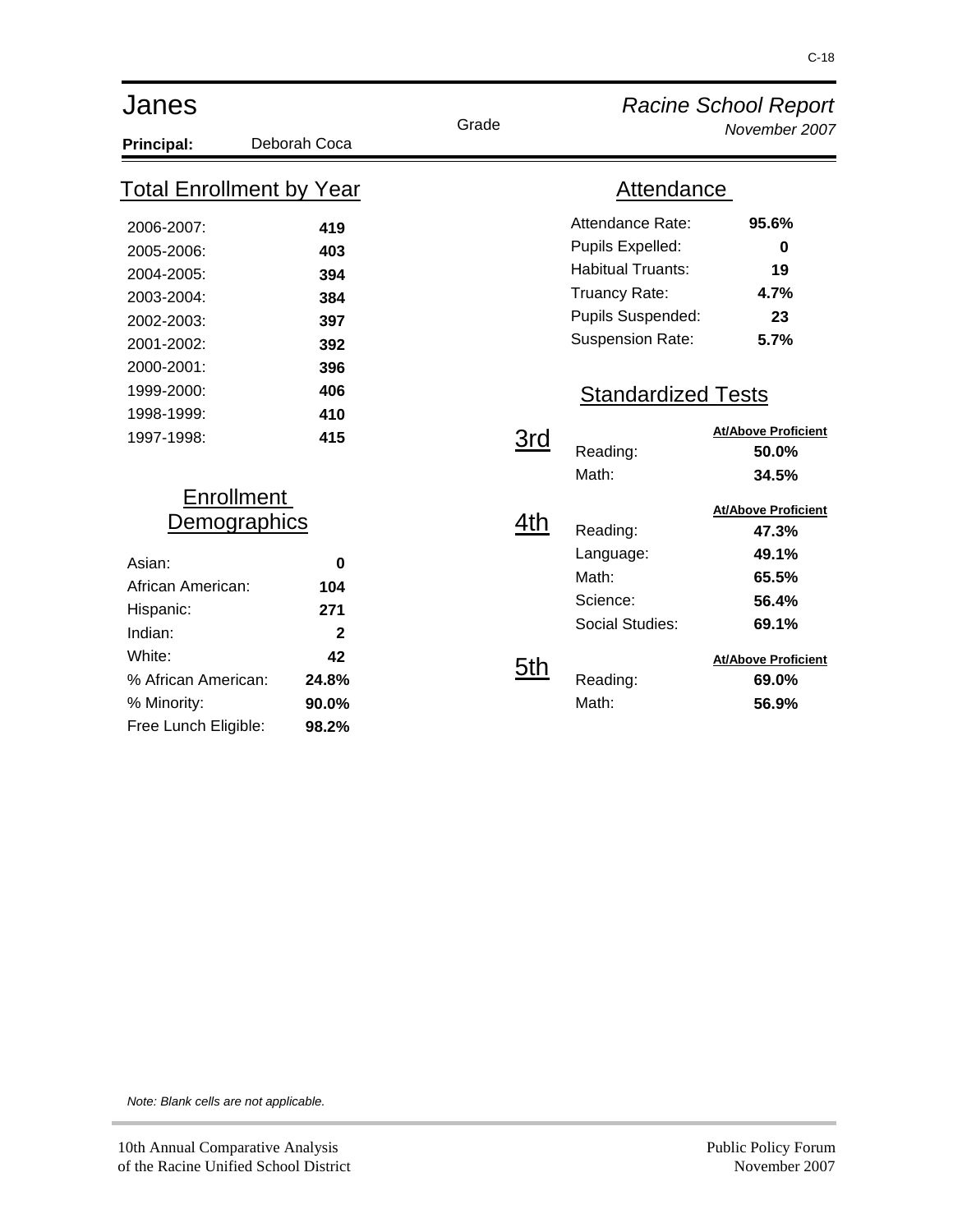| Jefferson Lighthouse                                                                                                                                                    |                                                                    | Grade      |                                                                                                                                                                            | <b>Racine School Report</b>                                                                                                      |
|-------------------------------------------------------------------------------------------------------------------------------------------------------------------------|--------------------------------------------------------------------|------------|----------------------------------------------------------------------------------------------------------------------------------------------------------------------------|----------------------------------------------------------------------------------------------------------------------------------|
| <b>Principal:</b>                                                                                                                                                       | Soren Gajewski                                                     |            |                                                                                                                                                                            | November 2007                                                                                                                    |
| <u>Total Enrollment by Year</u>                                                                                                                                         |                                                                    |            | <b>Attendance</b>                                                                                                                                                          |                                                                                                                                  |
| 2006-2007:<br>2005-2006:<br>2004-2005:<br>2003-2004:<br>2002-2003:<br>2001-2002:<br>2000-2001:<br>1999-2000:<br>1998-1999:<br>1997-1998:                                | 547<br>561<br>542<br>550<br>564<br>562<br>552<br>581<br>585<br>577 | <u>3rd</u> | Attendance Rate:<br>Pupils Expelled:<br><b>Habitual Truants:</b><br>Truancy Rate:<br>Pupils Suspended:<br><b>Suspension Rate:</b><br><b>Standardized Tests</b><br>Reading: | 96.0%<br>0<br>0<br>0.0%<br>$\mathbf{2}$<br>0.4%<br><b>At/Above Proficient</b><br>95.8%                                           |
| <b>Enrollment</b><br><b>Demographics</b><br>Asian:<br>African American:<br>Hispanic:<br>Indian:<br>White:<br>% African American:<br>% Minority:<br>Free Lunch Eligible: | 21<br>58<br>61<br>4<br>403<br>10.6%<br>26.3%<br>18.1%              | 4th<br>5th | Math:<br>Reading:<br>Language:<br>Math:<br>Science:<br><b>Social Studies:</b><br>Reading:<br>Math:                                                                         | 86.5%<br><b>At/Above Proficient</b><br>97.9%<br>94.7%<br>93.6%<br>95.7%<br>98.9%<br><b>At/Above Proficient</b><br>96.8%<br>94.7% |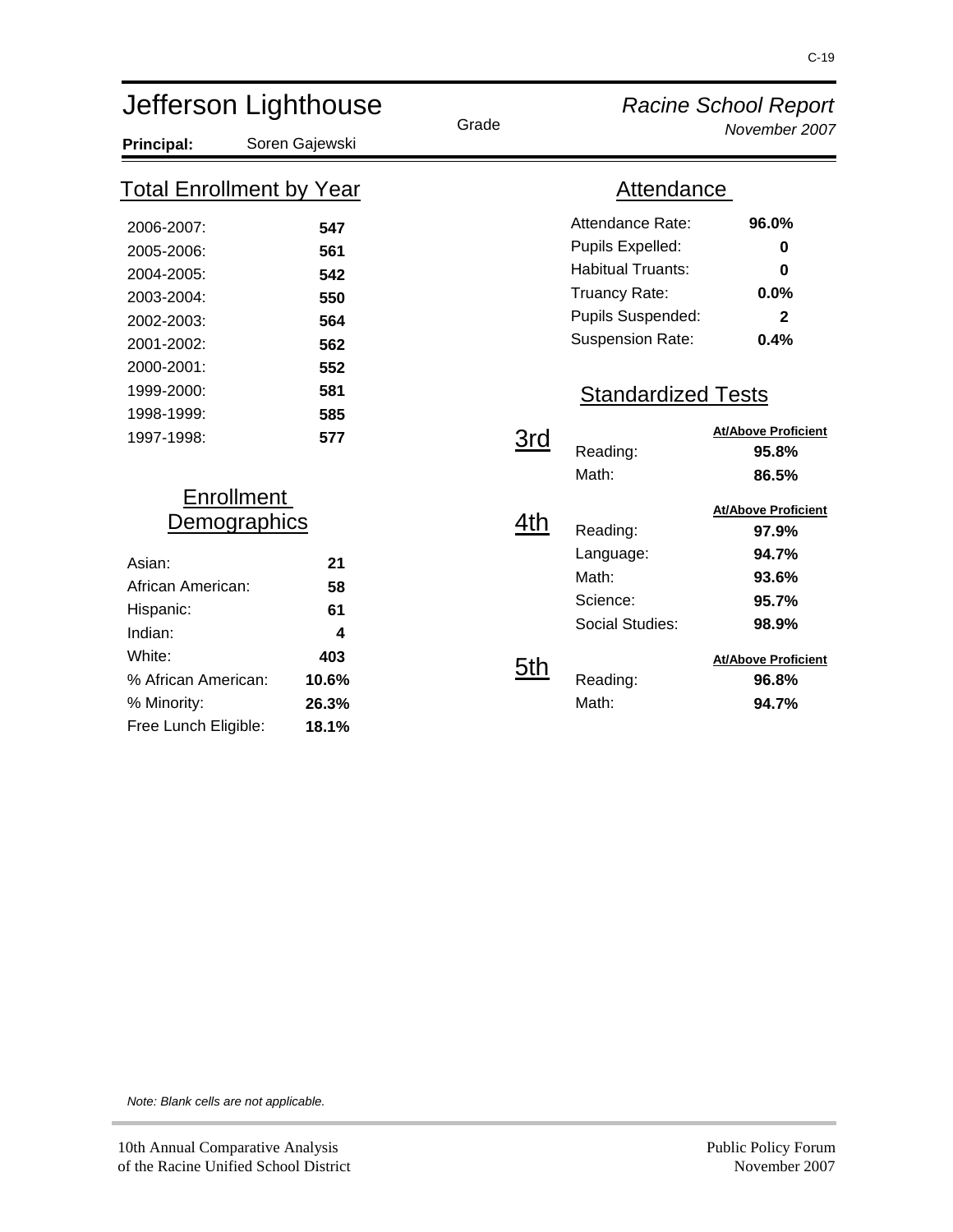| Jerstad-Agerholm                                                                                                           |                                                                                              | Grade             |                                                                                                                                                                | <b>Racine School Report</b>                                                                                    |
|----------------------------------------------------------------------------------------------------------------------------|----------------------------------------------------------------------------------------------|-------------------|----------------------------------------------------------------------------------------------------------------------------------------------------------------|----------------------------------------------------------------------------------------------------------------|
| Principal:                                                                                                                 | Cecilia Holley-Young                                                                         |                   |                                                                                                                                                                | November 2007                                                                                                  |
| <b>Total Enrollment by Year</b>                                                                                            |                                                                                              |                   | <b>Attendance</b>                                                                                                                                              |                                                                                                                |
| 2006-2007:<br>2005-2006:<br>2004-2005:<br>2003-2004:<br>2002-2003:<br>2001-2002:<br>2000-2001:<br>1999-2000:<br>1998-1999: | 381<br>365<br>334<br>361<br>404<br>435<br>776<br>812<br>853                                  |                   | Attendance Rate:<br>Pupils Expelled:<br><b>Habitual Truants:</b><br>Truancy Rate:<br>Pupils Suspended:<br><b>Suspension Rate:</b><br><b>Standardized Tests</b> | 92.7%<br>0<br>14<br>4.2%<br>63<br>17.3%                                                                        |
| 1997-1998:                                                                                                                 | 847                                                                                          | 3rd               | Reading:<br>Math:                                                                                                                                              | <b>At/Above Proficient</b><br>59.5%<br>29.7%                                                                   |
| Asian:<br>African American:<br>Hispanic:<br>Indian:<br>White:<br>% African American:                                       | <b>Enrollment</b><br><b>Demographics</b><br>6<br>131<br>64<br>$\overline{2}$<br>178<br>34.4% | 4th<br><u>5th</u> | Reading:<br>Language:<br>Math:<br>Science:<br><b>Social Studies:</b><br>Reading:                                                                               | <b>At/Above Proficient</b><br>71.0%<br>58.1%<br>61.3%<br>64.5%<br>93.5%<br><b>At/Above Proficient</b><br>57.1% |
| % Minority:<br>Free Lunch Eligible:                                                                                        | 53.3%<br>71.9%                                                                               |                   | Math:                                                                                                                                                          | 40.5%                                                                                                          |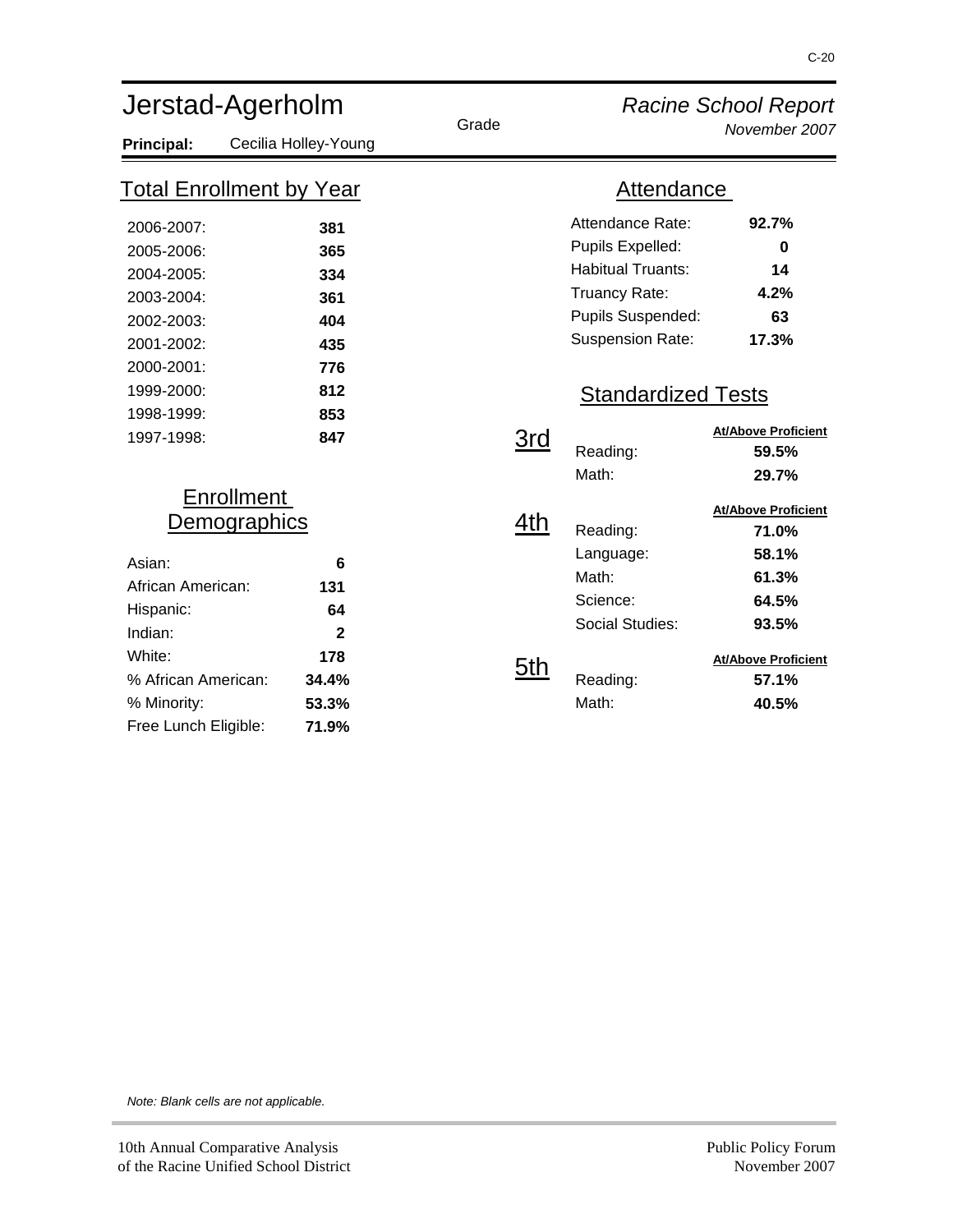| Johnson                         |              |            |                           | <b>Racine School Report</b> |
|---------------------------------|--------------|------------|---------------------------|-----------------------------|
| Principal:                      | Colin Jacobs | Grade      |                           | November 2007               |
| <b>Total Enrollment by Year</b> |              |            | <b>Attendance</b>         |                             |
| 2006-2007:                      | 545          |            | Attendance Rate:          | 93.4%                       |
| 2005-2006:                      | 575          |            | Pupils Expelled:          | 1                           |
| 2004-2005:                      | 407          |            | <b>Habitual Truants:</b>  | 24                          |
| 2003-2004:                      | 483          |            | Truancy Rate:             | 4.5%                        |
| 2002-2003:                      | 507          |            | Pupils Suspended:         | 50                          |
| 2001-2002:                      | 556          |            | <b>Suspension Rate:</b>   | 8.7%                        |
| 2000-2001:                      | 516          |            |                           |                             |
| 1999-2000:                      | 578          |            | <b>Standardized Tests</b> |                             |
| 1998-1999:                      | 556          |            |                           |                             |
| 1997-1998:                      | 573          | <u>3rd</u> |                           | <b>At/Above Proficient</b>  |
|                                 |              |            | Reading:                  | 59.2%                       |
|                                 |              |            | Math:                     | 45.1%                       |
| <b>Enrollment</b>               |              |            |                           | <b>At/Above Proficient</b>  |
| <b>Demographics</b>             |              | 4th        | Reading:                  | 67.8%                       |
| Asian:                          | 18           |            | Language:                 | 57.6%                       |
| African American:               | 245          |            | Math:                     | 50.8%                       |
| Hispanic:                       | 90           |            | Science:                  | 54.2%                       |
| Indian:                         | $\bf{0}$     |            | Social Studies:           | 74.6%                       |
| White:                          | 192          |            |                           | <b>At/Above Proficient</b>  |
| % African American:             | 45.0%        | 5th        | Reading:                  | 68.1%                       |
| % Minority:                     | 64.8%        |            | Math:                     | 44.4%                       |
| Free Lunch Eligible:            | 62.1%        |            |                           |                             |
|                                 |              |            |                           |                             |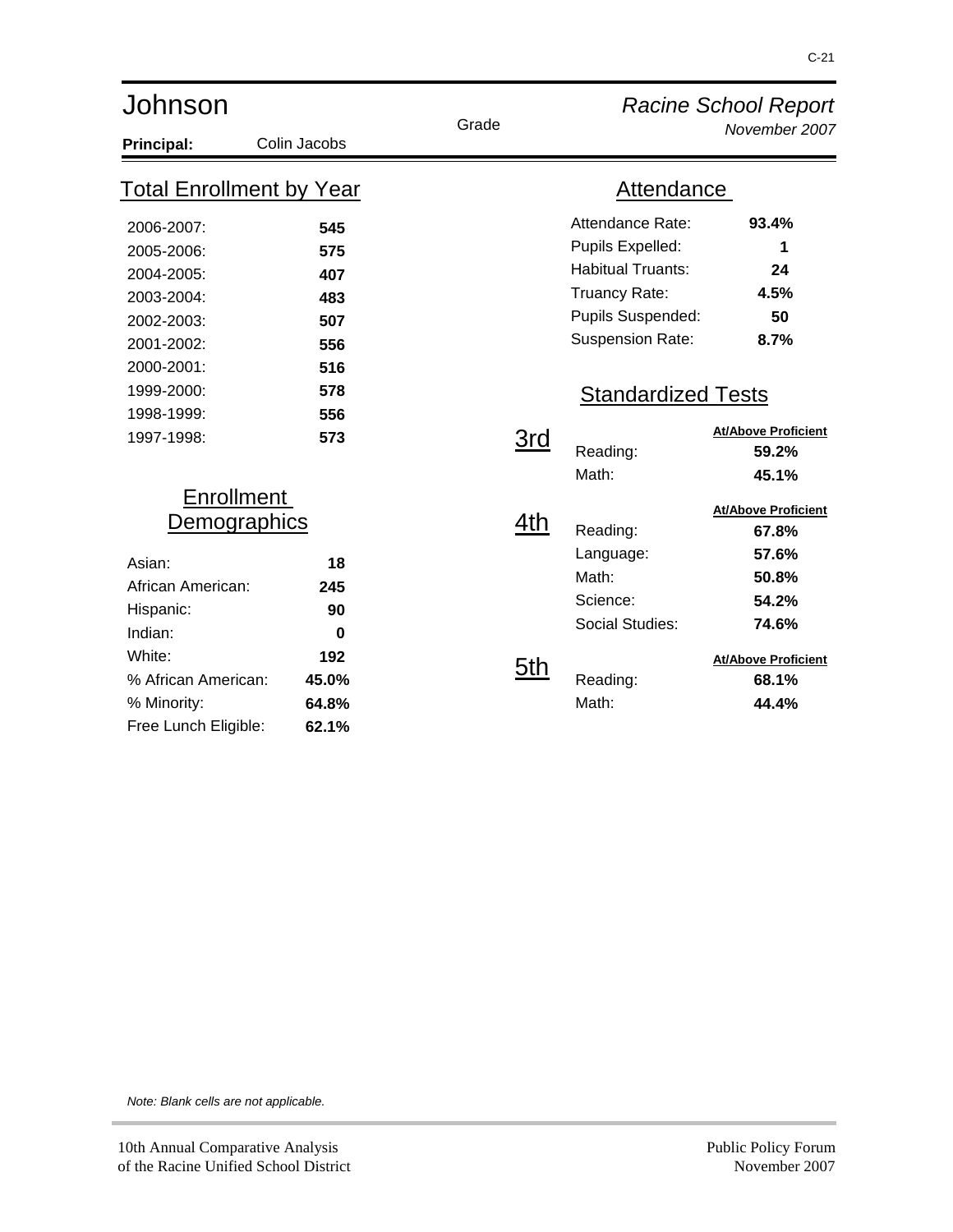| Jones                                                                                                                                                                   |                                                              |                   |                                                                                                                                                                | <b>Racine School Report</b>                                                                                             |
|-------------------------------------------------------------------------------------------------------------------------------------------------------------------------|--------------------------------------------------------------|-------------------|----------------------------------------------------------------------------------------------------------------------------------------------------------------|-------------------------------------------------------------------------------------------------------------------------|
| Principal:                                                                                                                                                              | Sharon Campbell                                              | Grade             |                                                                                                                                                                | November 2007                                                                                                           |
|                                                                                                                                                                         | <b>Total Enrollment by Year</b>                              |                   | <b>Attendance</b>                                                                                                                                              |                                                                                                                         |
| 2006-2007:<br>2005-2006:<br>2004-2005:<br>2003-2004:<br>2002-2003:<br>2001-2002:<br>2000-2001:<br>1999-2000:<br>1998-1999:                                              | 482<br>461<br>465<br>461<br>458<br>456<br>454<br>460<br>443  |                   | Attendance Rate:<br>Pupils Expelled:<br><b>Habitual Truants:</b><br>Truancy Rate:<br>Pupils Suspended:<br><b>Suspension Rate:</b><br><b>Standardized Tests</b> | 95.3%<br>$\mathbf 0$<br>4<br>0.9%<br>17<br>3.7%                                                                         |
| 1997-1998:                                                                                                                                                              | 448                                                          | <u>3rd</u>        | Reading:<br>Math:                                                                                                                                              | <b>At/Above Proficient</b><br>76.9%<br>65.4%                                                                            |
| <b>Enrollment</b><br><b>Demographics</b><br>Asian:<br>African American:<br>Hispanic:<br>Indian:<br>White:<br>% African American:<br>% Minority:<br>Free Lunch Eligible: | 4<br>55<br>183<br>$\bf{0}$<br>240<br>11.4%<br>50.2%<br>48.2% | 4th<br><u>5th</u> | Reading:<br>Language:<br>Math:<br>Science:<br><b>Social Studies:</b><br>Reading:<br>Math:                                                                      | <b>At/Above Proficient</b><br>77.8%<br>69.8%<br>65.1%<br>76.2%<br>92.1%<br><b>At/Above Proficient</b><br>76.8%<br>60.9% |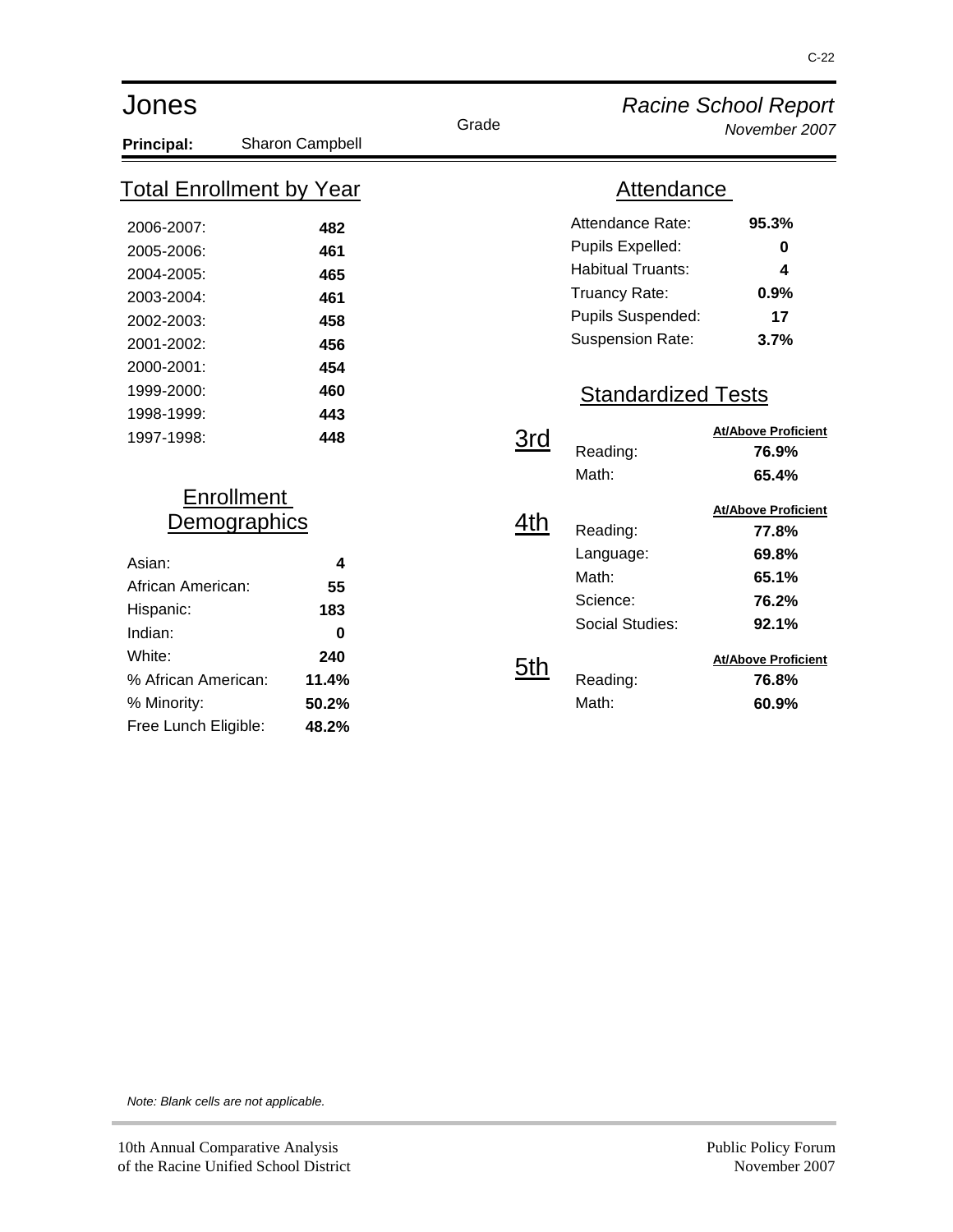| <b>Julian Thomas</b>            |                    | Grade |                   |                           | <b>Racine School Report</b><br>November 2007 |
|---------------------------------|--------------------|-------|-------------------|---------------------------|----------------------------------------------|
| Principal:                      | Angela Ress Apmann |       |                   |                           |                                              |
| <b>Total Enrollment by Year</b> |                    |       | <b>Attendance</b> |                           |                                              |
| 2006-2007:                      | 370                |       |                   | Attendance Rate:          | 93.6%                                        |
| 2005-2006:                      | 349                |       |                   | Pupils Expelled:          | 0                                            |
| 2004-2005:                      | 357                |       |                   | <b>Habitual Truants:</b>  | 13                                           |
| 2003-2004:                      | 374                |       |                   | Truancy Rate:             | 4.0%                                         |
| 2002-2003:                      |                    |       |                   | Pupils Suspended:         | 61                                           |
| 2001-2002:                      |                    |       |                   | <b>Suspension Rate:</b>   | 17.5%                                        |
| 2000-2001:                      |                    |       |                   |                           |                                              |
| 1999-2000:                      |                    |       |                   | <b>Standardized Tests</b> |                                              |
| 1998-1999:                      |                    |       |                   |                           |                                              |
| 1997-1998:                      |                    |       | 3rd               |                           | <b>At/Above Proficient</b>                   |
|                                 |                    |       |                   | Reading:                  | 65.9%                                        |
|                                 |                    |       |                   | Math:                     | 54.5%                                        |
|                                 | <b>Enrollment</b>  |       |                   |                           | <b>At/Above Proficient</b>                   |
|                                 | Demographics       |       | 4th               | Reading:                  | 48.6%                                        |
| Asian:                          |                    |       |                   | Language:                 | 42.9%                                        |
| African American:               | 0<br>187           |       |                   | Math:                     | 37.1%                                        |
|                                 | 133                |       |                   | Science:                  | 34.3%                                        |
| Hispanic:<br>Indian:            | 1                  |       |                   | Social Studies:           | 74.3%                                        |
| White:                          |                    |       |                   |                           |                                              |
| % African American:             | 49                 |       | <u>5th</u>        |                           | <b>At/Above Proficient</b>                   |
|                                 | 50.5%              |       |                   | Reading:                  | 47.4%                                        |
| % Minority:                     | 86.8%              |       |                   | Math:                     | 26.3%                                        |
| Free Lunch Eligible:            | 83.2%              |       |                   |                           |                                              |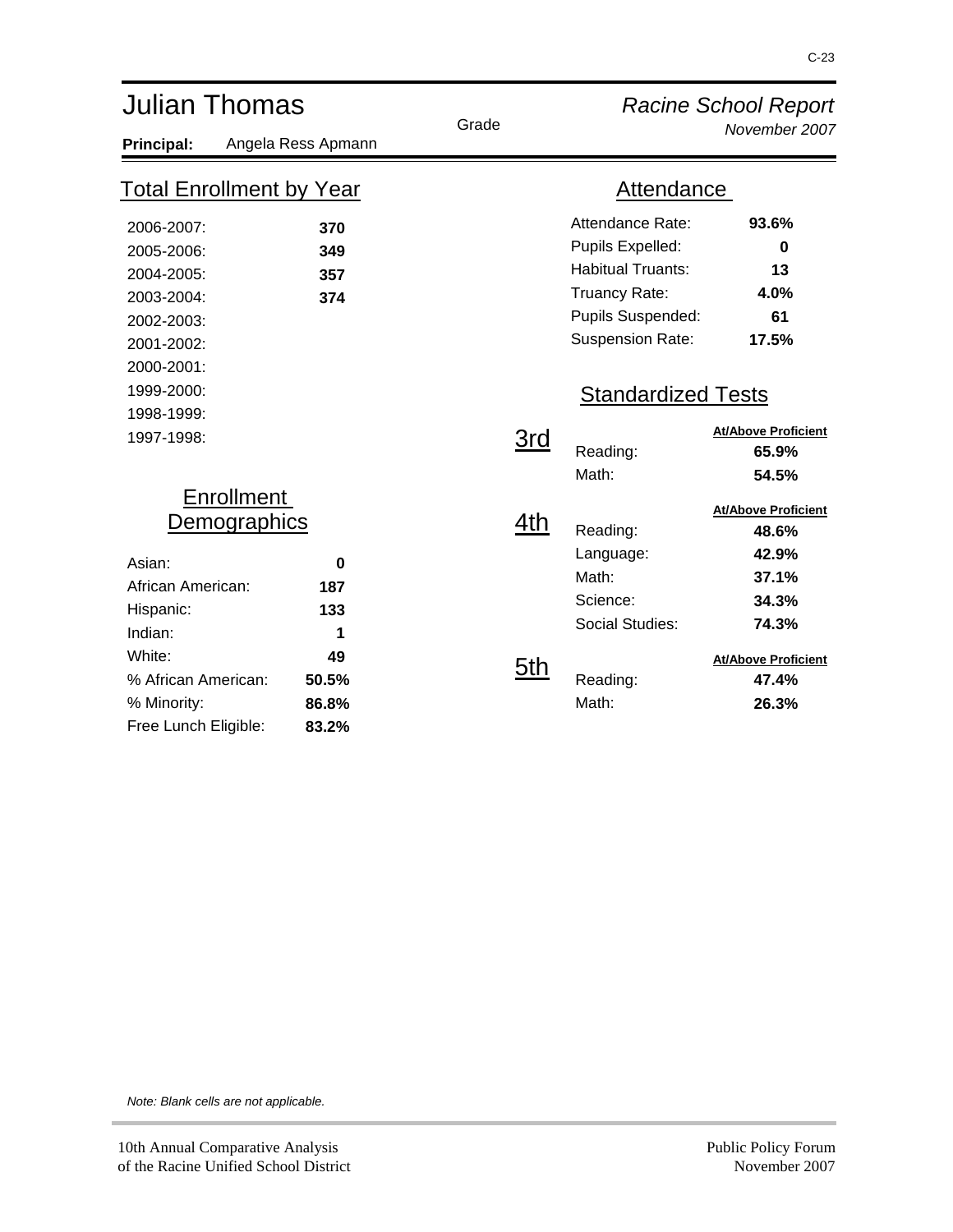| Knapp                                                                                                                                                                   |                                                                   |                   |                                                                                                                                   | <b>Racine School Report</b>                                                                                             |
|-------------------------------------------------------------------------------------------------------------------------------------------------------------------------|-------------------------------------------------------------------|-------------------|-----------------------------------------------------------------------------------------------------------------------------------|-------------------------------------------------------------------------------------------------------------------------|
| Principal:                                                                                                                                                              | Gayle Titus                                                       | Grade             |                                                                                                                                   | November 2007                                                                                                           |
| <b>Total Enrollment by Year</b>                                                                                                                                         |                                                                   |                   | <b>Attendance</b>                                                                                                                 |                                                                                                                         |
| 2006-2007:<br>2005-2006:<br>2004-2005:<br>2003-2004:<br>2002-2003:<br>2001-2002:<br>2000-2001:<br>1999-2000:                                                            | 569<br>545<br>516<br>490<br>513<br>512<br>558<br>589              |                   | Attendance Rate:<br>Pupils Expelled:<br><b>Habitual Truants:</b><br>Truancy Rate:<br>Pupils Suspended:<br><b>Suspension Rate:</b> | 92.7%<br>$\bf{0}$<br>16<br>3.3%<br>64<br>11.7%                                                                          |
| 1998-1999:<br>1997-1998:                                                                                                                                                | 627<br>634                                                        | 3rd               | <b>Standardized Tests</b><br>Reading:<br>Math:                                                                                    | <b>At/Above Proficient</b><br>52.9%<br>37.3%                                                                            |
| <b>Enrollment</b><br><b>Demographics</b><br>Asian:<br>African American:<br>Hispanic:<br>Indian:<br>White:<br>% African American:<br>% Minority:<br>Free Lunch Eligible: | $\mathbf{2}$<br>233<br>136<br>5<br>193<br>40.9%<br>66.1%<br>67.3% | <u>4th</u><br>5th | Reading:<br>Language:<br>Math:<br>Science:<br>Social Studies:<br>Reading:<br>Math:                                                | <b>At/Above Proficient</b><br>64.9%<br>49.1%<br>49.1%<br>47.4%<br>87.7%<br><b>At/Above Proficient</b><br>57.9%<br>47.4% |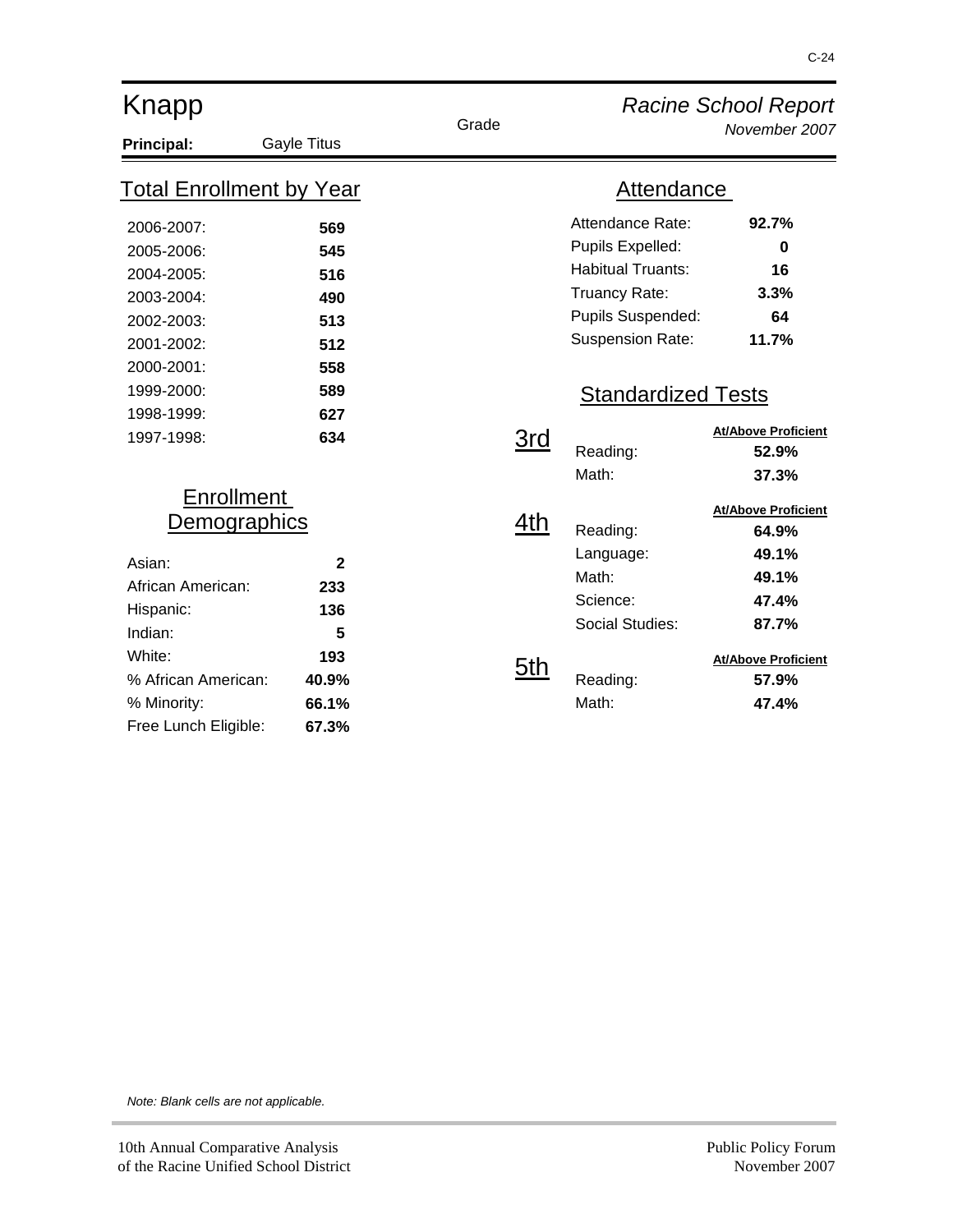| <b>Mitchell</b>                                                                                                                             |                                                               |            |                                                                                                                                                         | <b>Racine School Report</b>                                                                                             |
|---------------------------------------------------------------------------------------------------------------------------------------------|---------------------------------------------------------------|------------|---------------------------------------------------------------------------------------------------------------------------------------------------------|-------------------------------------------------------------------------------------------------------------------------|
| Principal:                                                                                                                                  | Robert Wilhelmi                                               | Grade      |                                                                                                                                                         | November 2007                                                                                                           |
| <b>Total Enrollment by Year</b>                                                                                                             |                                                               |            | <b>Attendance</b>                                                                                                                                       |                                                                                                                         |
| 2006-2007:<br>2005-2006:<br>2004-2005:<br>2003-2004:<br>2002-2003:<br>2001-2002:<br>2000-2001:<br>1999-2000:                                | 484<br>470<br>457<br>454<br>418<br>412<br>353<br>365          |            | Attendance Rate:<br>Pupils Expelled:<br><b>Habitual Truants:</b><br>Truancy Rate:<br>Pupils Suspended:<br>Suspension Rate:<br><b>Standardized Tests</b> | 95.1%<br>0<br>3<br>0.6%<br>16<br>3.4%                                                                                   |
| 1998-1999:<br>1997-1998:<br><b>Enrollment</b>                                                                                               | 384<br>430                                                    | 3rd        | Reading:<br>Math:                                                                                                                                       | <b>At/Above Proficient</b><br>74.6%<br>45.8%                                                                            |
| Demographics<br>Asian:<br>African American:<br>Hispanic:<br>Indian:<br>White:<br>% African American:<br>% Minority:<br>Free Lunch Eligible: | 4<br>117<br>195<br>$\bf{0}$<br>168<br>24.2%<br>65.3%<br>64.6% | 4th<br>5th | Reading:<br>Language:<br>Math:<br>Science:<br><b>Social Studies:</b><br>Reading:<br>Math:                                                               | <b>At/Above Proficient</b><br>56.9%<br>55.4%<br>63.1%<br>63.1%<br>70.8%<br><b>At/Above Proficient</b><br>76.8%<br>67.9% |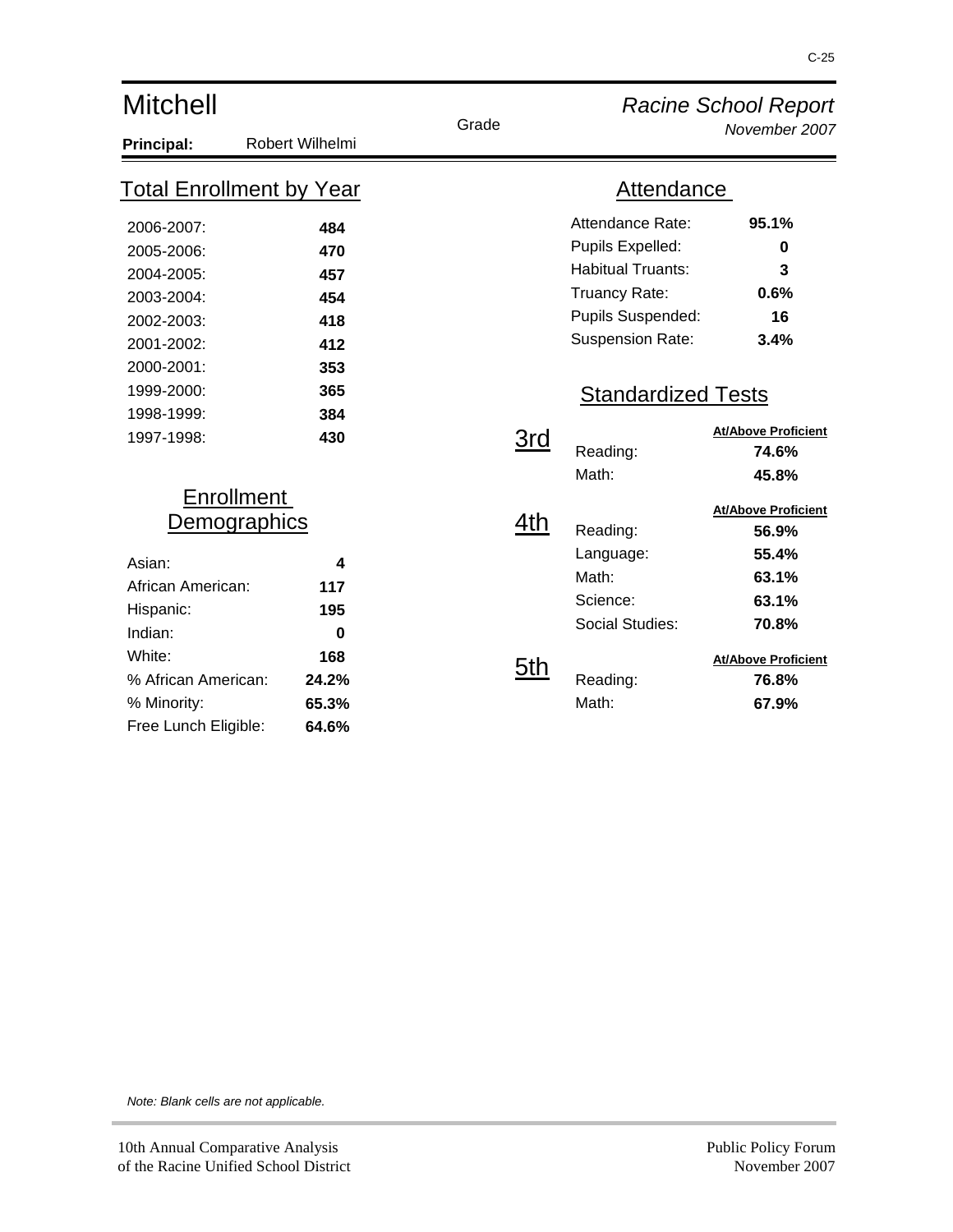| <b>North Park</b>                                                                                                                                                       |                                                              |            |                                                                                                                                                                | <b>Racine School Report</b>                                                                                             |
|-------------------------------------------------------------------------------------------------------------------------------------------------------------------------|--------------------------------------------------------------|------------|----------------------------------------------------------------------------------------------------------------------------------------------------------------|-------------------------------------------------------------------------------------------------------------------------|
| Principal:                                                                                                                                                              | Mark Zanin                                                   | Grade      |                                                                                                                                                                | November 2007                                                                                                           |
| <u>Total Enrollment by Year</u>                                                                                                                                         |                                                              |            | <b>Attendance</b>                                                                                                                                              |                                                                                                                         |
| 2006-2007:<br>2005-2006:<br>2004-2005:<br>2003-2004:<br>2002-2003:<br>2001-2002:<br>2000-2001:<br>1999-2000:                                                            | 505<br>421<br>413<br>398<br>443<br>435<br>422<br>453         |            | Attendance Rate:<br>Pupils Expelled:<br><b>Habitual Truants:</b><br>Truancy Rate:<br>Pupils Suspended:<br><b>Suspension Rate:</b><br><b>Standardized Tests</b> | 94.5%<br>0<br>1<br>0.2%<br>18<br>4.3%                                                                                   |
| 1998-1999:<br>1997-1998:                                                                                                                                                | 483<br>447                                                   | 3rd        | Reading:<br>Math:                                                                                                                                              | <b>At/Above Proficient</b><br>80.7%<br>54.4%                                                                            |
| <b>Enrollment</b><br><b>Demographics</b><br>Asian:<br>African American:<br>Hispanic:<br>Indian:<br>White:<br>% African American:<br>% Minority:<br>Free Lunch Eligible: | 6<br>110<br>64<br>$\bf{0}$<br>325<br>21.8%<br>35.6%<br>44.9% | 4th<br>5th | Reading:<br>Language:<br>Math:<br>Science:<br>Social Studies:<br>Reading:<br>Math:                                                                             | <b>At/Above Proficient</b><br>86.8%<br>77.9%<br>69.1%<br>82.4%<br>98.5%<br><b>At/Above Proficient</b><br>88.9%<br>71.4% |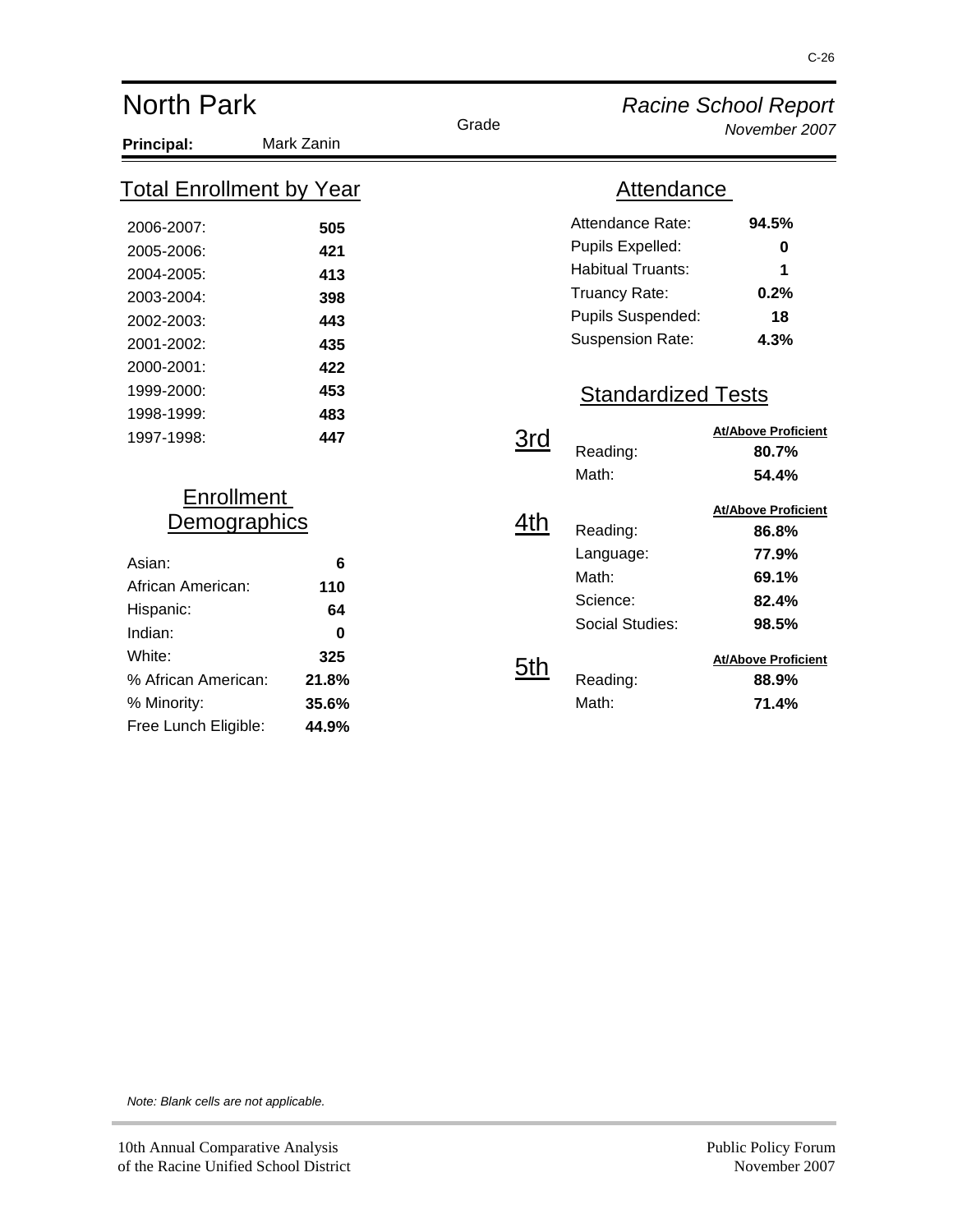| O Brown                                                                                                                                                          |                                                                  |            |                                                                                                                                                                | <b>Racine School Report</b>                                                                                             |
|------------------------------------------------------------------------------------------------------------------------------------------------------------------|------------------------------------------------------------------|------------|----------------------------------------------------------------------------------------------------------------------------------------------------------------|-------------------------------------------------------------------------------------------------------------------------|
| Principal:                                                                                                                                                       | Kathleen Jackson                                                 | Grade      |                                                                                                                                                                | November 2007                                                                                                           |
| <u>Total Enrollment by Year</u>                                                                                                                                  |                                                                  |            | Attendance                                                                                                                                                     |                                                                                                                         |
| 2006-2007:<br>2005-2006:<br>2004-2005:<br>2003-2004:<br>2002-2003:<br>2001-2002:<br>2000-2001:<br>1999-2000:<br>1998-1999:                                       | 501<br>455<br>443<br>466<br>562<br>553<br>588<br>566<br>543      |            | Attendance Rate:<br>Pupils Expelled:<br><b>Habitual Truants:</b><br>Truancy Rate:<br>Pupils Suspended:<br><b>Suspension Rate:</b><br><b>Standardized Tests</b> | 93.9%<br>0<br>14<br>3.6%<br>54<br>11.9%                                                                                 |
| 1997-1998:                                                                                                                                                       | 543                                                              | <u>3rd</u> | Reading:<br>Math:                                                                                                                                              | <b>At/Above Proficient</b><br>71.2%<br>62.7%                                                                            |
| <b>Enrollment</b><br>Demographics<br>Asian:<br>African American:<br>Hispanic:<br>Indian:<br>White:<br>% African American:<br>% Minority:<br>Free Lunch Eligible: | 13<br>80<br>60<br>$\mathbf{2}$<br>346<br>16.0%<br>30.9%<br>40.1% | 4th<br>5th | Reading:<br>Language:<br>Math:<br>Science:<br>Social Studies:<br>Reading:<br>Math:                                                                             | <b>At/Above Proficient</b><br>79.7%<br>69.5%<br>71.2%<br>71.2%<br>88.1%<br><b>At/Above Proficient</b><br>93.5%<br>73.9% |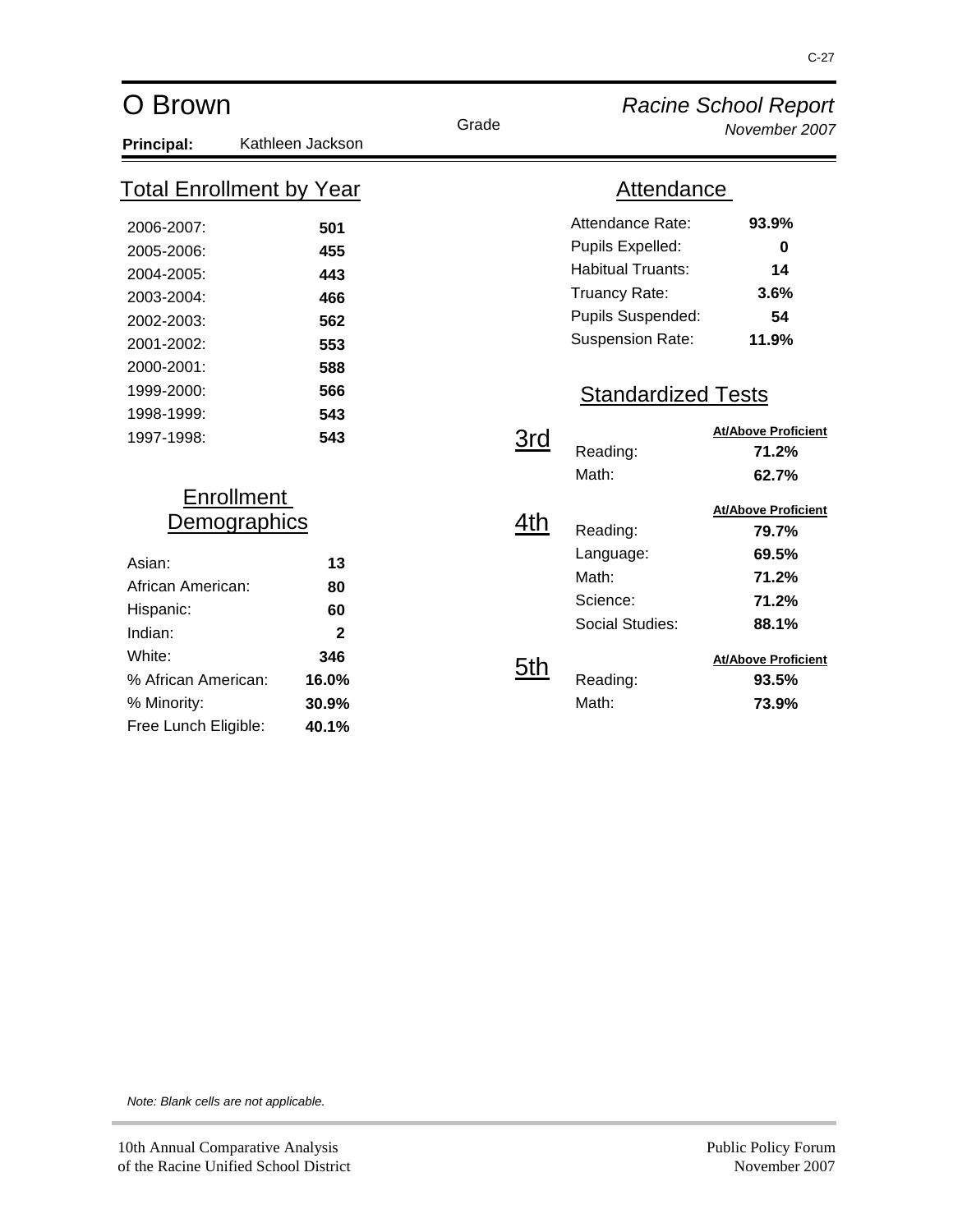| P-COC/Red Apple                                                                                                             |                                                         |                   |                                                                                                                                                                | <b>Racine School Report</b>                                               |
|-----------------------------------------------------------------------------------------------------------------------------|---------------------------------------------------------|-------------------|----------------------------------------------------------------------------------------------------------------------------------------------------------------|---------------------------------------------------------------------------|
| <b>Principal:</b>                                                                                                           | Les Hunt                                                | Grade             |                                                                                                                                                                | November 2007                                                             |
| <b>Total Enrollment by Year</b>                                                                                             |                                                         |                   | Attendance                                                                                                                                                     |                                                                           |
| 2006-2007:<br>2005-2006:<br>2004-2005:<br>2003-2004:<br>2002-2003:<br>2001-2002:<br>2000-2001:<br>1999-2000:<br>1998-1999:  | 73<br>102<br>45<br>116<br>51<br>62<br>160<br>166<br>139 |                   | Attendance Rate:<br>Pupils Expelled:<br><b>Habitual Truants:</b><br>Truancy Rate:<br>Pupils Suspended:<br><b>Suspension Rate:</b><br><b>Standardized Tests</b> | 96.7%<br>0<br>0<br>0.0%<br>$\bf{0}$<br>0.0%<br><b>At/Above Proficient</b> |
| 1997-1998:<br><b>Enrollment</b><br><u>Demographics</u>                                                                      | 98                                                      | <u>3rd</u><br>4th | Reading:<br>Math:                                                                                                                                              | <b>At/Above Proficient</b>                                                |
| Asian:<br>African American:<br>Hispanic:<br>Indian:<br>White:<br>% African American:<br>% Minority:<br>Free Lunch Eligible: | 0<br>20<br>23<br>$\bf{0}$<br>30<br>27.4%<br>58.9%       | <u>5th</u>        | Reading:<br>Language:<br>Math:<br>Science:<br>Social Studies:<br>Reading:<br>Math:                                                                             | <b>At/Above Proficient</b>                                                |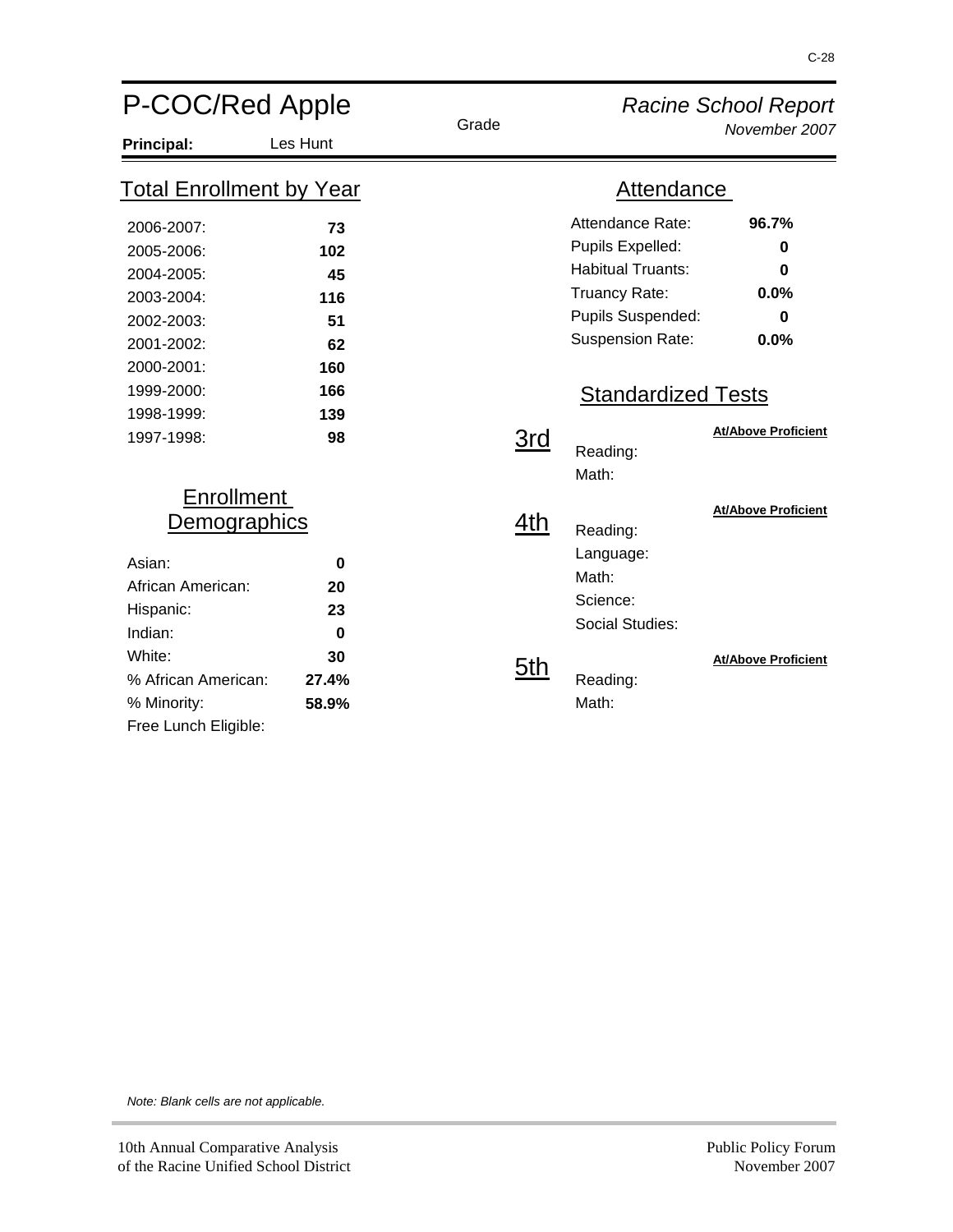| <b>Red Apple</b>                                                     |                                |            |                                                   | <b>Racine School Report</b>                  |
|----------------------------------------------------------------------|--------------------------------|------------|---------------------------------------------------|----------------------------------------------|
| <b>Principal:</b>                                                    | Les Hunt                       | Grade      |                                                   | November 2007                                |
| <b>Total Enrollment by Year</b>                                      |                                |            | Attendance                                        |                                              |
| 2006-2007:<br>2005-2006:                                             | 492<br>458                     |            | Attendance Rate:<br>Pupils Expelled:              | 93.9%<br>0                                   |
| 2004-2005:<br>2003-2004:                                             | 456<br>414                     |            | <b>Habitual Truants:</b><br>Truancy Rate:         | 0<br>0.0%                                    |
| 2002-2003:<br>2001-2002:<br>2000-2001:                               | 477<br>549<br>470              |            | Pupils Suspended:<br><b>Suspension Rate:</b>      | 1<br>0.2%                                    |
| 1999-2000:<br>1998-1999:                                             | 491<br>386                     |            | <b>Standardized Tests</b>                         |                                              |
| 1997-1998:                                                           | 382                            | <u>3rd</u> | Reading:<br>Math:                                 | <b>At/Above Proficient</b><br>85.0%<br>72.5% |
| <b>Enrollment</b><br><u>emographics</u>                              |                                | 4th        | Reading:                                          | <b>At/Above Proficient</b><br>66.0%          |
| Asian:<br>African American:<br>Hispanic:<br>Indian:                  | 7<br>119<br>123<br>5           |            | Language:<br>Math:<br>Science:<br>Social Studies: | 66.0%<br>68.1%<br>66.0%<br>87.2%             |
| White:<br>% African American:<br>% Minority:<br>Free Lunch Eligible: | 238<br>24.2%<br>51.6%<br>48.4% | <u>5th</u> | Reading:<br>Math:                                 | <b>At/Above Proficient</b><br>86.4%<br>72.7% |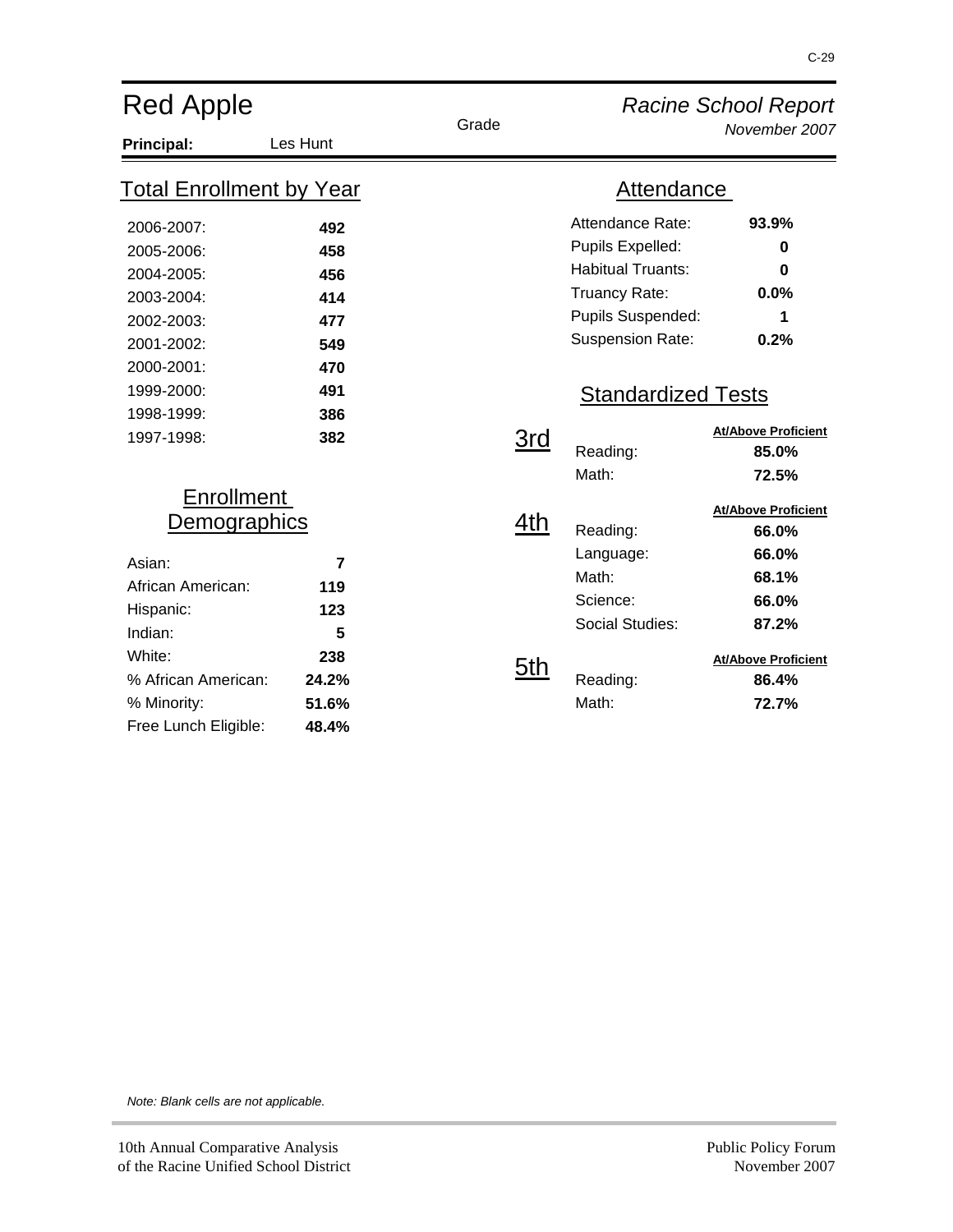| Roosevelt                                                                                                                                                               |                                                        | Grade                   | <b>Racine School Report</b>                                                                                                                                    |                                                                                                                         |
|-------------------------------------------------------------------------------------------------------------------------------------------------------------------------|--------------------------------------------------------|-------------------------|----------------------------------------------------------------------------------------------------------------------------------------------------------------|-------------------------------------------------------------------------------------------------------------------------|
| Principal:                                                                                                                                                              | Jeff Rasmussen                                         |                         |                                                                                                                                                                | November 2007                                                                                                           |
| <u>Total Enrollment by Year</u>                                                                                                                                         |                                                        |                         | Attendance                                                                                                                                                     |                                                                                                                         |
| 2006-2007:<br>2005-2006:<br>2004-2005:<br>2003-2004:<br>2002-2003:<br>2001-2002:<br>2000-2001:<br>1999-2000:                                                            | 451<br>439<br>435<br>428<br>469<br>424<br>491<br>433   |                         | Attendance Rate:<br>Pupils Expelled:<br><b>Habitual Truants:</b><br>Truancy Rate:<br>Pupils Suspended:<br><b>Suspension Rate:</b><br><b>Standardized Tests</b> | 93.9%<br>$\bf{0}$<br>15<br>3.4%<br>70<br>15.9%                                                                          |
| 1998-1999:<br>1997-1998:                                                                                                                                                | 423<br>402                                             | $\overline{\text{3rd}}$ | Reading:<br>Math:                                                                                                                                              | <b>At/Above Proficient</b><br>72.6%<br>59.7%                                                                            |
| <b>Enrollment</b><br><b>Demographics</b><br>Asian:<br>African American:<br>Hispanic:<br>Indian:<br>White:<br>% African American:<br>% Minority:<br>Free Lunch Eligible: | 5<br>123<br>116<br>1<br>206<br>27.3%<br>54.3%<br>58.0% | 4th<br>5th              | Reading:<br>Language:<br>Math:<br>Science:<br>Social Studies:<br>Reading:<br>Math:                                                                             | <b>At/Above Proficient</b><br>57.4%<br>44.4%<br>48.1%<br>53.7%<br>70.4%<br><b>At/Above Proficient</b><br>67.2%<br>51.7% |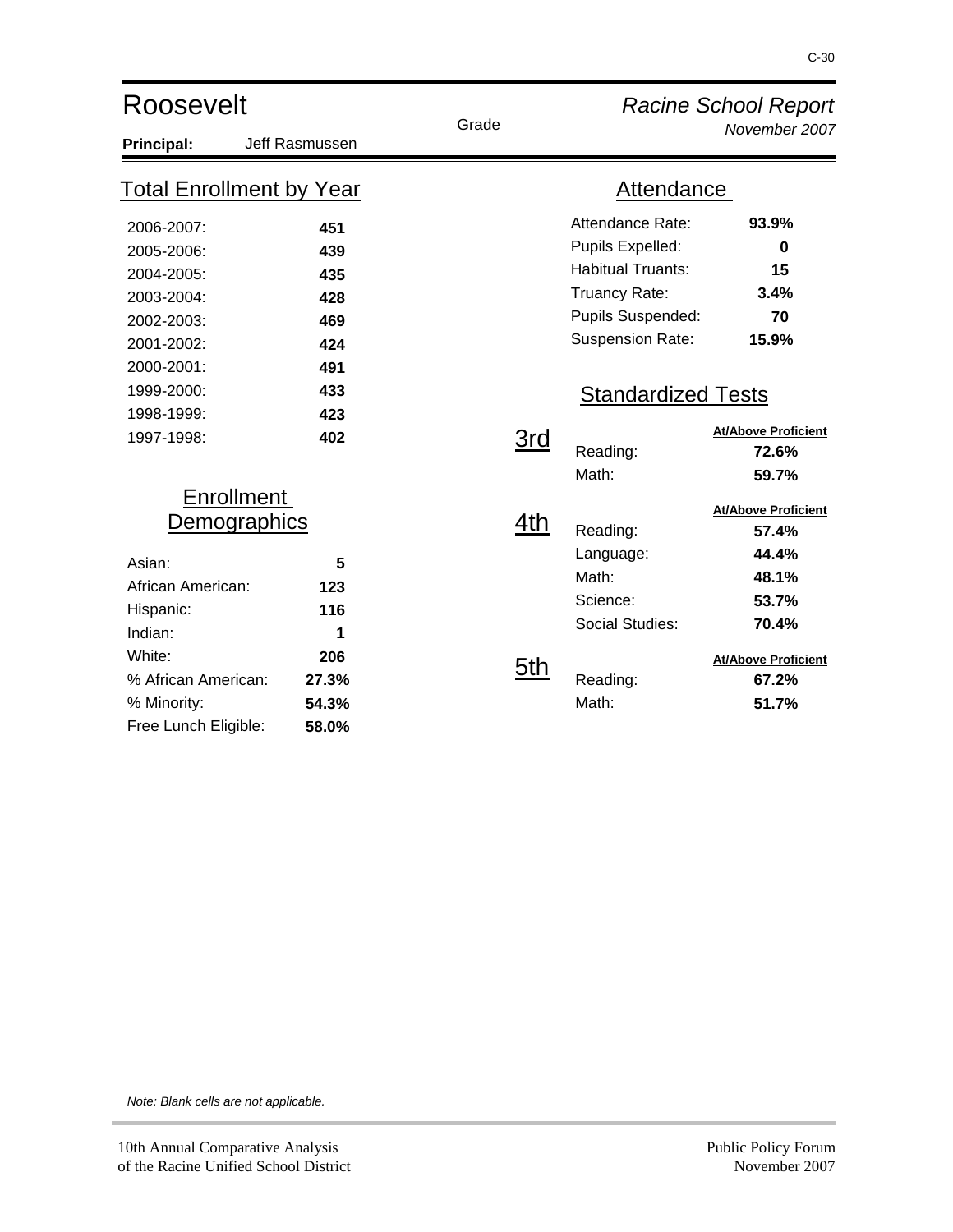| <b>Schulte</b>                  |                         | Grade      |                           | <b>Racine School Report</b> |
|---------------------------------|-------------------------|------------|---------------------------|-----------------------------|
| Principal:                      | Shelly Geiselman Kritek |            |                           | November 2007               |
| <u>Total Enrollment by Year</u> |                         |            | Attendance                |                             |
| 2006-2007:                      | 410                     |            | Attendance Rate:          | 94.6%                       |
| 2005-2006:                      | 411                     |            | Pupils Expelled:          | 1                           |
| 2004-2005:                      | 393                     |            | <b>Habitual Truants:</b>  | 11                          |
| 2003-2004:                      | 392                     |            | Truancy Rate:             | 2.7%                        |
| 2002-2003:                      | 415                     |            | Pupils Suspended:         | 19                          |
| 2001-2002:                      | 400                     |            | Suspension Rate:          | 4.6%                        |
| 2000-2001:                      | 434                     |            |                           |                             |
| 1999-2000:                      | 429                     |            | <b>Standardized Tests</b> |                             |
| 1998-1999:                      | 469                     |            |                           |                             |
| 1997-1998:                      | 445                     | <u>3rd</u> |                           | <b>At/Above Proficient</b>  |
|                                 |                         |            | Reading:                  | 80.0%                       |
|                                 |                         |            | Math:                     | 75.0%                       |
| <b>Enrollment</b>               |                         |            |                           | <b>At/Above Proficient</b>  |
|                                 | <b>Demographics</b>     | 4th        | Reading:                  | 73.3%                       |
| Asian:                          | 9                       |            | Language:                 | 58.3%                       |
| African American:               | 83                      |            | Math:                     | 63.3%                       |
| Hispanic:                       | 60                      |            | Science:                  | 68.3%                       |
| Indian:                         | 3                       |            | <b>Social Studies:</b>    | 80.0%                       |
| White:                          | 255                     |            |                           | <b>At/Above Proficient</b>  |
| % African American:             | 20.2%                   | 5th        | Reading:                  | 85.1%                       |
| % Minority:                     | 37.8%                   |            | Math:                     | 68.1%                       |
| Free Lunch Eligible:            | 44.4%                   |            |                           |                             |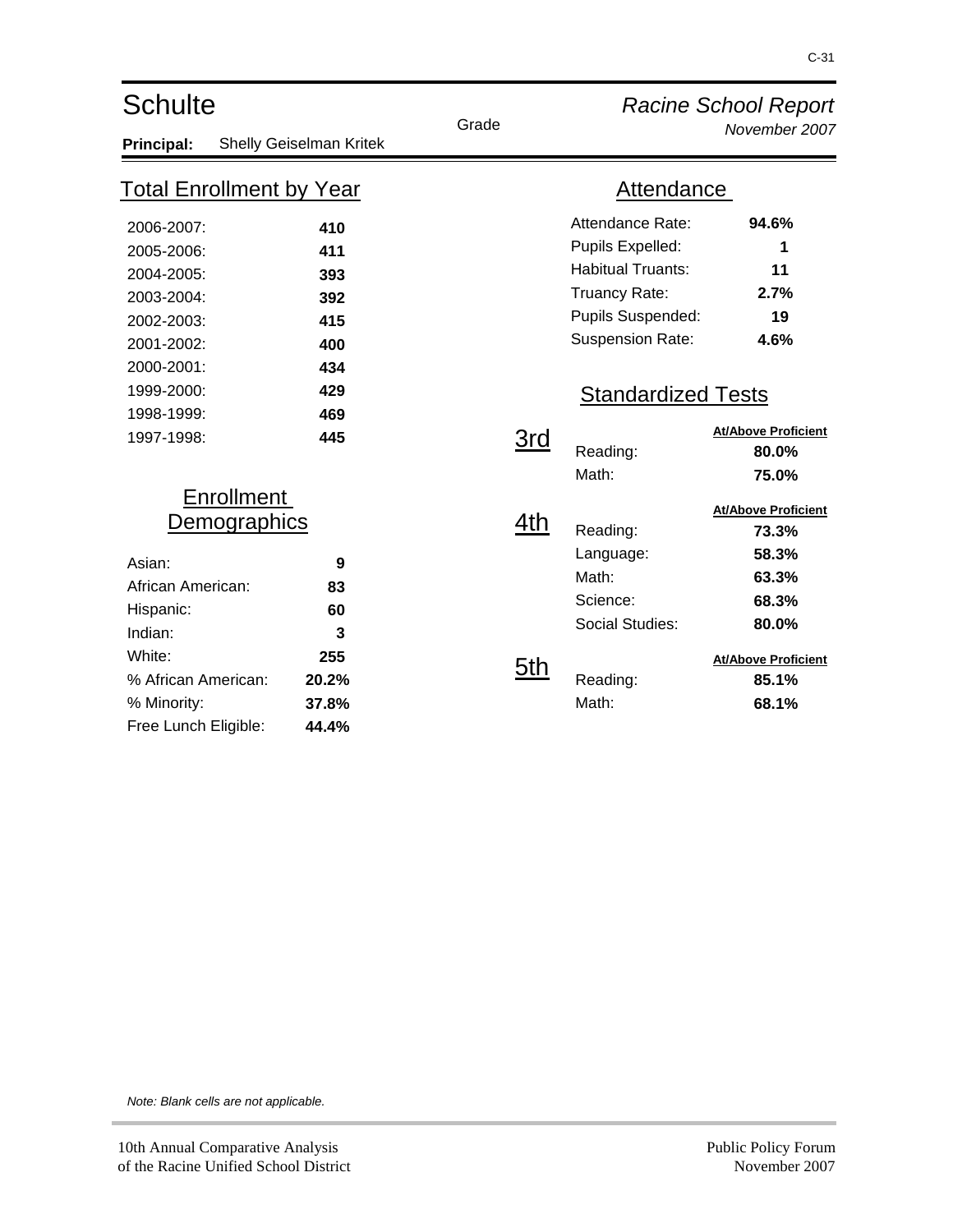| Wadewitz                        |                 |            | <b>Racine School Report</b> |                            |
|---------------------------------|-----------------|------------|-----------------------------|----------------------------|
| Principal:                      | Ursula Hamilton | Grade      |                             | November 2007              |
| <u>Total Enrollment by Year</u> |                 |            | <b>Attendance</b>           |                            |
| 2006-2007:                      | 590             |            | Attendance Rate:            | 93.5%                      |
| 2005-2006:                      | 598             |            | Pupils Expelled:            | 5                          |
| 2004-2005:                      | 610             |            | <b>Habitual Truants:</b>    | 12                         |
| 2003-2004:                      | 616             |            | Truancy Rate:               | 2.2%                       |
| 2002-2003:                      | 656             |            | Pupils Suspended:           | 72                         |
| 2001-2002:                      | 621             |            | <b>Suspension Rate:</b>     | 12.0%                      |
| 2000-2001:                      | 629             |            |                             |                            |
| 1999-2000:                      | 639             |            | <b>Standardized Tests</b>   |                            |
| 1998-1999:                      | 651             |            |                             |                            |
| 1997-1998:                      | 616             | <u>3rd</u> |                             | <b>At/Above Proficient</b> |
|                                 |                 |            | Reading:                    | 62.3%                      |
|                                 |                 |            | Math:                       | 45.5%                      |
| <b>Enrollment</b>               |                 |            |                             | <b>At/Above Proficient</b> |
| Demographics                    |                 | 4th        | Reading:                    | 56.9%                      |
| Asian:                          | 5               |            | Language:                   | 48.6%                      |
| African American:               | 201             |            | Math:                       | 47.2%                      |
| Hispanic:                       | 199             |            | Science:                    | 54.2%                      |
| Indian:                         | 1               |            | Social Studies:             | 77.8%                      |
| White:                          | 184             |            |                             | <b>At/Above Proficient</b> |
| % African American:             | 34.1%           | 5th        | Reading:                    | 61.6%                      |
| % Minority:                     | 68.8%           |            | Math:                       | 58.9%                      |
| Free Lunch Eligible:            | 60.7%           |            |                             |                            |
|                                 |                 |            |                             |                            |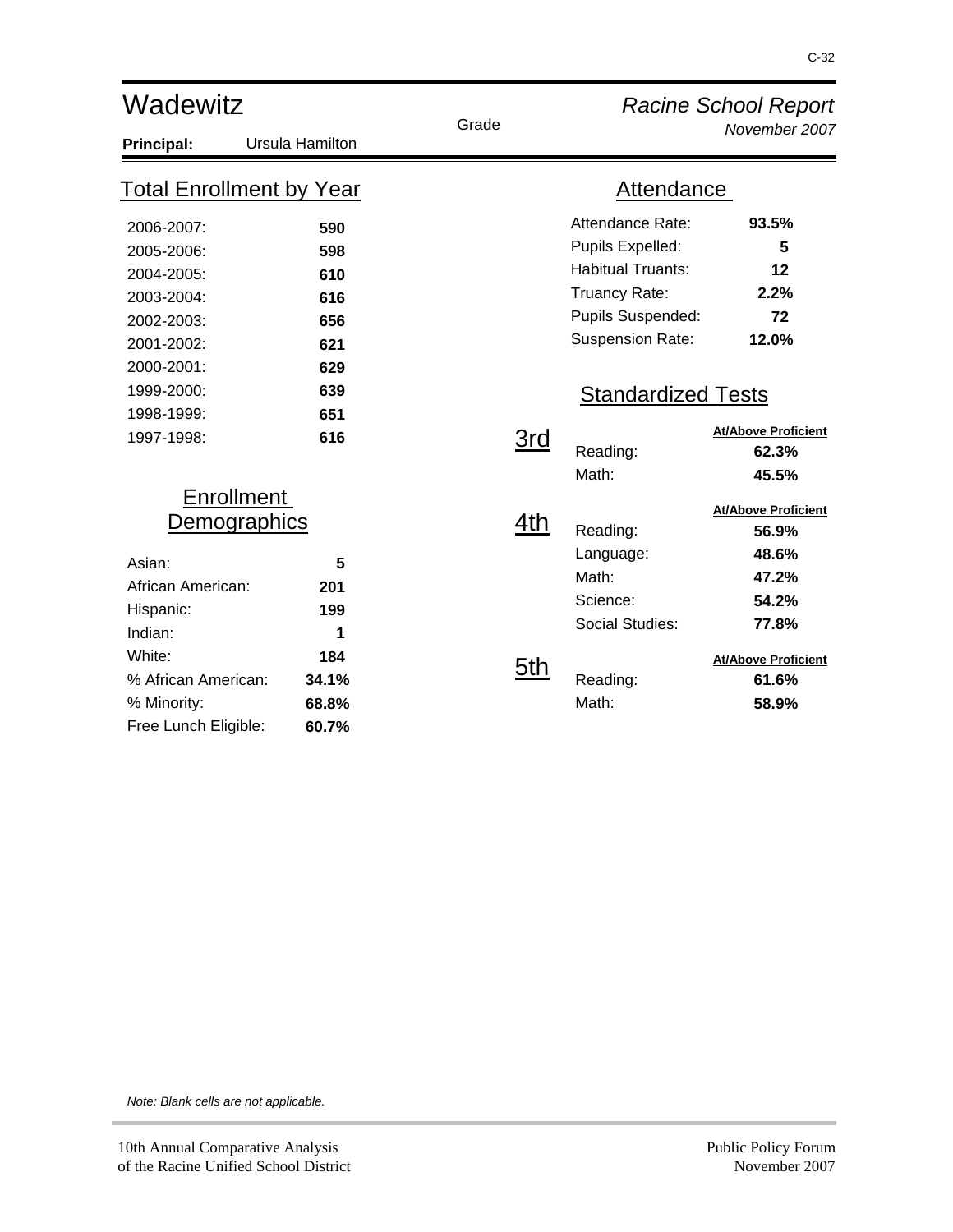| <b>West Ridge</b>                                                                                                                                                       |                                                             |                   |                                                                                                                                                                | <b>Racine School Report</b>                                                                                             |  |
|-------------------------------------------------------------------------------------------------------------------------------------------------------------------------|-------------------------------------------------------------|-------------------|----------------------------------------------------------------------------------------------------------------------------------------------------------------|-------------------------------------------------------------------------------------------------------------------------|--|
| Principal:                                                                                                                                                              | <b>Matt Geiger</b>                                          | Grade             |                                                                                                                                                                | November 2007                                                                                                           |  |
| <b>Total Enrollment by Year</b>                                                                                                                                         |                                                             |                   | <b>Attendance</b>                                                                                                                                              |                                                                                                                         |  |
| 2006-2007:<br>2005-2006:<br>2004-2005:<br>2003-2004:<br>2002-2003:<br>2001-2002:<br>2000-2001:<br>1999-2000:<br>1998-1999:                                              | 444<br>447<br>451<br>436<br>423<br>424<br>441<br>456<br>445 |                   | Attendance Rate:<br>Pupils Expelled:<br><b>Habitual Truants:</b><br>Truancy Rate:<br>Pupils Suspended:<br><b>Suspension Rate:</b><br><b>Standardized Tests</b> | 94.5%<br>1<br>11<br>2.5%<br>29<br>6.5%<br><b>At/Above Proficient</b>                                                    |  |
| 1997-1998:                                                                                                                                                              | 446                                                         | 3rd               | Reading:<br>Math:                                                                                                                                              | 69.0%<br>62.1%                                                                                                          |  |
| <b>Enrollment</b><br><u>Demographics</u><br>Asian:<br>African American:<br>Hispanic:<br>Indian:<br>White:<br>% African American:<br>% Minority:<br>Free Lunch Eligible: | 13<br>98<br>51<br>1<br>281<br>22.1%<br>36.7%<br>45.2%       | 4th<br><u>5th</u> | Reading:<br>Language:<br>Math:<br>Science:<br>Social Studies:<br>Reading:<br>Math:                                                                             | <b>At/Above Proficient</b><br>73.1%<br>62.8%<br>60.3%<br>62.8%<br>80.8%<br><b>At/Above Proficient</b><br>81.0%<br>75.9% |  |